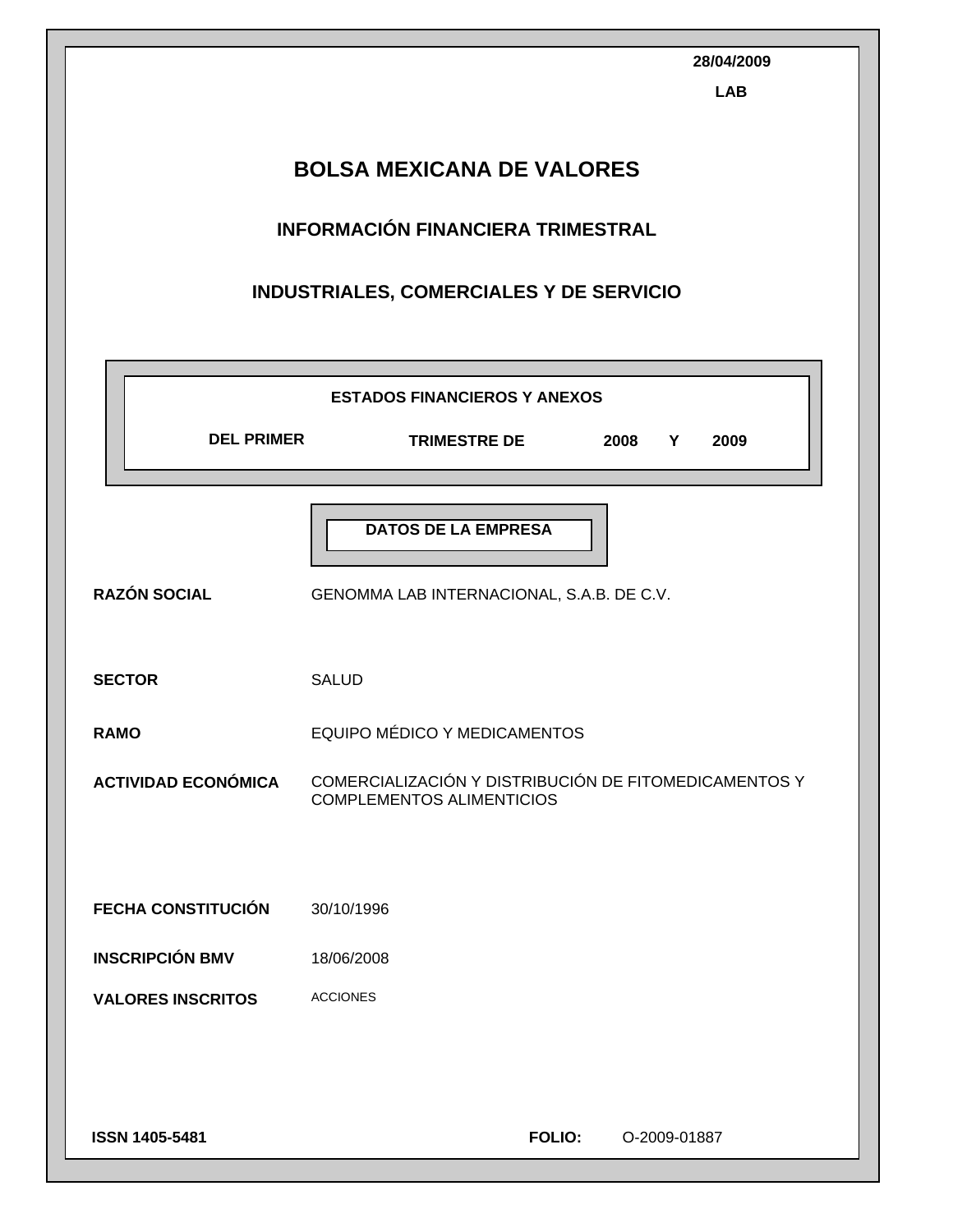CLAVE DE COTIZACIÓN: **LAB**

# **GENOMMA LAB INTERNACIONAL, S.A.B. DE C.V. BALANCE GENERAL**

#### TRIMESTRE: **01** AÑO: **2009**

(MILES DE PESOS) AL 31 DE MARZO DE 2009 Y 2008 **CONSOLIDADO Impresión Final**

|                 |                                                             | <b>TRIMESTRE AÑO ACTUAL</b> |          | <b>TRIMESTRE AÑO ANTERIOR</b> |             |
|-----------------|-------------------------------------------------------------|-----------------------------|----------|-------------------------------|-------------|
| <b>REFS</b>     | <b>CONCEPTOS</b>                                            | <b>IMPORTE</b>              | $\%$     | <b>IMPORTE</b>                | %           |
| \$01            | <b>ACTIVO TOTAL</b>                                         | 2,881,319                   | 100      | 1,096,637                     | 100         |
| \$02            | <b>ACTIVO CIRCULANTE</b>                                    | 2,511,969                   | 87       | 968,712                       | 88          |
| s <sub>03</sub> | EFECTIVO E INVERSIONES TEMPORALES                           | 1,111,692                   | 39       | 103,051                       | 9           |
| s04             | CUENTAS Y DOCUMENTOS POR COBRAR A CLIENTES<br>(NETO)        | 711,782                     | 25       | 530,947                       | 48          |
| s05             | OTRAS CUENTAS Y DOCUMENTOS POR COBRAR(NETO)                 | 179,251                     | 6        | 37,124                        | 3           |
| \$06            | <b>INVENTARIOS</b>                                          | 455,576                     | 16       | 233,998                       | 21          |
| S <sub>07</sub> | OTROS ACTIVOS CIRCULANTES                                   | 53,668                      | 2        | 63,592                        | 6           |
| \$08            | <b>ACTIVO A LARGO PLAZO</b>                                 | 115,050                     | 4        | 0                             | $\bf{0}$    |
| \$09            | CUENTAS Y DOCUMENTOS POR COBRAR (NETO)                      | $\Omega$                    | 0        | 0                             | $\Omega$    |
| s10             | INVERSIONES EN ACCIONES DE SUBS. NO CONSOLIDADAS<br>Y ASOC. | 115,050                     | 4        | 0                             | $\Omega$    |
| s11             | <b>OTRAS INVERSIONES</b>                                    | 0                           | 0        | 0                             | $\Omega$    |
| s12             | <b>INMUEBLES, PLANTA Y EQUIPO (NETO)</b>                    | 107,949                     |          | 50,184                        |             |
| s <sub>13</sub> | <b>INMUEBLES</b>                                            | 4,735                       | 0        | 0                             | $\mathbf 0$ |
| s14             | <b>MAQUINARIA Y EQUIPO INDUSTRIAL</b>                       | $\Omega$                    | 0        | 0                             | $\mathbf 0$ |
| s <sub>15</sub> | <b>OTROS EQUIPOS</b>                                        | 159,230                     | 6        | 96,066                        | 9           |
| s16             | DEPRECIACIÓN ACUMULADA                                      | 56,016                      | 2        | 45,882                        |             |
| s17             | CONSTRUCCIONES EN PROCESO                                   | 0                           | 0        | 0                             | $\mathbf 0$ |
| s18             | <b>ACTIVOS INTANGIBLES Y CARGOS DIFERIDOS (NETO)</b>        | 88,568                      | 3        | 65,565                        | 6           |
| s19             | <b>OTROS ACTIVOS</b>                                        | 57,783                      | 2        | 12,176                        | 1           |
| s20             | <b>PASIVO TOTAL</b>                                         | 497,932                     | 100      | 820,474                       | 100         |
| s21             | <b>PASIVO CIRCULANTE</b>                                    | 492,288                     | 99       | 812,808                       | 99          |
| s22             | <b>PROVEEDORES</b>                                          | 307,930                     | 62       | 131,871                       | 16          |
| s23             | CRÉDITOS BANCARIOS                                          | 0                           | 0        | 234,575                       | 29          |
| s24             | <b>CRÉDITOS BURSÁTILES</b>                                  |                             | 0        | 0                             | 0           |
| s103            | OTROS CRÉDITOS CON COSTO                                    | ∩                           | 0        | 0                             | $\mathbf 0$ |
| s25             | <b>IMPUESTOS POR PAGAR</b>                                  | 28,150                      | 6        | 86,438                        | 11          |
| s26             | OTROS PASIVOS CIRCULANTES SIN COSTO                         | 156,208                     | 31       | 359,924                       | 44          |
| s27             | PASIVO A LARGO PLAZO                                        |                             |          | 0                             | 0           |
| s28             | CRÉDITOS BANCARIOS                                          | 0                           | 0        | 0                             | 0           |
| s29             | CRÉDITOS BURSÁTILES                                         | 0                           | 0        | 0                             | 0           |
| s30             | OTROS CRÉDITOS CON COSTO                                    | 0                           | 0        | 0                             | 0           |
| s31             | <b>CRÉDITOS DIFERIDOS</b>                                   |                             | 0        | 0                             | 0           |
| s32             | OTROS PASIVOS LARGO PLAZO SIN COSTO                         | 5,644                       | 1        | 7,666                         | 1           |
| \$33            | <b>CAPITAL CONTABLE</b>                                     | 2,383,387                   | 100      | 276,163                       | 100         |
| s34             | <b>CAPITAL CONTABLE MINORITARIO</b>                         | 931                         | 0        | 2,557                         | 1           |
| s35             | <b>CAPITAL CONTABLE MAYORITARIO</b>                         | 2,382,456                   | 100      | 273,606                       | 99          |
| s36             | <b>CAPITAL CONTRIBUIDO</b>                                  | 1,828,862                   | 77       | 221,002                       | 80          |
| s79             | CAPITAL SOCIAL PAGADO                                       | 274,924                     | 12       | 221,002                       | 80          |
| s39             | PRIMA EN VENTA DE ACCIONES                                  | 1,553,938                   | 65       | 0                             | 0           |
| s40             | APORTACIONES PARA FUTUROS AUMENTOS DE CAPITAL               | 0                           | $\Omega$ | 0                             | 0           |
| s41             | <b>CAPITAL GANADO (PERDIDO)</b>                             | 553,594                     | 23       | 52,604                        | 19          |
| s42             | RESULTADOS ACUMULADOS Y RESERVAS DE CAPITAL                 | 593,919                     | 25       | 55,166                        | 20          |
| s44             | OTRO RESULTADO INTEGRAL ACUMULADO                           | 2,316                       | 0        | $-2,562$                      | 0           |
| s80             | RECOMPRA DE ACCIONES                                        | $-42,641$                   | $-2$     | 0                             | 0           |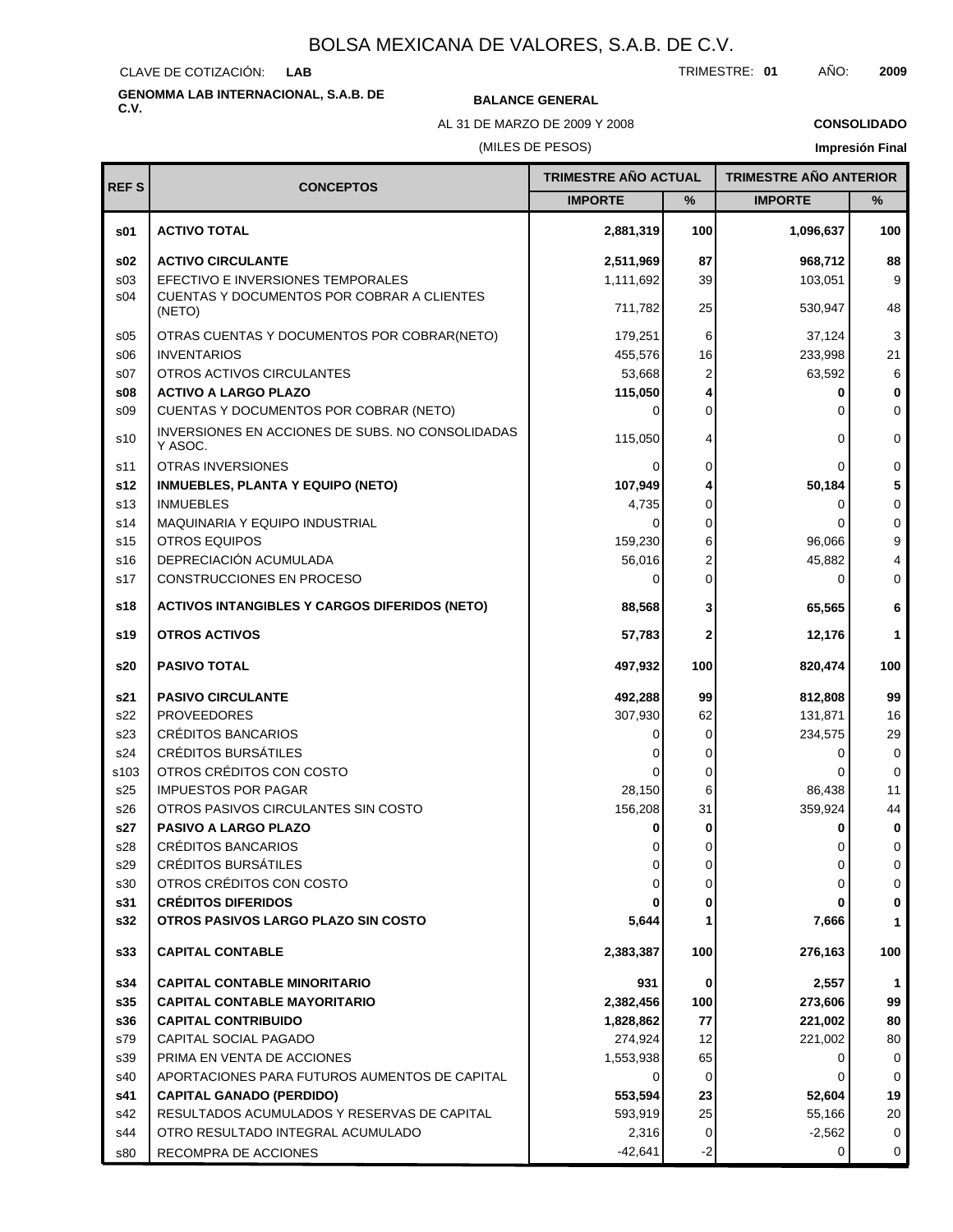# **GENOMMA LAB INTERNACIONAL, S.A.B. DE C.V. BALANCE GENERAL** CLAVE DE COTIZACIÓN: **LAB**

TRIMESTRE: **01** AÑO: **2009**

**CONSOLIDADO**

(MILES DE PESOS) DESGLOSE DE PRINCIPALES CONCEPTOS

**Impresión Final**

|                        |                                                                        | <b>TRIMESTRE AÑO ACTUAL</b> |          | <b>TRIMESTRE AÑO ANTERIOR</b> |                    |
|------------------------|------------------------------------------------------------------------|-----------------------------|----------|-------------------------------|--------------------|
| <b>REFS</b>            | <b>CONCEPTOS</b>                                                       | <b>IMPORTE</b>              | %        | <b>IMPORTE</b>                | %                  |
| \$03                   | <b>EFECTIVO E INVERSIONES TEMPORALES</b>                               | 1,111,692                   | 100      | 103,051                       | 100                |
| s46<br>s47             | <b>EFECTIVO</b><br><b>INVERSIONES TEMPORALES</b>                       | 531.361                     | 48       | 41,444                        | 40                 |
|                        |                                                                        | 580,331                     | 52       | 61,607                        | 60                 |
| s07                    | <b>OTROS ACTIVOS CIRCULANTES</b><br>INSTRUMENTOS FINANCIEROS DERIVADOS | 53,668<br>0                 | 100<br>0 | 63,592<br>0                   | 100<br>0           |
| s81<br>s82             | OPERACIONES DISCONTINUADAS                                             | 22,728                      | 42       | 22,393                        | 35                 |
| s83                    | <b>OTROS</b>                                                           | 30,940                      | 58       | 41,199                        | 65                 |
| s18                    | <b>ACTIVOS INTANGIBLES Y CARGOS DIFERIDOS (NETO)</b>                   | 88,568                      | 100      | 65,565                        | 100                |
| s48                    | GASTOS AMORTIZABLES (NETO)                                             | 8,051                       | 9        | 0                             | 0                  |
| s49                    | <b>CRÉDITO MERCANTIL</b>                                               | 0                           | 0        | 0                             | $\Omega$           |
| s51                    | <b>OTROS</b>                                                           | 80,517                      | 91       | 65,565                        | 100                |
| s19                    | <b>OTROS ACTIVOS</b>                                                   | 57,783                      | 100      | 12,176                        | 100                |
| s85                    | INSTRUMENTOS FINANCIEROS DERIVADOS                                     | 0                           | 0        | 0                             | 0                  |
| s50                    | <b>IMPUESTOS DIFERIDOS</b>                                             | 16,621                      | 29       | 4,230                         | 35                 |
| s104<br>s86            | BENEFICIOS A LOS EMPLEADOS<br>OPERACIONES DISCONTINUADAS               | 0                           | 0        | 0                             | $\mathbf 0$        |
| s87                    | <b>OTROS</b>                                                           | 415<br>40,747               | 1<br>71  | 3,453<br>4,493                | 28<br>37           |
|                        | <b>PASIVO CIRCULANTE</b>                                               | 492,288                     | 100      | 812.808                       | 100                |
| s21<br>s52             | PASIVO EN MONEDA EXTRANJERA                                            | 89,713                      | 18       | 56,282                        | 7                  |
| s <sub>53</sub>        | PASIVO EN MONEDA NACIONAL                                              | 402,575                     | 82       | 756,526                       | 93                 |
| s26                    | OTROS PASIVOS CIRCULANTES SIN COSTO                                    | 156,208                     | 100      | 359,924                       | 100                |
| s88                    | INSTRUMENTOS FINANCIEROS DERIVADOS                                     | 0                           | 0        | 0                             | $\mathbf 0$        |
| s89                    | <b>INTERESES POR PAGAR</b>                                             | 0                           | 0        | 0                             | 0                  |
| s68                    | <b>PROVISIONES</b>                                                     | 45,333                      | 29       | 43,162                        | 12                 |
| s90<br>s <sub>58</sub> | OPERACIONES DISCONTINUADAS<br>OTROS PASIVOS CIRCULANTES                | 6,753<br>100,199            | 4<br>64  | 22,365<br>293,689             | 6<br>82            |
| s105                   | BENEFICIOS A LOS EMPLEADOS                                             | 3,923                       | 3        | 708                           | $\mathbf 0$        |
|                        |                                                                        |                             |          |                               |                    |
| s27<br>s59             | <b>PASIVO A LARGO PLAZO</b><br>PASIVO EN MONEDA EXTRANJERA             | 0<br>0                      | 100<br>0 | 0<br>0                        | 100<br>$\mathbf 0$ |
| s60                    | PASIVO EN MONEDA NACIONAL                                              | 0                           | 0        | 0                             | $\mathbf 0$        |
|                        |                                                                        |                             |          |                               |                    |
| s31 l<br>s65           | <b>CRÉDITOS DIFERIDOS</b><br>CRÉDITO MERCANTIL                         | 0<br>0                      | 100<br>0 | 0<br>0                        | 100<br>0           |
| s67                    | <b>OTROS</b>                                                           | 0                           | 0        | 0                             | 0                  |
| s32                    | OTROS PASIVOS LARGO PLAZO SIN COSTO                                    | 5,644                       | 100      | 7,666                         | 100                |
| s66                    | <b>IMPUESTOS DIFERIDOS</b>                                             | o                           | 0        | 0                             | 0                  |
| s91                    | BENEFICIOS A LOS EMPLEADOS                                             | 0                           | 0        | 0                             | 0                  |
| s92                    | OPERACIONES DISCONTINUADAS                                             | 0                           | 0        | 0                             | $\mathbf 0$        |
| s69                    | <b>OTROS PASIVOS</b>                                                   | 5,644                       | 100      | 7,666                         | 100                |
| s79 l                  | <b>CAPITAL SOCIAL PAGADO</b>                                           | 274,924                     | 100      | 221,002                       | 100                |
| s37                    | <b>NOMINAL</b>                                                         | 265,361                     | 97       | 211,439                       | 96                 |
| s38                    | ACTUALIZACIÓN                                                          | 9,563                       | 3        | 9,563                         | 4                  |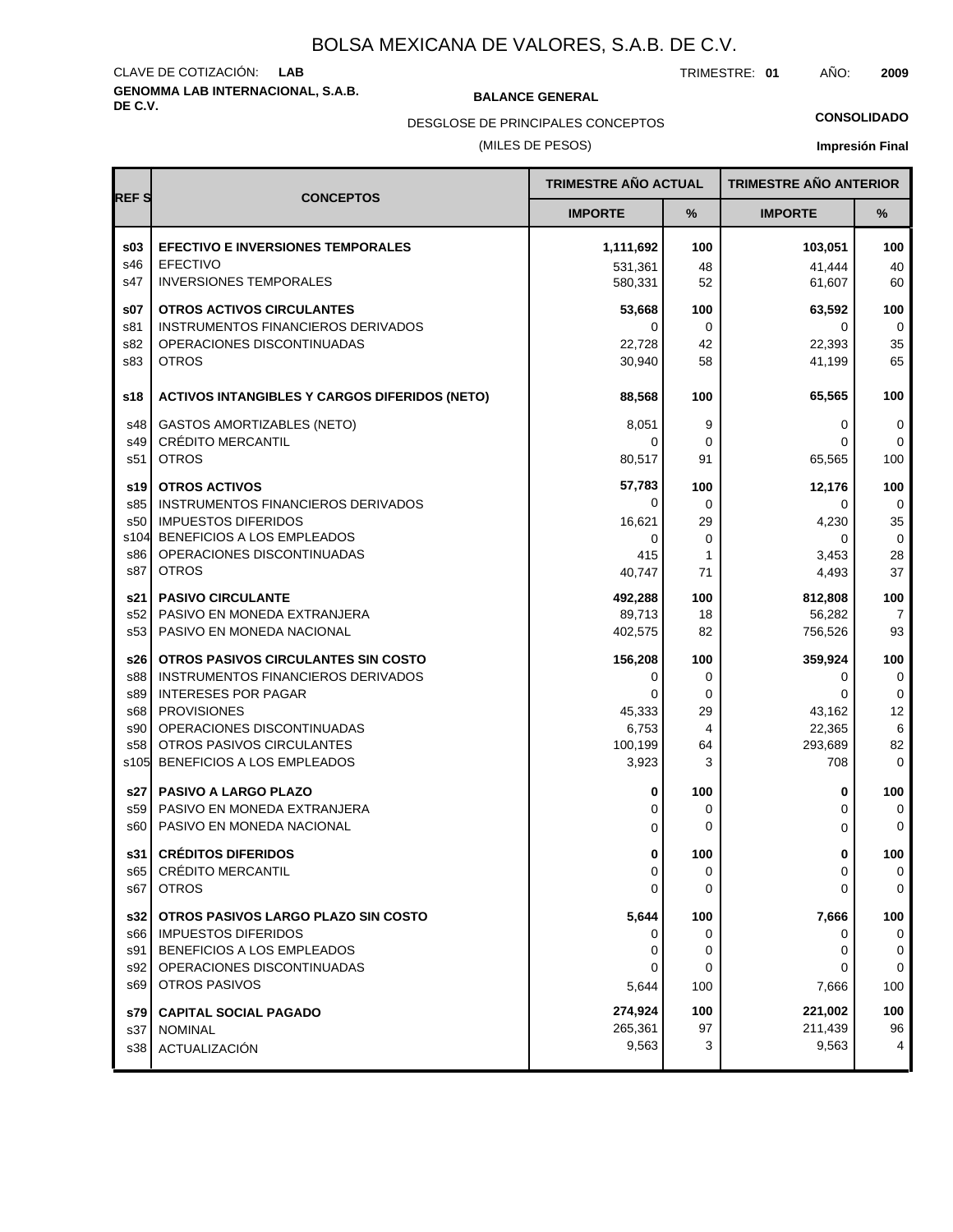# **GENOMMA LAB INTERNACIONAL, S.A.B. DE C.V. BALANCE GENERAL** CLAVE DE COTIZACIÓN: **LAB**

TRIMESTRE: **01** AÑO: **2009**

DESGLOSE DE PRINCIPALES CONCEPTOS

### (MILES DE PESOS)

### **CONSOLIDADO**

**Impresión Final**

| <b>REFS</b> | <b>CONCEPTOS</b>                                                 | <b>TRIMESTRE AÑO ACTUAL</b> |      | <b>TRIMESTRE AÑO ANTERIOR</b> |                |
|-------------|------------------------------------------------------------------|-----------------------------|------|-------------------------------|----------------|
|             |                                                                  | <b>IMPORTE</b>              | $\%$ | <b>IMPORTE</b>                | $\frac{9}{6}$  |
| s42         | <b>RESULTADOS ACUMULADOS Y RESERVAS DE CAPITAL</b>               | 593,919                     | 100  | 55,166                        | 100            |
| s93         | RESERVA LEGAL                                                    |                             | O    |                               | $\Omega$       |
| s43         | RESERVA PARA RECOMPRA DE ACCIONES                                |                             | 0    |                               | 0              |
| s94         | OTRAS RESERVAS                                                   |                             | 0    |                               | 0              |
| s95         | RESULTADO DE EJERCICIOS ANTERIORES                               | 519,638                     | 87   | 3,862                         | $\overline{7}$ |
| s45         | RESULTADO DEL EJERCICIO                                          | 74,281                      | 13   | 51,304                        | 93             |
| s44         | OTRO RESULTADO INTEGRAL ACUMULADO                                | 2,316                       | 100  | $-2,562$                      | 100            |
| s70         | RESULTADO ACUMULADO POR POSICIÓN MONETARIA                       |                             |      |                               | $\Omega$       |
| s71         | RESULTADO POR TENENCIA DE ACTIVOS NO MONETARIOS                  |                             | 0    |                               | $\Omega$       |
| s96         | EFECTO ACUMULADO POR CONVERSIÓN                                  | 2,539                       | 110  | $-2,562$                      | 100            |
| s97         | EFECTO ACUMULADO POR VALUACIÓN DE INST. FIN.<br><b>DERIVADOS</b> |                             | 0    | 0                             | $\Omega$       |
| s98         | RESULTADO POR IMPUESTOS DIFERIDOS                                |                             | 0    | <sup>0</sup>                  | 0              |
| s100        | <b>OTROS</b>                                                     | $-223$                      | -10  | 0                             | $\mathbf 0$    |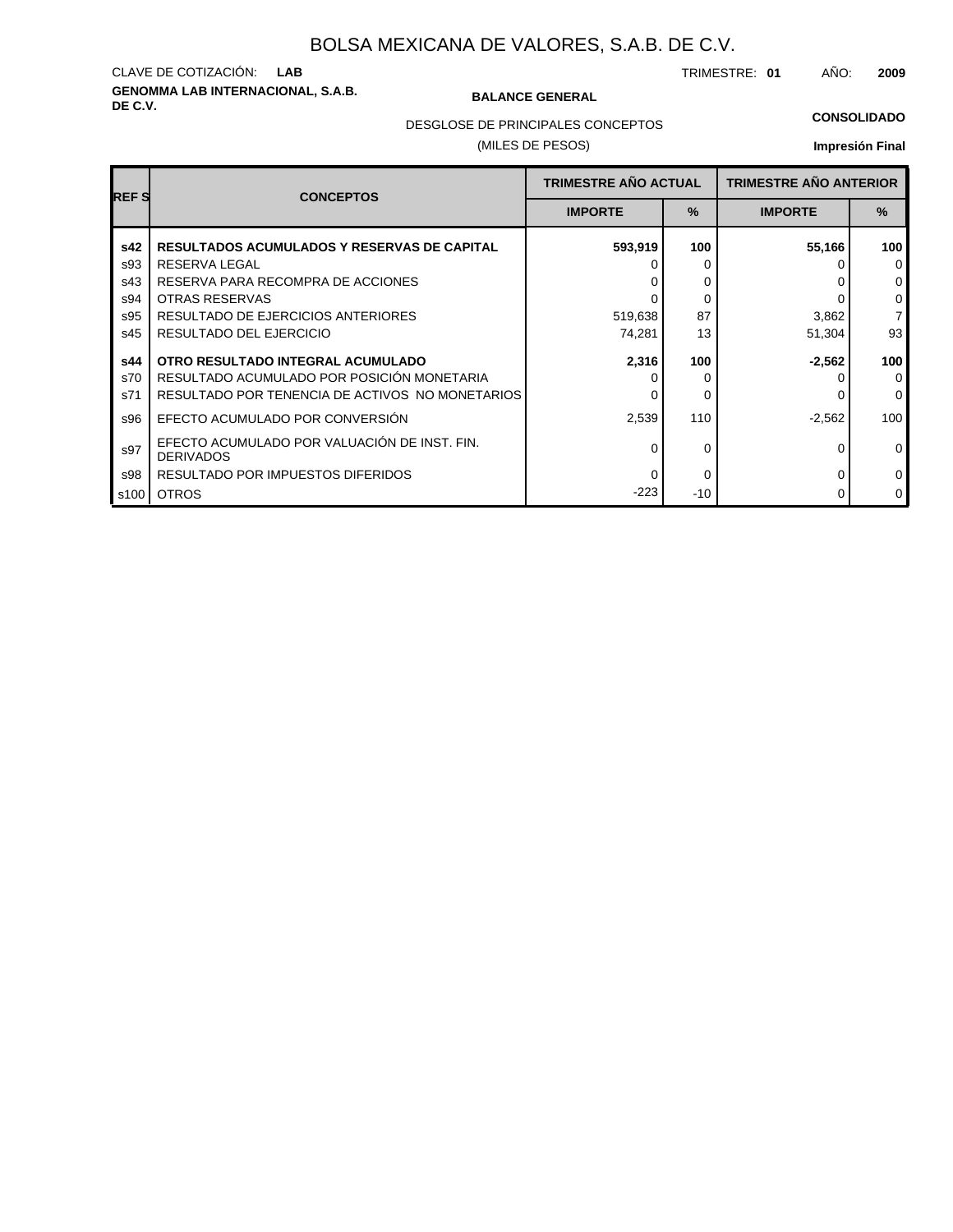# **GENOMMA LAB INTERNACIONAL, S.A.B. DE C.V. BALANCE GENERAL** CLAVE DE COTIZACIÓN: **LAB**

TRIMESTRE: **01** AÑO: **2009**

**CONSOLIDADO**

(MILES DE PESOS) DATOS INFORMATIVOS

### **Impresión Final**

| <b>REFS</b> | <b>CONCEPTOS</b>                             | <b>TRIMESTRE AÑO ACTUAL</b> | <b>TRIMESTRE AÑO ANTERIOR</b> |
|-------------|----------------------------------------------|-----------------------------|-------------------------------|
|             |                                              | <b>IMPORTE</b>              | <b>IMPORTE</b>                |
| s72         | CAPITAL DE TRABAJO                           | 2,019,681                   | 155.904                       |
| s73         | FONDO PARA PENSIONES Y PRIMA DE ANTIGÜEDAD   |                             |                               |
| s74         | NUMERO DE FUNCIONARIOS (*)                   | 22                          | 10                            |
| s75         | NUMERO DE EMPLEADOS (*)                      | 452                         | 423                           |
| s76         | NUMERO DE OBREROS (*)                        |                             | O                             |
| s77         | NUMERO DE ACCIONES EN CIRCULACIÓN (*)        | 527,891,113                 | 421.698.000                   |
| s78         | NUMERO DE ACCIONES RECOMPRADAS (*)           |                             |                               |
| s101        | EFECTIVO RESTRINGIDO                         | 33,108                      |                               |
| s102        | DEUDA CON COSTO DE ASOCIADAS NO CONSOLIDADAS |                             | 0                             |

(\*) DATOS EN UNIDADES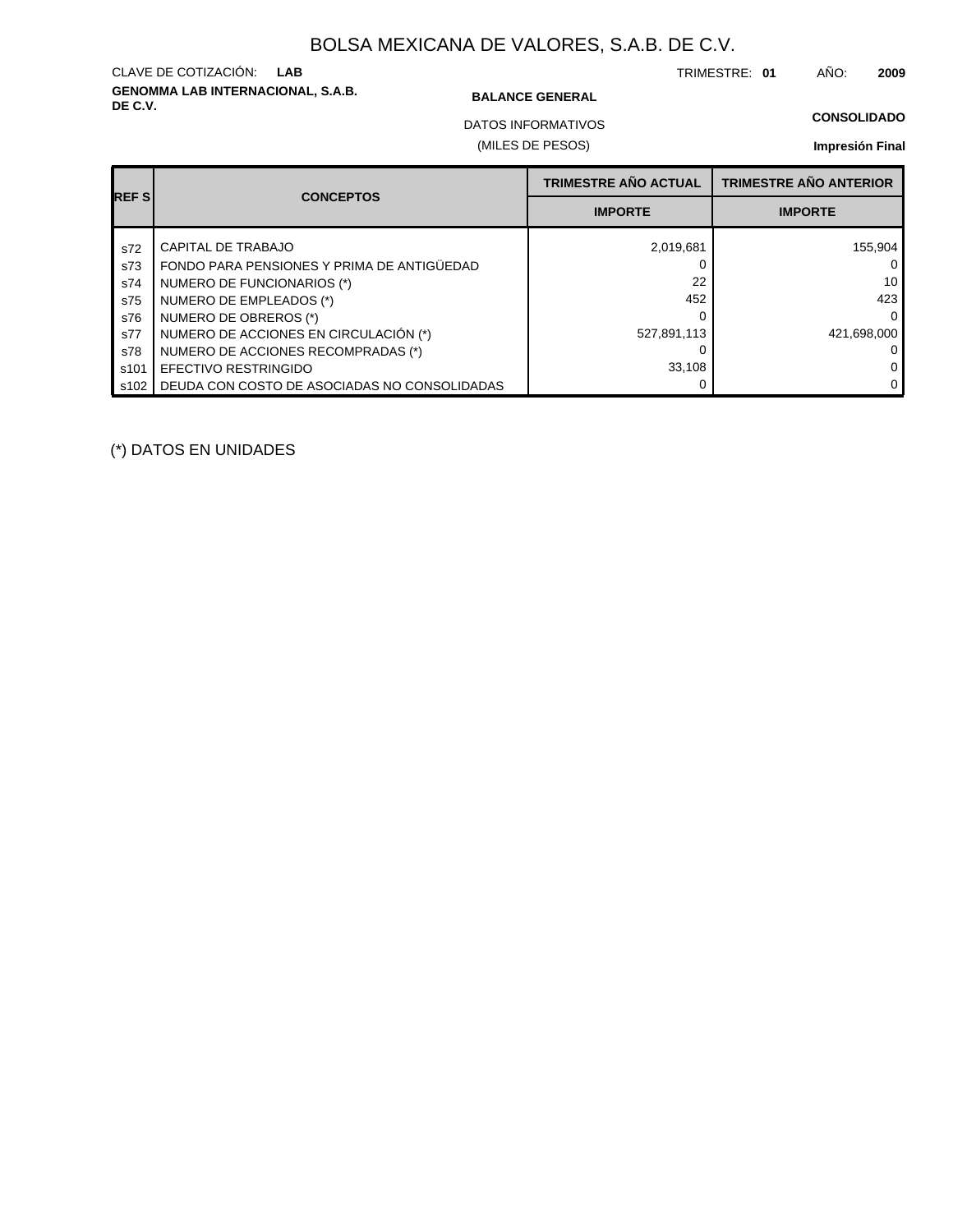# **GENOMMA LAB INTERNACIONAL, S.A.B.** CLAVE DE COTIZACIÓN:

**DE C.V. ESTADO DE RESULTADOS**

TRIMESTRE: AÑO: **LAB 01 2009**

DEL 1 DE ENERO AL 31 DE MARZO DE 2009 Y 2008 **CONSOLIDADO**

(MILES DE PESOS)

# **Impresión Final**

|             |                                                                                       | <b>TRIMESTRE AÑO ACTUAL</b> |                |                | <b>TRIMESTRE AÑO ANTERIOR</b> |  |
|-------------|---------------------------------------------------------------------------------------|-----------------------------|----------------|----------------|-------------------------------|--|
| <b>REFR</b> | <b>CONCEPTOS</b>                                                                      | <b>IMPORTE</b>              | $\frac{9}{6}$  | <b>IMPORTE</b> | $\frac{9}{6}$                 |  |
|             |                                                                                       |                             |                |                |                               |  |
| r01         | <b>VENTAS NETAS</b>                                                                   | 649,092                     | 100            | 514,551        | 100                           |  |
| r02         | <b>COSTO DE VENTAS</b>                                                                | 171,825                     | 26             | 127,249        | 25                            |  |
| r03         | UTILIDAD (PÉRDIDA) BRUTA                                                              | 477,267                     | 74             | 387,302        | 75                            |  |
| r04         | <b>GASTOS GENERALES</b>                                                               | 392.788                     | 61             | 306.904        | 60                            |  |
| r05         | UTILIDAD (PÉRDIDA) DESPUÉS DE GTOS. GRALES.                                           | 84,479                      | 13             | 80,398         | 16                            |  |
| r08         | OTROS INGRESOS Y (GASTOS), NETO.                                                      | 1.963                       | 0              | $-1,162$       | $\mathbf 0$                   |  |
| r06         | RESULTADO INTEGRAL DE FINANCIAMIENTO                                                  | 11,385                      | $\overline{2}$ | $-6,515$       | $-1$                          |  |
| r12         | PARTICIPACIÓN EN LOS RESULTADOS DE SUBS. NO<br>CONSOLIDADAS Y ASOC.                   | $\Omega$                    | 0              | 0              | $\mathbf 0$                   |  |
| r48         | PARTIDAS NO ORDINARIAS                                                                | $\Omega$                    | $\Omega$       | 0              | $\Omega$                      |  |
| r09         | UTILIDAD (PÉRDIDA) ANTES DE IMPUESTOS A LA UTILIDAD                                   | 97,827                      | 15             | 72,721         | 14                            |  |
| r10         | <b>IMPUESTOS A LA UTILIDAD</b>                                                        | 22,454                      | 3              | 18,213         | 4                             |  |
| r11         | UTILIDAD (PÉRDIDA) ANTES DE LAS OPERACIONES<br><b>DISCONTINUADAS</b>                  | 75,373                      | 12             | 54,508         | 11                            |  |
| r14         | OPERACIONES DISCONTINUADAS                                                            | $-423$                      | $\Omega$       | $-4,053$       | $\Omega$                      |  |
| r18         | UTILIDAD (PÉRDIDA) NETA CONSOLIDADA                                                   | 74,950                      | 12             | 50,455         | 10                            |  |
| r19         | PARTICIPACIÓN DE LOS ACCIONISTAS MINORITARIOS EN LA<br>UTILIDAD (PÉRDIDA) NETA        | 669                         | $\Omega$       | $-849$         | $\mathbf 0$                   |  |
| r20         | <b>PARTICIPACIÓN DE LOS ACCIONISTAS MAYORITARIOS EN</b><br>LA UTILIDAD (PÉRDIDA) NETA | 74,281                      | 11             | 51,304         | 10 <sup>1</sup>               |  |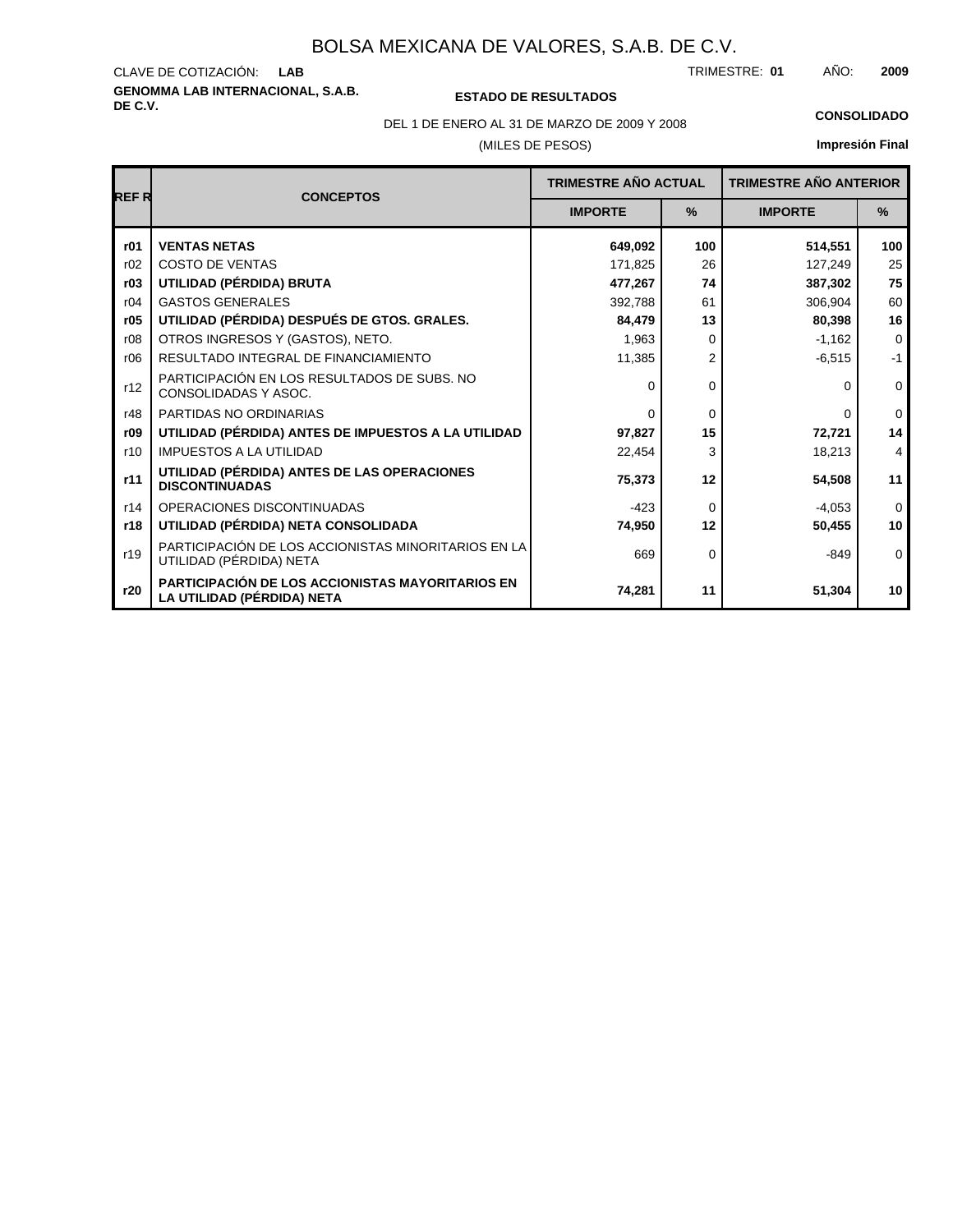# **GENOMMA LAB INTERNACIONAL, S.A.B. DE C.V. ESTADO DE RESULTADOS** CLAVE DE COTIZACIÓN:

TRIMESTRE: AÑO: **LAB 01 2009**

#### **CONSOLIDADO**

DESGLOSE DE PRINCIPALES CONCEPTOS

### (MILES DE PESOS)

### **Impresión Final**

| REF R | <b>CONCEPTOS</b>                            | <b>TRIMESTRE AÑO ACTUAL</b> |          | <b>TRIMESTRE AÑO ANTERIOR</b> |                |
|-------|---------------------------------------------|-----------------------------|----------|-------------------------------|----------------|
|       |                                             | <b>IMPORTE</b>              | %        | <b>IMPORTE</b>                | %              |
| r01   | <b>VENTAS NETAS</b>                         | 649,092                     | 100      | 514,551                       | 100            |
| r21   | <b>NACIONALES</b>                           | 538,289                     | 83       | 480,451                       | 93             |
| r22   | <b>EXTRANJERAS</b>                          | 110,803                     | 17       | 34,100                        | $\overline{7}$ |
| r23   | CONVERSIÓN EN DÓLARES (***)                 | 7,702                       |          | 2,370                         | $\mathbf 0$    |
| r08   | OTROS INGRESOS Y (GASTOS), NETO.            | 1,963                       | 100      | $-1,162$                      | 100            |
| r49   | OTROS INGRESOS Y (GASTOS), NETO.            | 3.410                       | 174      | -899                          | 77             |
| r34   | P.T.U. CAUSADA                              | 1,447                       | 74       | 263                           | $-23$          |
| r35   | P.T.U. DIFERIDA                             | O                           | 0        | 0                             | $\mathbf 0$    |
| r06   | <b>RESULTADO INTEGRAL DE FINANCIAMIENTO</b> | 11,385                      | 100      | $-6,515$                      | 100            |
| r24   | <b>INTERESES PAGADOS</b>                    | 1,102                       | 10       | 6,119                         | $-94$          |
| r42   | UTILIDAD (PÉRDIDA) EN ACTUALIZACIÓN DE UDIS | O                           | $\Omega$ | 0                             | $\mathbf 0$    |
| r45   | <b>OTROS GASTOS FINANCIEROS</b>             | 1,303                       | 11       | 456                           | $-7$           |
| r26   | <b>INTERESES GANADOS</b>                    | 19,880                      | 175      | 404                           | -6             |
| r46   | OTROS PRODUCTOS FINANCIEROS                 | 0                           | $\Omega$ | $\Omega$                      | 0              |
| r25   | UTILIDAD (PÉRDIDA) EN CAMBIOS NETO          | $-3,625$                    | $-32$    | 599                           | $-9$           |
| r28   | RESULTADO POR POSICIÓN MONETARIA            | $-2,465$                    | $-22$    | $-943$                        | 14             |
| r10   | <b>IMPUESTOS A LA UTILIDAD</b>              | 22,454                      | 100      | 18,213                        | 100            |
| r32   | <b>IMPUESTO CAUSADO</b>                     | 37,967                      | 169      | 42,485                        | 233            |
| r33   | <b>IMPUESTO DIFERIDO</b>                    | $-15,513$                   | -69      | $-24,272$                     | $-133$         |

(\*\*\*) DATOS EN MILES DE DOLARES AL TIPO DE CAMBIO DE CIERRE DEL TRIMESTRE QUE SE REPORTA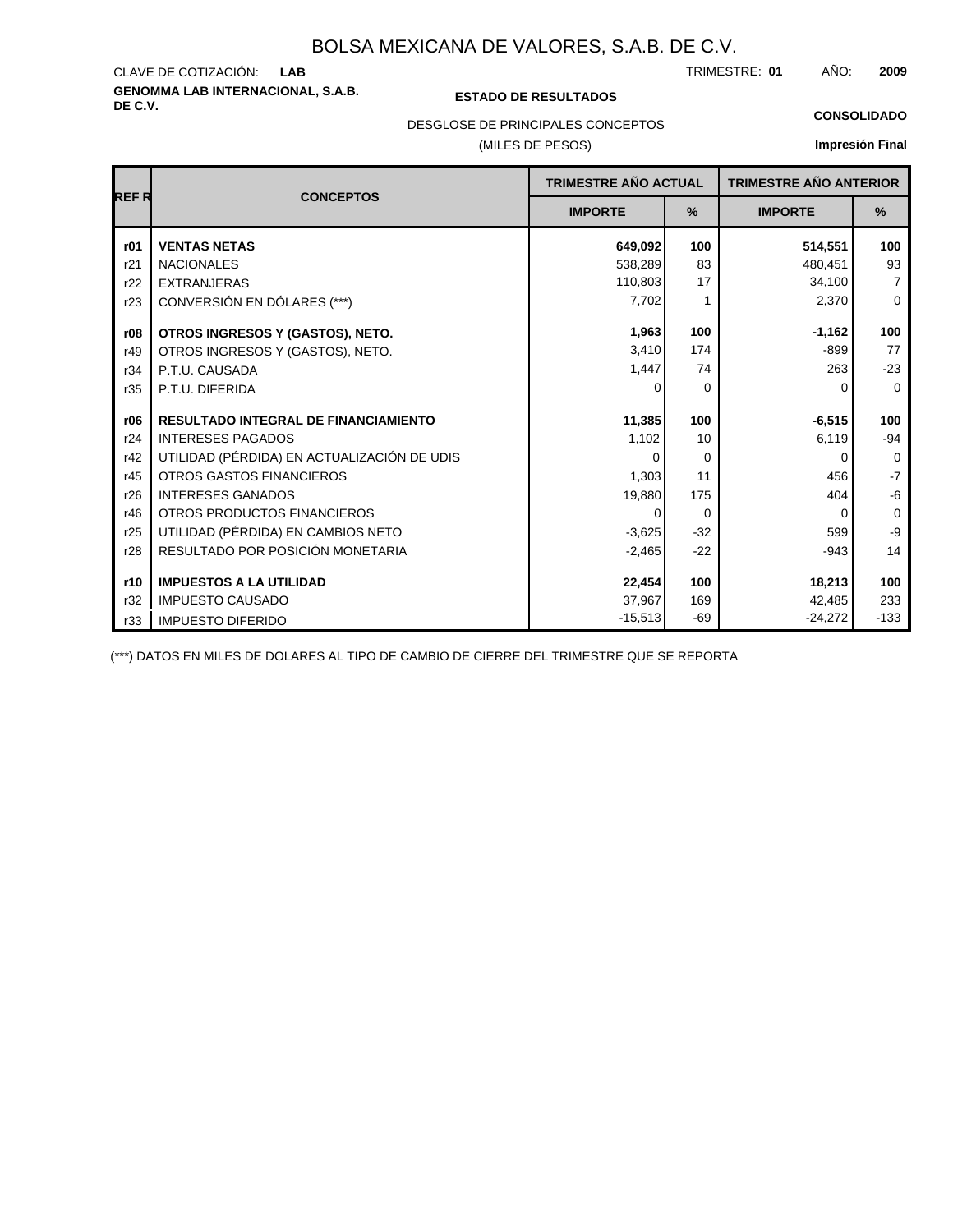**GENOMMA LAB INTERNACIONAL, S.A.B.** CLAVE DE COTIZACIÓN:

### **DE C.V. ESTADO DE RESULTADOS**

TRIMESTRE: AÑO: **LAB 01 2009**

### **CONSOLIDADO**

OTROS CONCEPTOS DE RESULTADOS

### (MILES DE PESOS)

### **Impresión Final**

|       |                                                                                     | <b>TRIMESTRE AÑO ACTUAL</b> | <b>TRIMESTRE AÑO ANTERIOR</b> |
|-------|-------------------------------------------------------------------------------------|-----------------------------|-------------------------------|
| REF R | <b>CONCEPTOS</b>                                                                    | <b>IMPORTE</b>              | <b>IMPORTE</b>                |
| r36   | <b>VENTAS TOTALES</b>                                                               | 774,503                     | 585,018                       |
| r37   | RESULTADO FISCAL DEL EJERCICIO                                                      | 117,907                     | 148,968                       |
| r38   | VENTAS NETAS (**)                                                                   | 2,763,971                   | 2,039,065                     |
| r39   | RESULTADO DE OPERACIÓN (**)                                                         | 676.739                     | 519,865                       |
| r40   | PARTICIPACIÓN DE LOS ACCIONISTAS MAYORITARIOS EN<br>LA UTILIDAD (PÉRDIDA) NETA (**) | 538,753                     | 327,116                       |
| r41   | UTILIDAD (PÉRDIDA) NETA CONSOLIDADA (**)                                            | 537,331                     | 326,469                       |
| r47   | DEPRECIACIÓN Y AMORTIZACIÓN OPERATIVA                                               | 8,202                       | 3.674                         |

(\*\*) INFORMACIÓN ÚLTIMOS DOCE MESES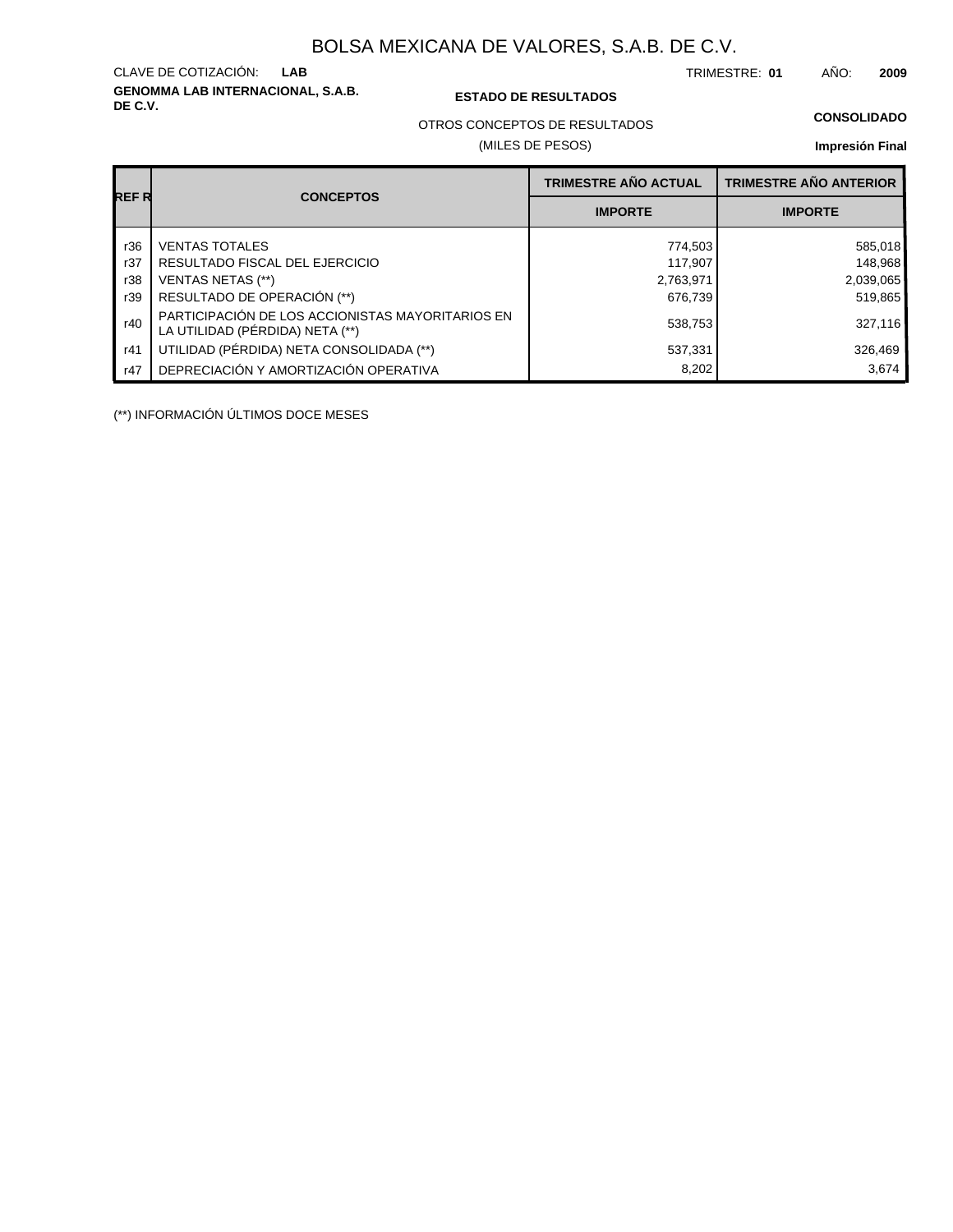**GENOMMA LAB INTERNACIONAL, S.A.B.** CLAVE DE COTIZACIÓN: TRIMESTRE: AÑO: **LAB 01 2009**

### **ESTADO DE RESULTADOS TRIMESTRAL**

DEL 1 DE ENERO AL 31 DE MARZO DE 2009 **CONSOLIDADO**

(MILES DE PESOS)

**Impresión Final**

| <b>REF</b>       | <b>CONCEPTOS</b>                                                               | <b>TRIMESTRE AÑO ACTUAL</b> |                | <b>TRIMESTRE AÑO ANTERIOR</b> |             |
|------------------|--------------------------------------------------------------------------------|-----------------------------|----------------|-------------------------------|-------------|
| <b>RT</b>        |                                                                                | <b>IMPORTE</b>              | $\%$           | <b>IMPORTE</b>                | $\%$        |
| rt <sub>01</sub> | <b>VENTAS NETAS</b>                                                            | 649,092                     | 100            | 514,551                       | 100         |
| rt02             | <b>ICOSTO DE VENTAS</b>                                                        | 171,825                     | 26             | 127,249                       | 25          |
| rt <sub>03</sub> | UTILIDAD (PÉRDIDA) BRUTA                                                       | 477,267                     | 74             | 387,302                       | 75          |
| rt04             | <b>GASTOS GENERALES</b>                                                        | 392,788                     | 61             | 306,904                       | 60          |
| rt <sub>05</sub> | UTILIDAD (PÉRDIDA) DESPUÉS DE GTOS. GRALES.                                    | 84,479                      | 13             | 80,398                        | 16          |
| rt <sub>08</sub> | OTROS INGRESOS Y (GASTOS), NETO.                                               | 1,963                       | 0              | $-1,162$                      | $\mathbf 0$ |
| rt06             | <b>IRESULTADO INTEGRAL DE FINANCIAMIENTO</b>                                   | 11,385                      | $\overline{2}$ | $-6,515$                      | $-1$        |
| rt12             | PARTICIPACIÓN EN LOS RESULTADOS DE SUBS. NO<br>CONSOLIDADAS Y ASOC.            | $\Omega$                    | 0              | O                             | $\mathbf 0$ |
| rt48             | <b>PARTIDAS NO ORDINARIAS</b>                                                  | $\Omega$                    | $\Omega$       | <sup>0</sup>                  | $\Omega$    |
| rt <sub>09</sub> | UTILIDAD (PÉRDIDA) ANTES DE IMPUESTOS A LA UTILIDAD                            | 97,827                      | 15             | 72,721                        | 14          |
| rt10             | <b>IIMPUESTOS A LA UTILIDAD</b>                                                | 22,454                      | 3              | 18,213                        | 4           |
| rt11             | UTILIDAD (PÉRDIDA) ANTES DE LAS OPERACIONES<br><b>DISCONTINUADAS</b>           | 75,373                      | 12             | 54,508                        | 11          |
| rt14             | <b>IOPERACIONES DISCONTINUADAS</b>                                             | $-423$                      | 0              | $-4,053$                      | $\Omega$    |
| rt18             | UTILIDAD (PÉRDIDA) NETA CONSOLIDADA                                            | 74,950                      | 12             | 50,455                        | 10          |
| rt19             | PARTICIPACIÓN DE LOS ACCIONISTAS MINORITARIOS EN LA<br>UTILIDAD (PÉRDIDA) NETA | 669                         | 0              | $-849$                        | $\Omega$    |
| rt20             | PARTICIPACIÓN DE LOS ACCIONISTAS MAYORITARIOS EN<br>LA UTILIDAD (PÉRDIDA) NETA | 74,281                      | 11             | 51,304                        | 10          |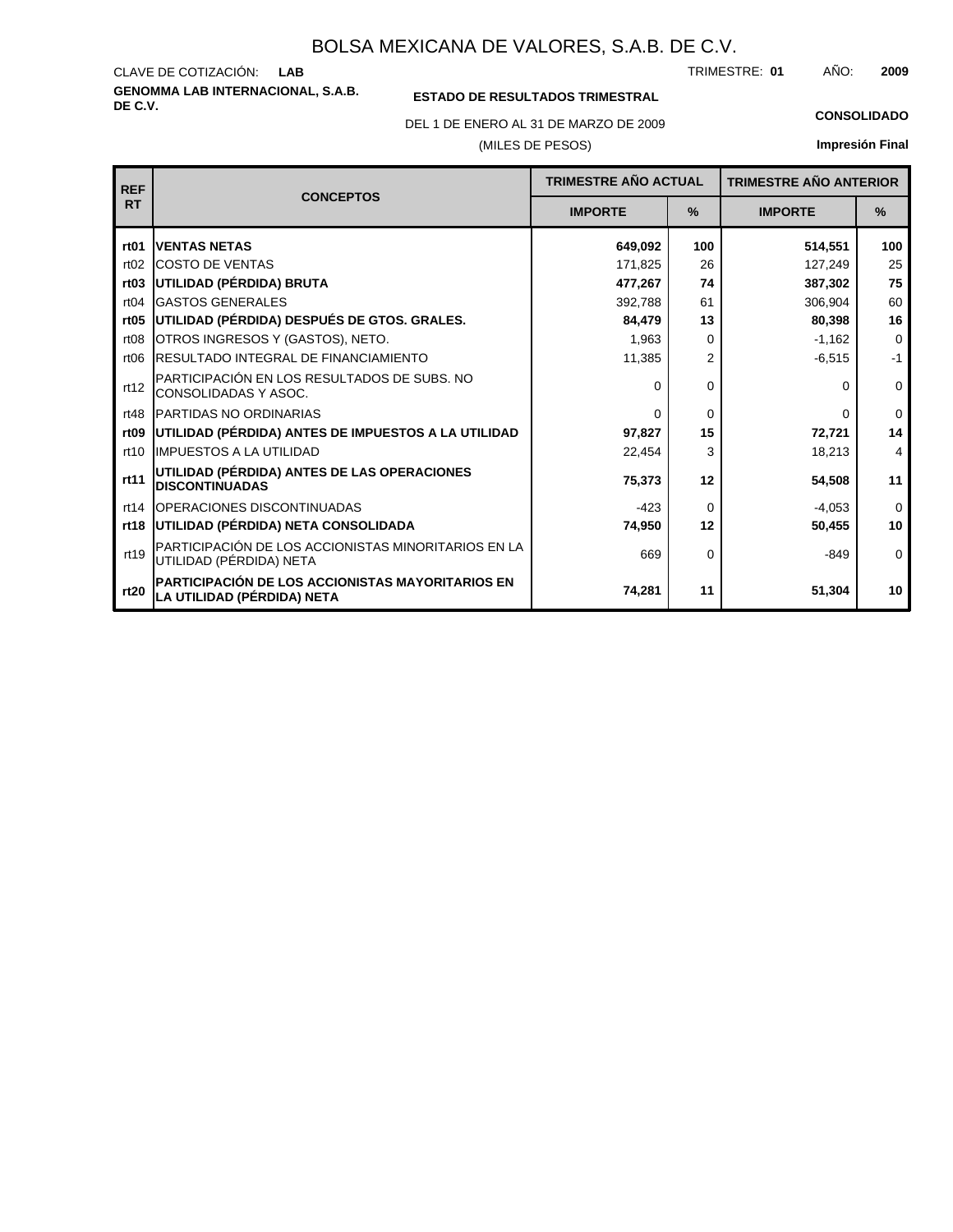**GENOMMA LAB INTERNACIONAL, S.A.B.** CLAVE DE COTIZACIÓN: TRIMESTRE: AÑO: **LAB 01 2009**

### **ESTADO DE RESULTADOS TRIMESTRAL**

DESGLOSE DE PRINCIPALES CONCEPTOS

### (MILES DE PESOS)

#### **CONSOLIDADO**

**Impresión Final**

| <b>REF</b>       | TRIMESTRE AÑO ACTUAL<br><b>CONCEPTOS</b>    |                |          | <b>TRIMESTRE AÑO ANTERIOR</b> |                |
|------------------|---------------------------------------------|----------------|----------|-------------------------------|----------------|
| <b>RT</b>        |                                             | <b>IMPORTE</b> | %        | <b>IMPORTE</b>                | %              |
| rt <sub>01</sub> | <b>VENTAS NETAS</b>                         | 649.092        | 100      | 514,551                       | 100            |
| rt21             | <b>NACIONALES</b>                           | 538,289        | 83       | 480.451                       | 93             |
| rt22             | <b>EXTRANJERAS</b>                          | 110,803        | 17       | 34,100                        | $\overline{7}$ |
| rt23             | CONVERSIÓN EN DÓLARES (***)                 | 7,702          |          | 2,370                         | $\mathbf 0$    |
| rt <sub>08</sub> | OTROS INGRESOS Y (GASTOS), NETO.            | 1,963          | 100      | $-1,162$                      | 100            |
| rt49             | OTROS INGRESOS Y (GASTOS), NETO.            | 3,410          | 174      | $-899$                        | 77             |
| rt34             | P.T.U. CAUSADA                              | 1,447          | 74       | 263                           | $-23$          |
| rt35             | P.T.U. DIFERIDA                             | 0              | 0        | 0                             | $\Omega$       |
| rt <sub>06</sub> | <b>RESULTADO INTEGRAL DE FINANCIAMIENTO</b> | 11,385         | 100      | $-6,515$                      | 100            |
| rt24             | <b>INTERESES PAGADOS</b>                    | 1,102          | 10       | 6,119                         | $-94$          |
| rt42             | UTILIDAD (PÉRDIDA) EN ACTUALIZACIÓN DE UDIS | $\Omega$       | 0        | 0                             | $\mathbf 0$    |
| rt45             | <b>OTROS GASTOS FINANCIEROS</b>             | 1,303          | 11       | 456                           | $-7$           |
| rt26             | <b>INTERESES GANADOS</b>                    | 19,880         | 175      | 404                           | -6             |
| rt46             | OTROS PRODUCTOS FINANCIEROS                 | 0              | $\Omega$ | $\Omega$                      | $\mathbf 0$    |
| rt25             | UTILIDAD (PÉRDIDA) EN CAMBIOS NETO          | $-3,625$       | $-32$    | 599                           | -9             |
| rt28             | RESULTADO POR POSICIÓN MONETARIA            | $-2,465$       | $-22$    | $-943$                        | 14             |
|                  |                                             |                |          |                               |                |
| rt10             | <b>IMPUESTOS A LA UTILIDAD</b>              | 22,454         | 100      | 18,213                        | 100            |
| rt32             | <b>IMPUESTO CAUSADO</b>                     | 37,967         | 169      | 42.485                        | 233            |
| rt33             | <b>IMPUESTO DIFERIDO</b>                    | $-15,513$      | $-69$    | $-24,272$                     | $-133$         |

(\*\*\*) DATOS EN MILES DE DOLARES AL TIPO DE CAMBIO DE CIERRE DEL TRIMESTRE QUE SE REPORTA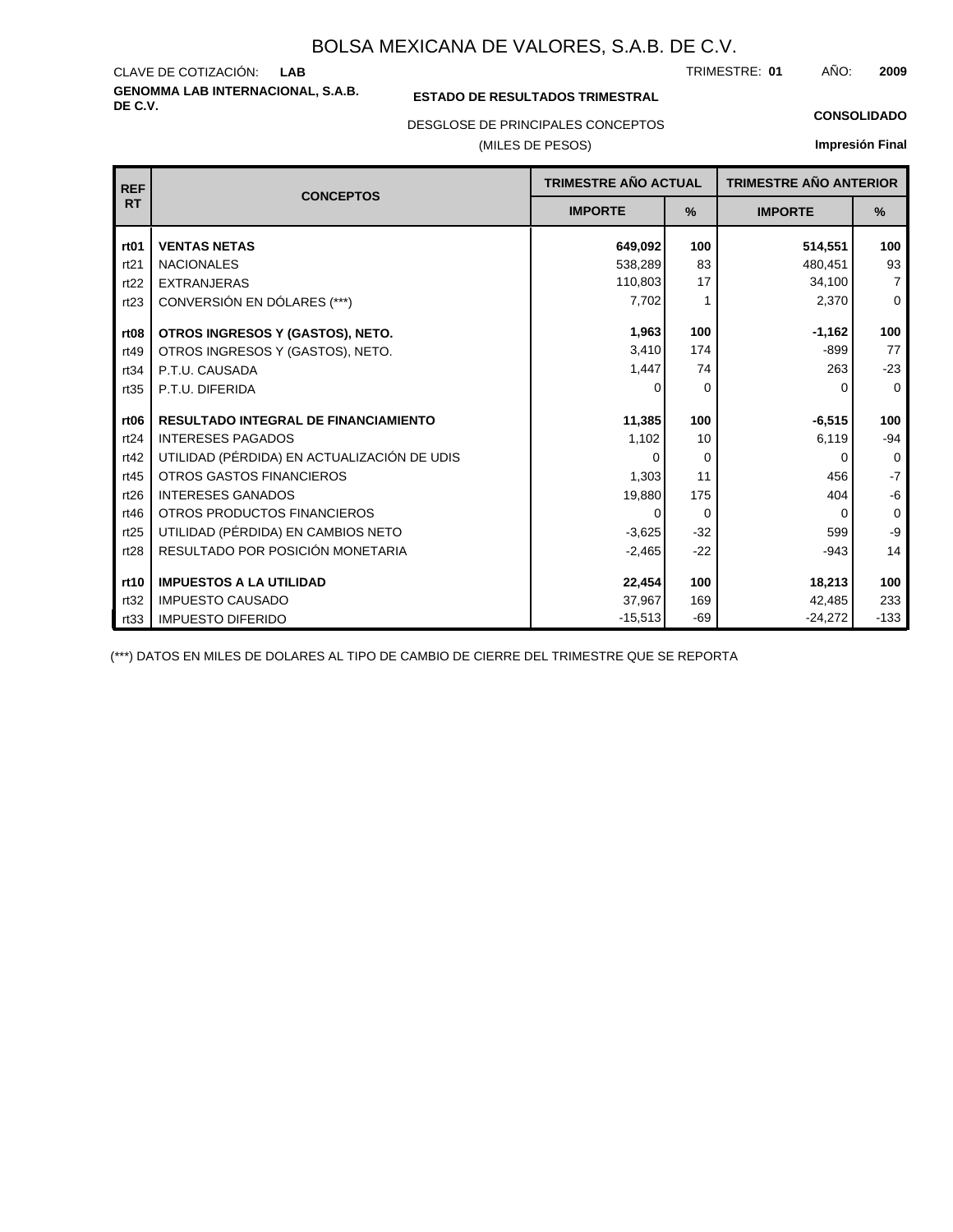**GENOMMA LAB INTERNACIONAL, S.A.B.** CLAVE DE COTIZACIÓN: **LAB**

**ESTADO DE RESULTADOS TRIMESTRAL** 

### OTROS CONCEPTOS DE RESULTADOS

(MILES DE PESOS)

#### **CONSOLIDADO**

TRIMESTRE: **01** AÑO: **2009**

**Impresión Final**

| <b>REF</b> | <b>CONCEPTOS</b>                      | <b>TRIMESTRE AÑO ACTUAL</b> | <b>TRIMESTRE AÑO ANTERIOR</b> |  |
|------------|---------------------------------------|-----------------------------|-------------------------------|--|
| <b>RT</b>  |                                       | <b>IMPORTE</b>              | <b>IMPORTE</b>                |  |
| rt47       | DEPRECIACIÓN Y AMORTIZACIÓN OPERATIVA | 8.202                       | 3.674                         |  |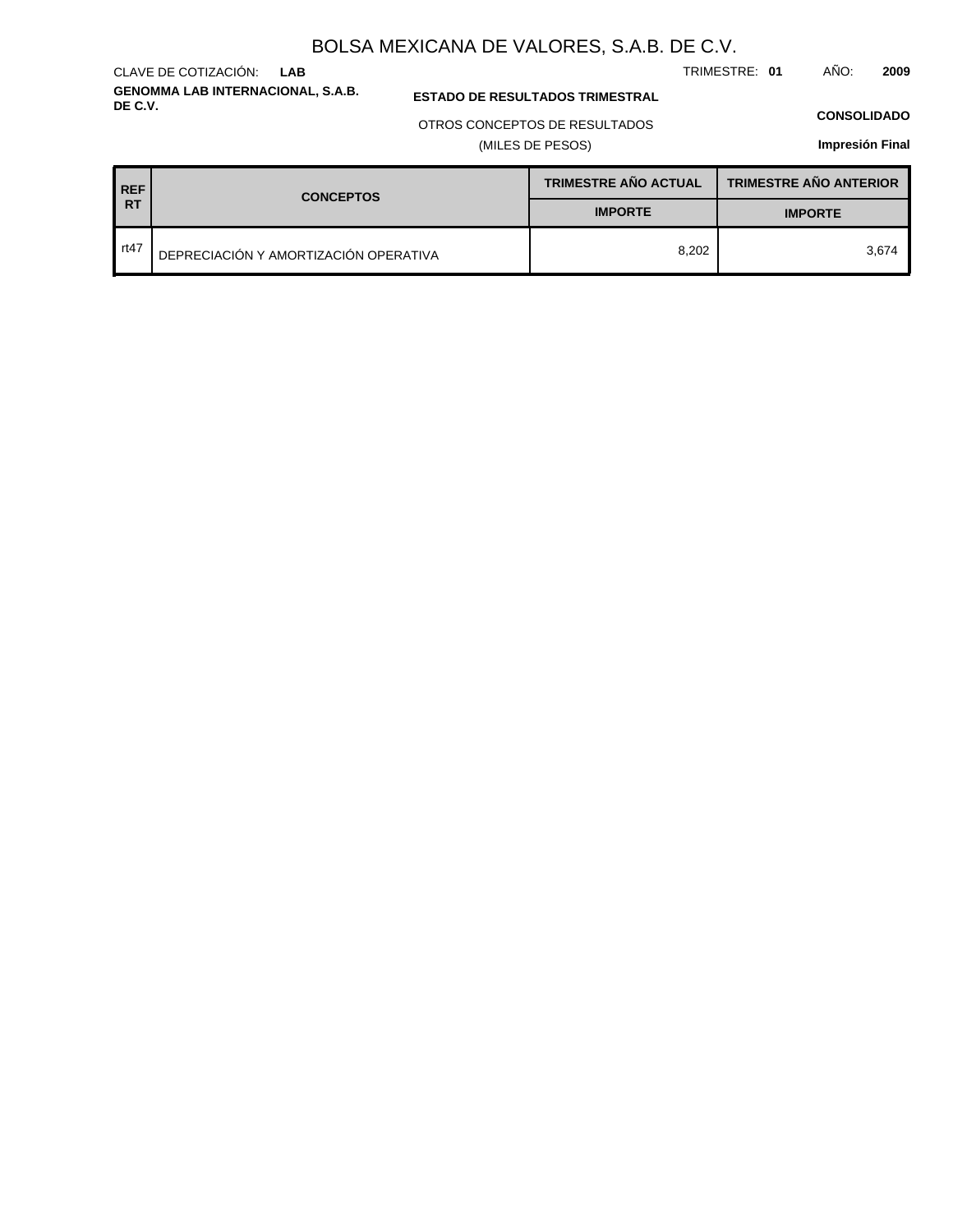CLAVE DE COTIZACIÓN: **LAB**

**GENOMMA LAB INTERNACIONAL, S.A.B. DE C.V.**

**ESTADO DE CAMBIOS EN LA SITUACIÓN FINANCIERA**

TRIMESTRE: **01** AÑO: **2009**

**CONSOLIDADO Impresión Final**

### (MILES DE PESOS) DEL 1 DE ENERO AL 31 DE MARZO DE 2009 Y 2008

| <b>REF C</b> | <b>CONCEPTOS</b>                                                                 | TRIMESTRE AÑO ACTUAL | <b>TRIMESTRE AÑO ANTERIOR</b> |
|--------------|----------------------------------------------------------------------------------|----------------------|-------------------------------|
|              |                                                                                  | <b>IMPORTE</b>       | <b>IMPORTE</b>                |
| c01          | UTILIDAD (PÉRDIDA) NETA CONSOLIDADA                                              | $\Omega$             | $\mathbf{0}$                  |
| c02          | +(-) PARTIDAS APLICADAS A RESULTADOS QUE NO<br>REQUIEREN UTILIZACIÓN DE RECURSOS | $\Omega$             | $\Omega$                      |
| c03          | <b>FLUJO DERIVADO DEL RESULTADO NETO DEL EJERCICIO</b>                           | 0                    | $\bf{0}$                      |
| c04          | RECURSOS GENERADOS O UTILIZADOS EN LA OPERACIÓN                                  | 0                    | $\Omega$                      |
| c05          | <b>RECURSOS GENERADOS POR (UTILIZADOS EN)</b><br><b>ACTIVIDADES DE OPERACIÓN</b> | 0                    | $\bf{0}$                      |
| c06          | RECURSOS GENERADOS O UTILIZADOS POR<br><b>FINANCIAMIENTO AJENO</b>               | 0                    | $\Omega$                      |
| c07          | RECURSOS GENERADOS O UTILIZADOS POR<br><b>FINANCIAMIENTO PROPIO</b>              | 0                    | $\Omega$                      |
| c08          | <b>RECURSOS GENERADOS (UTILIZADOS) MEDIANTE</b><br><b>FINANCIAMIENTO</b>         | 0                    | $\mathbf{0}$                  |
| c09          | <b>RECURSOS GEN. (UTIL.) EN ACTIVIDADES DE INVERSIÓN</b>                         | 0                    | 0                             |
| c10          | INCREMENTO (DECREMENTO) NETO EN EFECTIVO E<br><b>INVERSIONES TEMPORALES</b>      | $\Omega$             | $\Omega$                      |
| c11          | EFECTIVO E INVERSIONES TEMPORALES AL INICIO DEL<br><b>PERIODO</b>                | 0                    | 0                             |
| c12          | EFECTIVO E INVERSIONES TEMPORALES AL FINAL DEL<br><b>PERIODO</b>                 | 0                    | $\bf{0}$                      |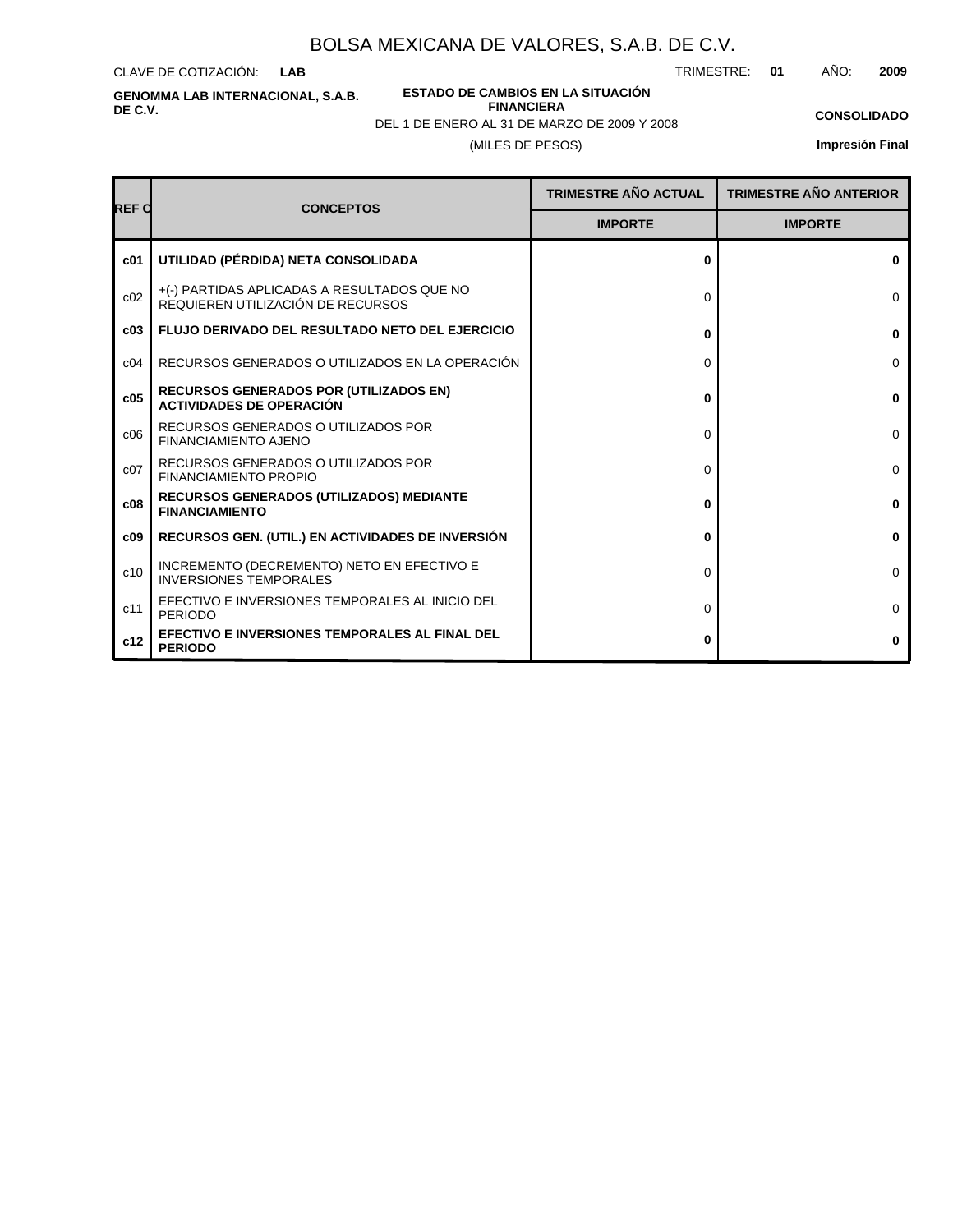CLAVE DE COTIZACIÓN: **LAB**

**GENOMMA LAB INTERNACIONAL, S.A.B. DE C.V.**

#### **ESTADO DE CAMBIOS EN LA SITUACIÓN FINANCIERA**

TRIMESTRE: **01** AÑO: **2009**

**CONSOLIDADO**

(MILES DE PESOS) DESGLOSE DE PRINCIPALES CONCEPTOS

**Impresión Final**

|                   |                                                                                                                                                         | <b>TRIMESTRE AÑO ACTUAL</b> | <b>TRIMESTRE AÑO ANTERIOR</b> |
|-------------------|---------------------------------------------------------------------------------------------------------------------------------------------------------|-----------------------------|-------------------------------|
| REF C             | <b>CONCEPTOS</b>                                                                                                                                        | <b>IMPORTE</b>              | <b>IMPORTE</b>                |
| c02<br>c13<br>c41 | +(-) PARTIDAS APLICADAS A RESULTADOS QUE NO<br>REQUIEREN UTILIZACIÓN DE RECURSOS<br>+ DEPRECIACIÓN Y AMORTIZACIÓN DEL EJERCICIO<br>+ (-) OTRAS PARTIDAS | 0<br>0<br>0                 | $\bf{0}$<br>0<br>$\Omega$     |
| c04               | <b>RECURSOS GENERADOS O UTILIZADOS EN LA OPERACIÓN</b>                                                                                                  | 0                           | $\bf{0}$                      |
| c18               | + (-) DECREMENTO (INCREMENTO) EN CUENTAS POR<br><b>COBRAR</b>                                                                                           | 0                           | $\mathbf 0$                   |
| c19               | + (-) DECREMENTO (INCREMENTO) EN INVENTARIOS                                                                                                            | 0                           | 0                             |
| c20               | + (-) DECREMENTO (INCREMENTO) EN OTRAS CUENTAS POR<br><b>COBRAR Y OTROS ACTIVOS</b>                                                                     | 0                           | 0                             |
| c21               | + (-) INCREMENTO (DECREMENTO) EN PROVEEDORES                                                                                                            | 0                           | $\mathbf 0$                   |
| c22               | + (-) INCREMENTO (DECREMENTO) EN OTROS PASIVOS                                                                                                          | 0                           | 0                             |
| c06               | <b>RECURSOS GENERADOS O UTILIZADOS POR</b><br><b>FINANCIAMIENTO AJENO</b>                                                                               | 0                           | $\bf{0}$                      |
| c23               | + FINANCIAMIENTOS BANCARIOS                                                                                                                             | 0                           | 0                             |
| c24               | + FINANCIAMIENTOS BURSÁTILES                                                                                                                            | 0                           | 0                             |
| c25<br>c26        | + DIVIDENDOS COBRADOS<br>+ OTROS FINANCIAMIENTOS                                                                                                        | 0<br>0                      | 0<br>$\mathbf 0$              |
| c27               | (-) AMORTIZACIÓN DE FINANCIAMIENTOS BANCARIOS                                                                                                           | 0                           | $\Omega$                      |
| c28               | (-) AMORTIZACIÓN DE FINANCIAMIENTOS BURSÁTILES                                                                                                          | 0                           | $\mathbf 0$                   |
| c29               | (-) AMORTIZACIÓN DE OTROS FINANCIAMIENTOS                                                                                                               | 0                           | $\Omega$                      |
| c42               | + (-) OTRAS PARTIDAS                                                                                                                                    | 0                           | 0                             |
| c07               | <b>RECURSOS GENERADOS O UTILIZADOS POR</b><br><b>FINANCIAMIENTO PROPIO</b>                                                                              | 0                           | $\mathbf 0$                   |
| c30               | + (-) INCREMENTO (DECREMENTO) EN EL CAPITAL SOCIAL                                                                                                      | 0                           | 0                             |
| c31               | (-) DIVIDENDOS PAGADOS                                                                                                                                  | 0                           | 0                             |
| c32               | + PRIMA EN VENTA DE ACCIONES                                                                                                                            | 0                           | $\Omega$                      |
| c33               | + APORTACIONES PARA FUTUROS AUMENTOS DE CAPITAL                                                                                                         | 0                           | 0                             |
| c43               | + (-) OTRAS PARTIDAS                                                                                                                                    | 0                           | 0                             |
| c09               | RECURSOS GEN. (UTIL.) EN ACTIVIDADES DE INVERSIÓN                                                                                                       | 0                           | $\bf{0}$                      |
| c34               | + (-) DECREMENTO (INCREMENTO) EN INVERSIONES DE<br>ACCS. CON CARACTER PERMANENTE                                                                        | 0                           | 0                             |
| c35<br>c36        | (-) ADQUISICIÓN DE INMUEBLES, PLANTA Y EQUIPO<br>(-) INCREMENTO EN CONSTRUCCIONES EN PROCESO                                                            | 0<br>0                      | 0<br>$\Omega$                 |
| c37               | + VENTAS DE OTRAS INVERSIONES CON CARÁCTER<br>PERMANENTE                                                                                                | 0                           | $\Omega$                      |
| c38               | + VENTAS DE ACTIVOS FIJOS TANGIBLES                                                                                                                     | 0                           | 0                             |
| c39               | + (-) OTRAS PARTIDAS                                                                                                                                    | 0                           | 0                             |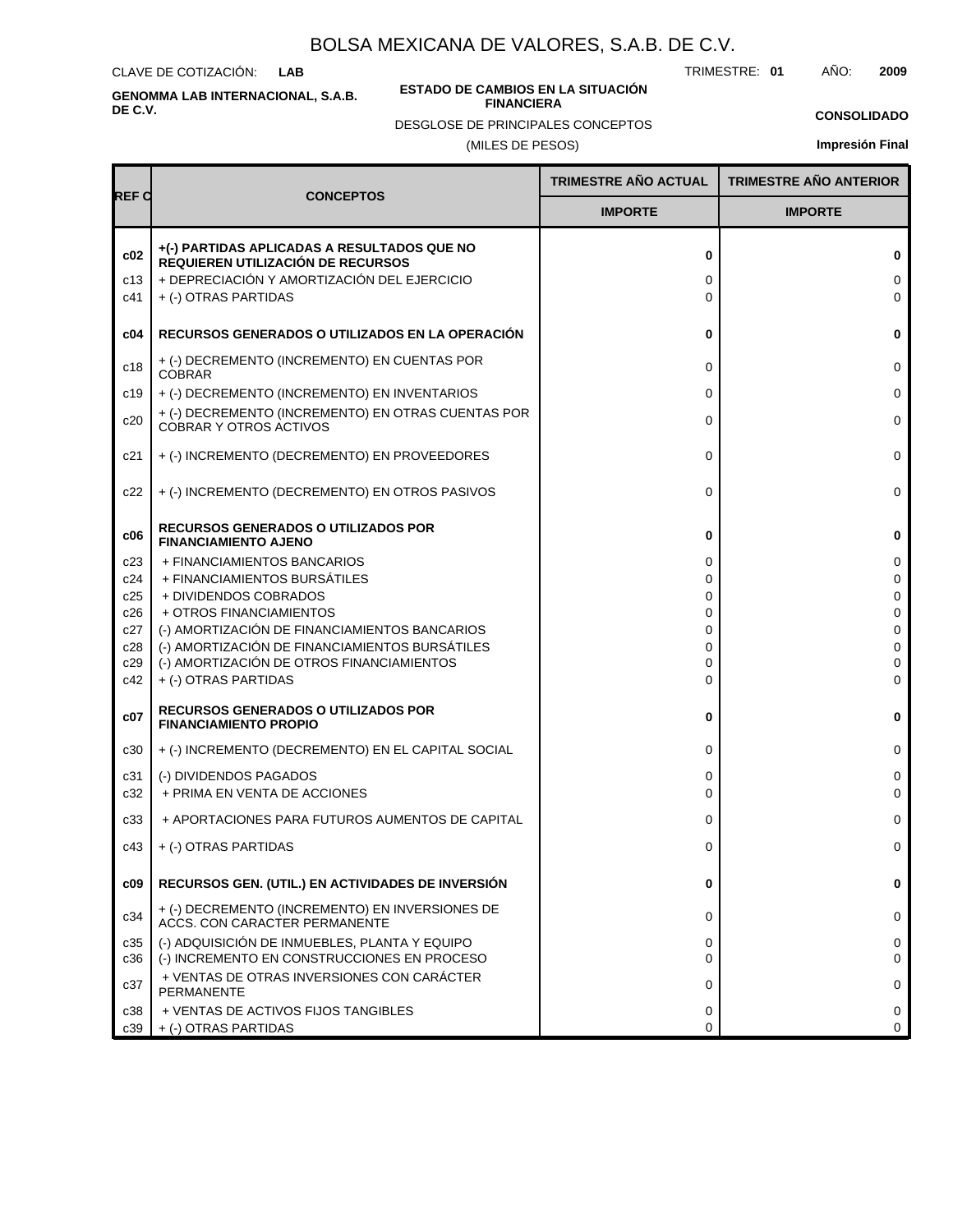CLAVE DE COTIZACIÓN: **LAB**

> **ESTADO DE FLUJO DE EFECTIVO (MÉTODO INDIRECTO)**

TRIMESTRE: **01** AÑO: **2009**

**GENOMMA LAB INTERNACIONAL, S.A.B. DE C.V.**

## PRINCIPALES CONCEPTOS

**Impresión Final**

### (MILES DE PESOS)

**CONSOLIDADO**

| REF EI          | <b>CONCEPTOS</b>                                                                       | <b>TRIMESTRE AÑO</b><br><b>ACTUAL</b> | <b>TRIMESTRE AÑO</b><br><b>ANTERIOR</b> |
|-----------------|----------------------------------------------------------------------------------------|---------------------------------------|-----------------------------------------|
|                 |                                                                                        | <b>IMPORTE</b>                        | <b>IMPORTE</b>                          |
|                 | <b>ACTIVIDADES DE OPERACIÓN</b>                                                        |                                       |                                         |
| e01             | UTILIDAD (PÉRDIDA) ANTES DE IMPUESTOS A LA UTILIDAD                                    | 97,827                                | 72,721                                  |
| e02             | +(-) PARTIDAS SIN IMPACTO EN EL EFECTIVO                                               |                                       | 0                                       |
| e03             | +(-) PARTIDAS RELACIONADAS CON ACTIVIDADES DE INVERSIÓN                                | 11,729                                | $-15,578$                               |
| e04             | +(-) PARTIDAS RELACIONADAS CON ACTIVIDADES DE FINANCIAMIENTO                           | 16                                    | 3,689                                   |
| e05             | FLUJO DERIVADO DEL RESULTADO ANTES DE IMPUESTOS A LA UTILIDAD                          | 109,572                               | 60,832                                  |
| e06             | FLUJOS GENERADOS O UTILIZADOS EN LA OPERACIÓN                                          | $-169,016$                            | 18,627                                  |
| e07             | <b>FLUJOS NETOS DE EFECTIVO DE ACTIVIDADES DE OPERACIÓN</b>                            | $-59.444$                             | 79,459                                  |
|                 | <b>ACTIVIDADES DE INVERSIÓN</b>                                                        |                                       |                                         |
| e08             | FLUJOS NETOS DE EFECTIVO DE ACTIVIDADES DE INVERSIÓN                                   | $-130,118$                            | $-12,175$                               |
| e09             | EFECTIVO EXCEDENTE (REQUERIDO) PARA APLICAR EN ACTIVIDADES DE<br><b>FINANCIAMIENTO</b> | $-189,562$                            | 67,284                                  |
|                 | <b>ACTIVIDADES DE FINANCIAMIENTO</b>                                                   |                                       |                                         |
| e10             | FLUJOS NETOS DE EFECTIVO DE ACTIVIDADES DE FINANCIAMIENTO                              | $-12,231$                             | $-25,655$                               |
| e11             | INCREMENTO (DISMINUCIÓN) NETO DE EFECTIVO Y DEMÁS EQUIVALENTES DE<br><b>EFECTIVO</b>   | $-201,793$                            | 41,629                                  |
| e <sub>12</sub> | DIFERENCIA EN CAMBIOS EN EL EFECTIVO Y EQUIVALENTES DE EFECTIVO                        | $-1,647$                              | 71                                      |
| e13             | EFECTIVO Y EQUIVALENTES DE EFECTIVO AL PRINCIPIO DEL PERIODO                           | 1,315,132                             | 61,351                                  |
| e14             | EFECTIVO Y EQUIVALENTES DE EFECTIVO AL FINAL DEL PERIODO                               | 1,111,692                             | 103,051                                 |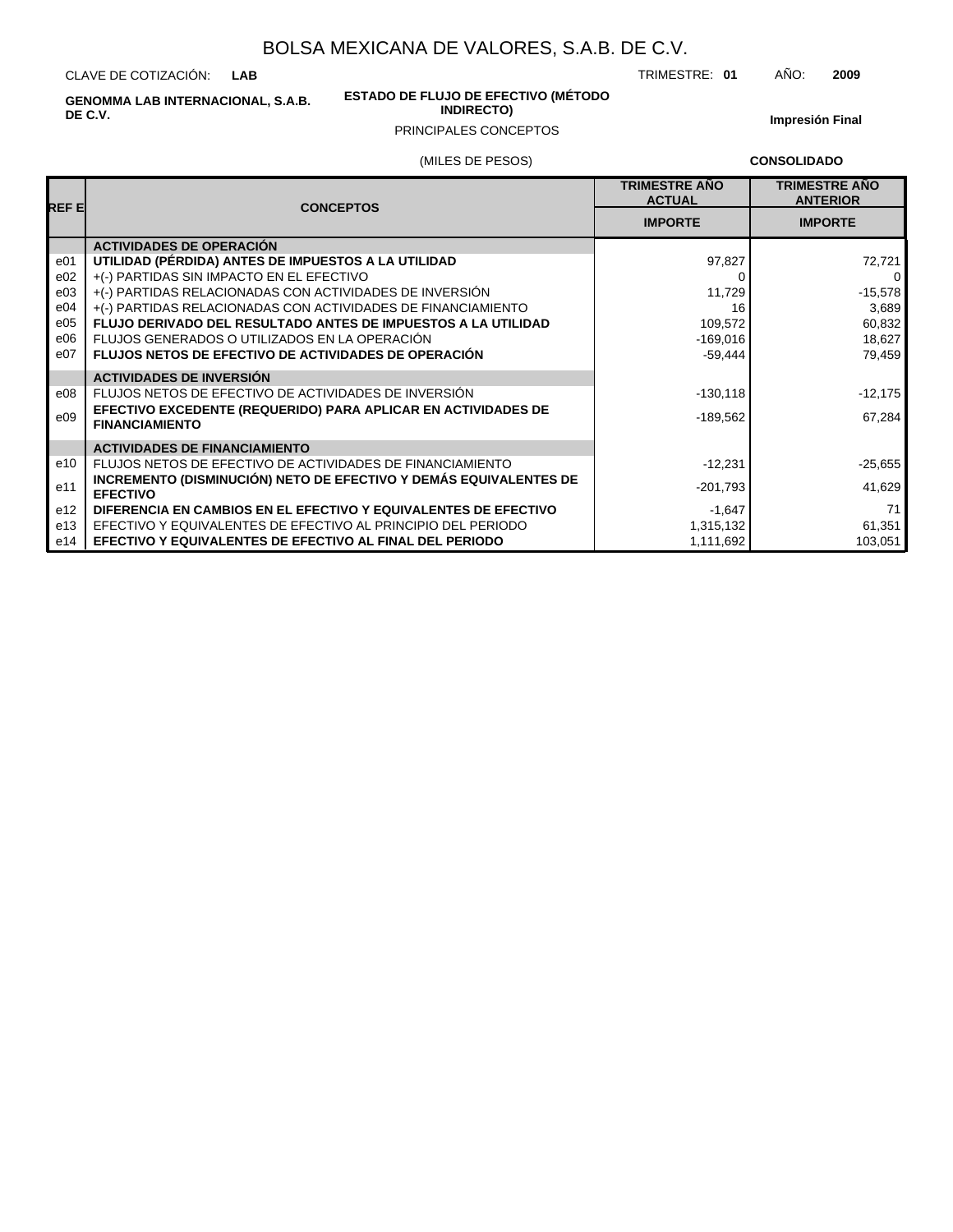CLAVE DE COTIZACIÓN: **LAB**

**DE C.V.**

**GENOMMA LAB INTERNACIONAL, S.A.B.**

**ESTADO DE FLUJO DE EFECTIVO (MÉTODO**

**INDIRECTO)**

TRIMESTRE: **01** AÑO: **2009**

**Impresión Final**

# (MILES DE PESOS) DESGLOSE DE PRINCIPALES CONCEPTOS

**CONSOLIDADO**

|                        |                                                                                                          | <b>TRIMESTRE AÑO</b><br><b>ACTUAL</b> | <b>TRIMESTRE AÑO</b><br><b>ANTERIOR</b> |
|------------------------|----------------------------------------------------------------------------------------------------------|---------------------------------------|-----------------------------------------|
| REF E                  | <b>CONCEPTOS</b>                                                                                         | <b>IMPORTE</b>                        | <b>IMPORTE</b>                          |
| e02<br>e15             | +(-) PARTIDAS SIN IMPACTO EN EL EFECTIVO<br>+ESTIMACIÓN DEL EJERCICIO                                    | $\mathbf 0$<br>0                      | 0<br>0                                  |
| e16                    | +PROVISIÓN DEL EJERCICIO                                                                                 | 0                                     | 0                                       |
| e17                    | + (-) OTRAS PARTIDAS NO REALIZADAS                                                                       | $\Omega$                              | 0                                       |
| e03<br>e18             | +(-) PARTIDAS RELACIONADAS CON ACTIVIDADES DE INVERSIÓN<br>+ DEPRECIACIÓN Y AMORTIZACIÓN DEL EJERCICIO * | 11,729<br>8,202                       | $-15,578$<br>3,674                      |
| e19                    | (-) + UTILIDAD O PÉRDIDA EN VENTA DE INMUEBLES, MAQUINARIA Y EQUIPO                                      | -12                                   | $-26$                                   |
| e20<br>e21             | + PÉRDIDA POR DETERIORO<br>(-)+PARTICIPACIÓN EN ASOCIADAS Y NEGOCIOS CONJUNTOS                           | 0<br>0                                | 0<br>0                                  |
| e22                    | (-)DIVIDENDOS COBRADOS                                                                                   | 0                                     | 0<br>$\mathbf 0$                        |
| e23<br>e24             | (-)INTERESES A FAVOR<br>(-) +OTRAS PARTIDAS                                                              | 0<br>3,539                            | -19,226                                 |
| e04                    | +(-) PARTIDAS RELACIONADAS CON ACTIVIDADES DE FINANCIAMIENTO                                             | 16                                    | 3,689                                   |
| e25<br>e26             | +INTERESES DEVENGADOS<br>+ (-) OTRAS PARTIDAS                                                            | 16<br>$\Omega$                        | 0<br>3,689                              |
| e06                    | FLUJOS GENERADOS O UTILIZADOS EN LA OPERACIÓN                                                            | $-169,016$                            | 18,627                                  |
| e27<br>e28             | + (-) DECREMENTO (INCREMENTO) EN CUENTAS POR COBRAR<br>+ (-) DECREMENTO (INCREMENTO) EN INVENTARIOS      | $-125,126$<br>$-47,914$               | 60,213<br>$-12,790$                     |
| e29                    | + (-) DECREMENTO (INCREMENTO) EN OTRAS CUENTAS POR COBRAR Y OTROS<br><b>ACTIVOS</b>                      | 78,421                                | $-117,610$                              |
| e30                    | + (-) INCREMENTO (DECREMENTO) EN PROVEEDORES                                                             | $-69,158$                             | 53,251                                  |
| e31<br>e32             | + (-) INCREMENTO (DECREMENTO) EN OTROS PASIVOS<br>+ (-)IMPUESTOS A LA UTILIDAD PAGADOS O DEVUELTOS       | 27,083<br>$-32,322$                   | 106,134<br>$-70,571$                    |
| e08                    | FLUJOS NETOS DE EFECTIVO DE ACTIVIDADES DE INVERSIÓN                                                     | $-130,118$                            | $-12,175$                               |
| e33<br>e34             | - INVERSIÓN DE ACCS. CON CARÁCTER PERMANENTE<br>+DISPOSICIÓN DE ACCIONES CON CARÁCTER PERMANENTE         | $-106,000$<br>0                       | 0<br>0                                  |
| e35                    | -INVERSIÓN EN INMUEBLES, PLANTA Y EQUIPO                                                                 | $-2,501$                              | $-9,534$                                |
| e36<br>e37             | +VENTA DE INMUEBLES, PLANTA Y EQUIPO<br>-INVERSIÓN EN ACTIVOS INTANGIBLES                                | 0<br>0                                | 0<br>0                                  |
| e38                    | +DISPOSICIÓN DE ACTIVOS INTANGIBLES<br>-OTRAS INVERSIONES CON CARÁCTER PERMANENTE                        | 0                                     | 0                                       |
| e39<br>e40             | +DISPOSICIÓN DE OTRAS INVERSIONES CON CARÁCTER PERMANENTE                                                | 0<br>$\Omega$                         | 0<br>0                                  |
| e41<br>e42             | +DIVIDENDOS COBRADOS<br><b>+INTERESES COBRADOS</b>                                                       | 0<br>0                                | 0<br>0                                  |
| e43                    | +(-) DECREMENTO (INCREMENTO) ANTICIPOS Y PRESTAMOS A TERCEROS                                            | $\Omega$                              | 0                                       |
| e44                    | + (-) OTRAS PARTIDAS                                                                                     | $-21,617$                             | $-2,641$                                |
| e10<br>e45             | <b>FLUJOS NETOS DE EFECTIVO DE ACTIVIDADES DE FINANCIAMIENTO</b><br>+ FINANCIAMIENTOS BANCARIOS          | $-12,231$<br>0                        | $-25,655$<br>278,672                    |
| e46<br>e47             | + FINANCIAMIENTOS BURSÁTILES<br>+ OTROS FINANCIAMIENTOS                                                  | 0<br>0                                | 0<br>0                                  |
| e48                    | (-) AMORTIZACIÓN DE FINANCIAMIENTOS BANCARIOS                                                            | 0                                     | $-300,847$                              |
| e49<br>e50             | (-) AMORTIZACIÓN DE FINANCIAMIENTOS BURSÁTILES<br>(-) AMORTIZACIÓN DE OTROS FINANCIAMIENTOS              | 0<br>$-139$                           | 0<br>0                                  |
| e51                    | + (-) INCREMENTO (DECREMENTO) EN EL CAPITAL SOCIAL                                                       | 0                                     | 0                                       |
| e52<br>e <sub>53</sub> | (-) DIVIDENDOS PAGADOS<br>+ PRIMA EN VENTA DE ACCIONES                                                   | 0<br>0                                | 0<br>0                                  |
| e54                    | + APORTACIONES PARA FUTUROS AUMENTOS DE CAPITAL                                                          | $\Omega$                              | 0                                       |
| e <sub>55</sub><br>e56 | <b>INTERESES PAGADOS</b><br>-RECOMPRA DE ACCIONES                                                        | -16<br>$-11,342$                      | $-4,028$<br>0                           |
| e57                    | + (-) OTRAS PARTIDAS                                                                                     | $-734$                                | 548                                     |

\* EN CASO DE QUE DICHO IMPORTE SEA DIFERENTE A LA CUENTA R47 DEBERÁ EXPLICAR EN NOTAS.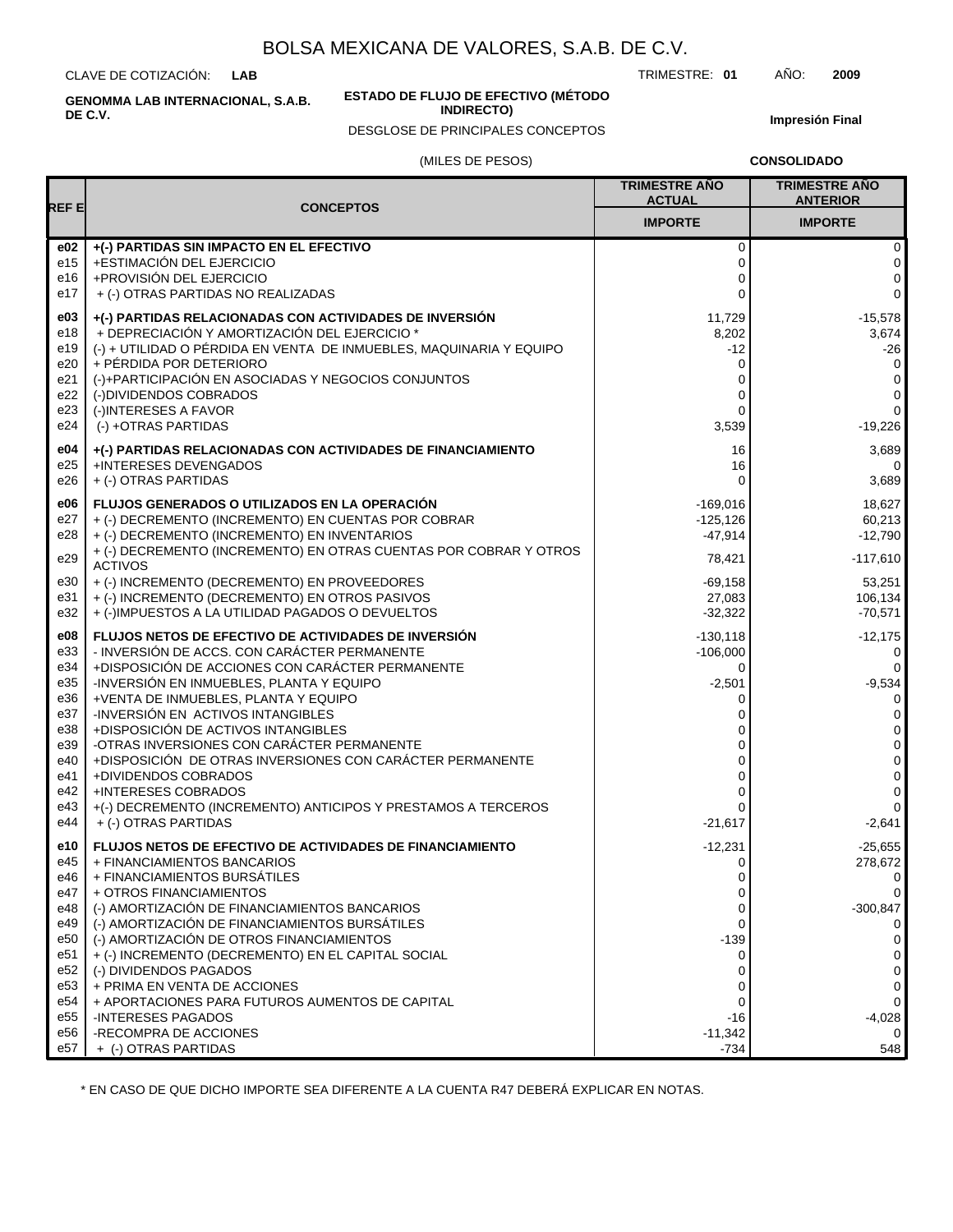**GENOMMA LAB INTERNACIONAL, S.A.B.** CLAVE DE COTIZACIÓN: TRIMESTRE: **01** AÑO: **2009 LAB**

### **DE C.V. DATOS POR ACCIÓN**

### **CONSOLIDADO**

# **Impresión Final**

|                 |                                                                                     |    | <b>TRIMESTRE AÑO ACTUAL</b> | <b>TRIMESTRE AÑO ANTERIOR</b> |
|-----------------|-------------------------------------------------------------------------------------|----|-----------------------------|-------------------------------|
| <b>REF D</b>    | <b>CONCEPTOS</b>                                                                    |    | <b>IMPORTE</b>              | <b>IMPORTE</b>                |
| d <sub>01</sub> | UTILIDAD BÁSICA POR ACCIÓN ORDINARIA (**)                                           | \$ | 1.07                        | \$<br>0.78                    |
| d02             | UTILIDAD BÁSICA POR ACCIÓN PREFERENTE (**)                                          | \$ | $\mathbf 0$                 | \$<br>0                       |
| d03             | UTILIDAD DILUIDA POR ACCIÓN (**)                                                    | \$ | $\mathbf 0$                 | \$<br>$\Omega$                |
| d04             | UTILIDAD (PÉRDIDA) ANTES DE OPERACIONES<br>DISCONTINUADAS POR ACCIÓN ORDINARIA (**) | \$ | 1.11                        | \$<br>0.86                    |
| d05             | EFECTO DE OPERACIONES DISCONTINUADAS SOBRE LA<br>UTILIDAD (PÉRDIDA) POR ACCIÓN (**) | \$ | $-0.04$                     | \$<br>$-0.08$                 |
| d08             | VALOR EN LIBROS POR ACCIÓN                                                          | \$ | 4.51                        | \$<br>0.65                    |
| d09             | DIVIDENDO EN EFECTIVO ACUMULADO POR ACCIÓN                                          | \$ | 0.00                        | \$<br>0.00                    |
| d10             | DIVIDENDO EN ACCIONES POR ACCIÓN                                                    |    | 0.00 acciones               | $0.00$ acciones               |
| d11             | PRECIO DE MERCADO (ULTIMO HECHO) A VALOR EN<br>LIBROS.                              |    | 1.64<br>veces               | veces<br>$\Omega$             |
| d12             | PRECIO DE MERCADO (ULTIMO HECHO) A UTILIDAD<br>BÁSICA POR ACCIÓN ORDINARIA (**)     |    | 6.95<br>veces               | $\Omega$<br>veces             |
| d13             | PRECIO DE MERCADO (ULTIMO HECHO) A UTILIDAD<br>BÁSICA POR ACCIÓN PREFERENTE (**)    |    | 0<br>veces                  | $\Omega$<br>veces             |

(\*\*) INFORMACIÓN ULTIMOS DOCE MESES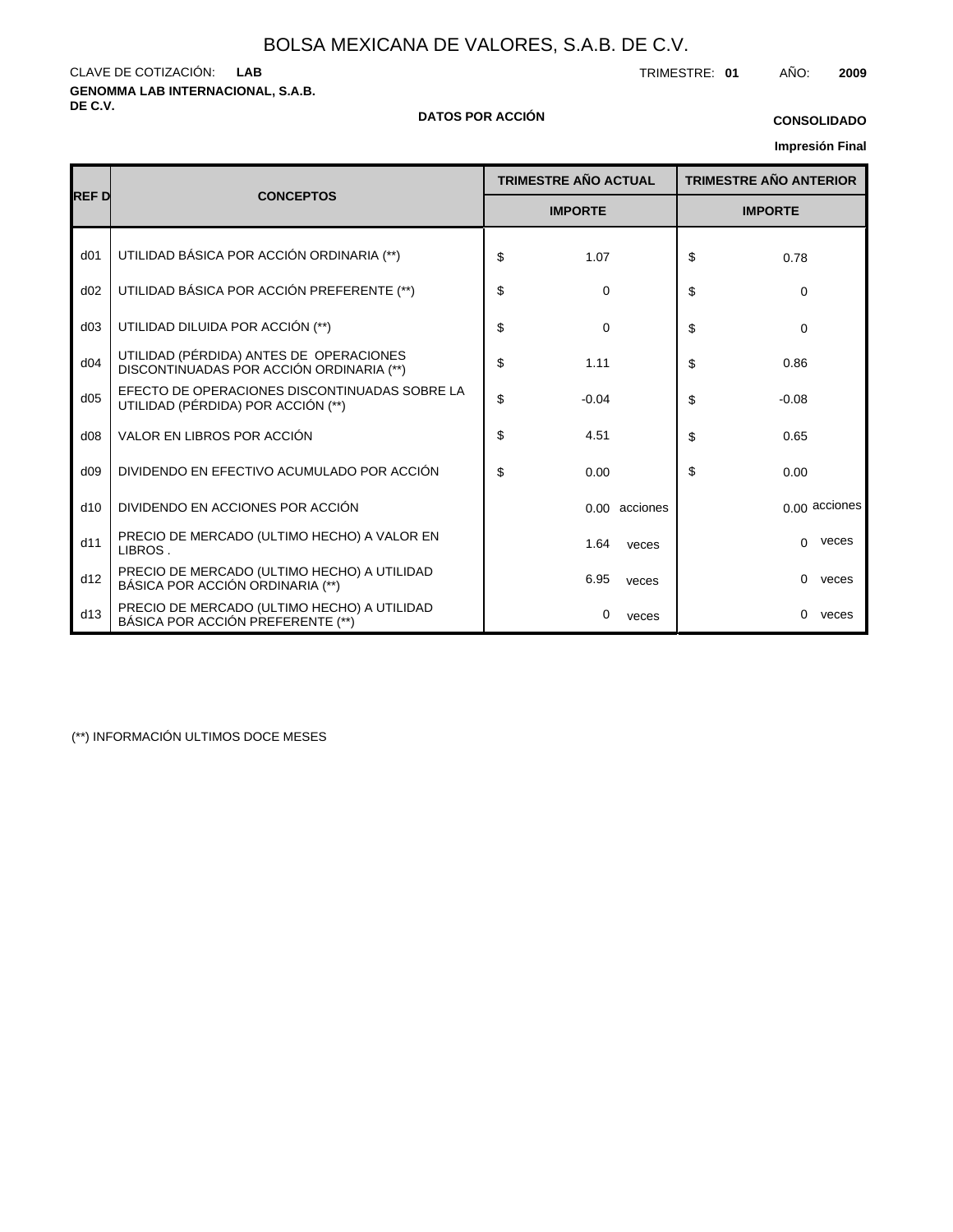**GENOMMA LAB INTERNACIONAL, S.A.B. DE C.V.** CLAVE DE COTIZACIÓN: TRIMESTRE: **01** AÑO: **2009 LAB**

### **RAZONES Y PROPORCIONES**

## **CONSOLIDADO**

**Impresión Final**

| REF P | <b>CONCEPTOS</b>                                                          | <b>TRIMESTRE AÑO ACTUAL</b> |       | <b>TRIMESTRE AÑO ANTERIOR</b> |               |
|-------|---------------------------------------------------------------------------|-----------------------------|-------|-------------------------------|---------------|
| p01   | <b>RENDIMIENTO</b><br>UTILIDAD (PÉRDIDA) NETA CONSOLIDADA A VENTAS NETAS  | 11.55                       | %     | 9.81                          | $\%$          |
| p02   | UTILIDAD (PÉRDIDA) NETA CONSOLIDADA A CAPITAL<br>CONTABLE (**)            | 22.54                       | $\%$  | 118.22                        | $\%$          |
| p03   | UTILIDAD (PÉRDIDA) NETA CONSOLIDADA A ACTIVO TOTAL (**)                   | 18.65                       | $\%$  | 29.77                         | $\%$          |
| p04   | DIVIDENDOS EN EFECTIVO A RESULTADO NETO DEL<br><b>EJERCICIO ANTERIOR</b>  | 0.00                        | %     | 0.00                          | $\frac{0}{0}$ |
| p05   | RESULTADO POR POSICIÓN MONETARIA A UTILIDAD<br>(PÉRDIDA) NETA CONSOLIDADA | $-3.29$                     | %     | $-1.87$                       | $\%$          |
|       | <b>ACTIVIDAD</b>                                                          |                             |       |                               |               |
| p06   | VENTAS NETAS A ACTIVO TOTAL (**)                                          | 0.96                        | veces | 1.86                          | veces         |
| p07   | VENTAS NETAS A INMUEBLES, PLANTA Y EQUIPO (NETO) (**)                     | 25.60                       | veces | 40.63                         | veces         |
| p08   | ROTACIÓN DE INVENTARIOS(**)                                               | 1.55                        | veces | 2.27                          | veces         |
| p09   | DÍAS DE VENTAS POR COBRAR                                                 | 86                          | dias  | 81                            | dias          |
| p10   | INTERESES PAGADOS A PASIVO TOTAL CON COSTO (**)                           | 0.00                        | $\%$  | 7.46                          | $\%$          |
|       | <b>APALACAMIENTO</b>                                                      |                             |       |                               |               |
| p11   | PASIVO TOTAL A ACTIVO TOTAL                                               | 17.28                       | $\%$  | 74.82                         | $\%$          |
| p12   | PASIVO TOTAL A CAPITAL CONTABLE                                           | 0.21                        | veces | 2.97                          | veces         |
| p13   | PASIVO EN MONEDA EXTRANJERA A PASIVO TOTAL                                | 18.02                       | $\%$  | 6.86                          | $\%$          |
| p14   | PASIVO A LARGO PLAZO A INMUEBLES, PLANTA Y EQUIPO<br>(NETO)               | 0.00                        | %     | 0.00                          | $\%$          |
| p15   | UTILIDAD (PÉRDIDA) DESPUÉS DE GTOS. GRALES. A<br><b>INTERESES PAGADOS</b> | 76.66                       | veces | 13.14                         | veces         |
| p16   | VENTAS NETAS A PASIVO TOTAL (**)                                          | 5.55                        | veces | 2.49                          | veces         |
|       | <b>LIQUIDEZ</b>                                                           |                             |       |                               |               |
| p17   | ACTIVO CIRCULANTE A PASIVO CIRCULANTE                                     | 5.10                        | veces | 1.19                          | veces         |
| p18   | ACTIVO CIRCULANTE MENOS INVENTARIOS A PASIVO<br><b>CIRCULANTE</b>         | 4.18                        | veces | 0.90                          | veces         |
| p19   | ACTIVO CIRCULANTE A PASIVO TOTAL                                          | 5.04                        | veces | 1.18                          | veces         |
| p20   | EFECTIVO E INVERSIONES TEMPORALES A PASIVO<br><b>CIRCULANTE</b>           | 225.82                      | $\%$  | 12.68                         | $\frac{0}{0}$ |

(\*\*) INFORMACIÓN ULTIMOS DOCE MESES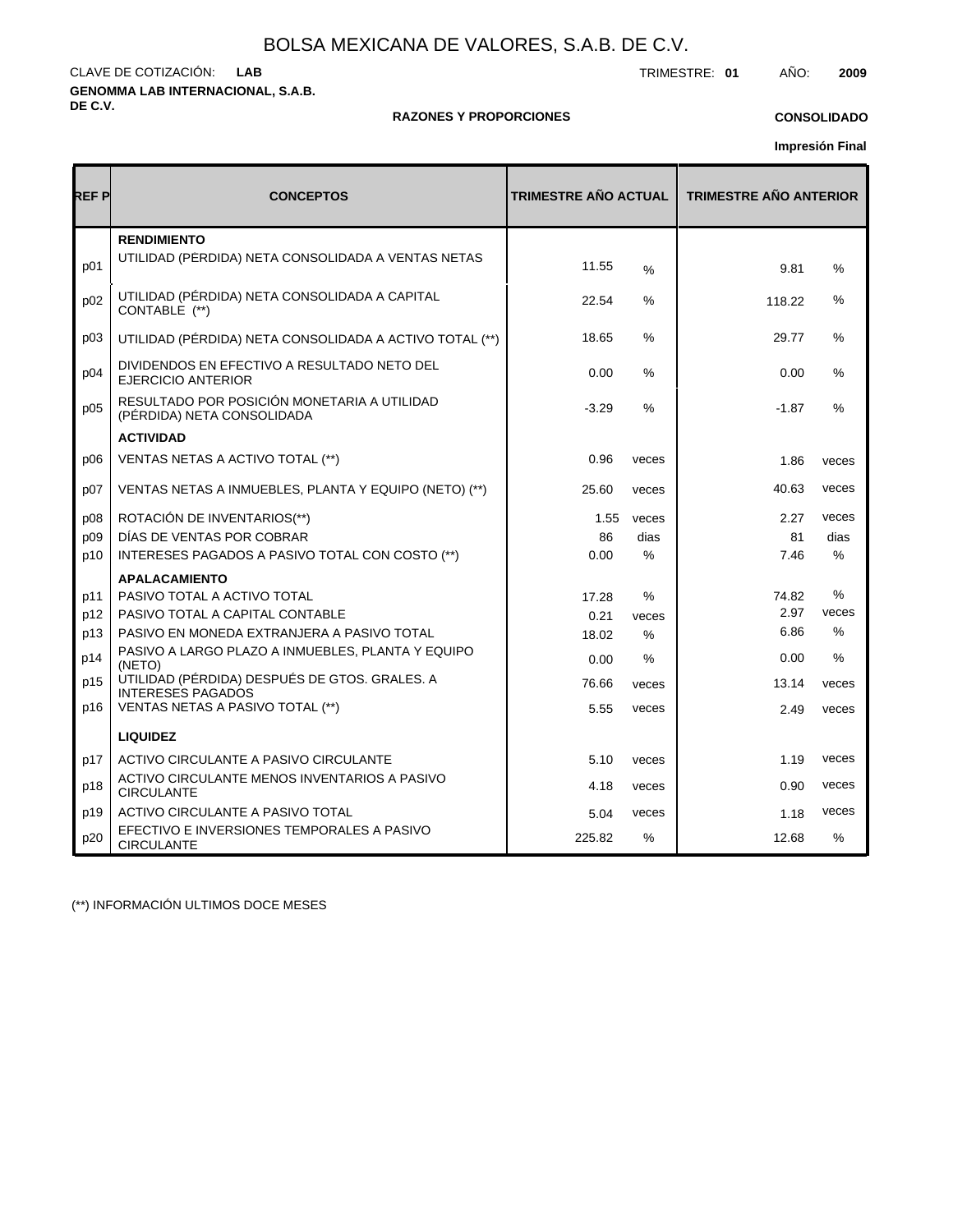CLAVE DE COTIZACIÓN: **LAB**

**GENOMMA LAB INTERNACIONAL,**

**COMENTARIOS Y ANALISIS DE LA ADMINISTRACIÓN SOBRE LOS RESULTADOS DE S.A.B. DE C.V.** PAGINA / 5 **OPERACIÓN Y SITUACIÓN FINANCIERA DE LA COMPAÑÍA**

 $1/5$ **CONSOLIDADO**

TRIMESTRE: **01** AÑO: **2009**

**Impresión Final**

GENOMMA LAB INTERNACIONAL REPORTA RESULTADOS DEL PRIMER TRIMESTRE 2009 MÉXICO, D.F. A 28 DE ABRIL DE 2009

EL DÍA DE HOY GENOMMA LAB INTERNACIONAL, S.A.B. DE C.V. (BMV: LAB) ("GENOMMA LAB" O "LA COMPAÑÍA"), DIO A CONOCER LOS RESULTADOS CORRESPONDIENTES AL PRIMER TRIMESTRE TERMINADO AL 31 DE MARZO DE 2009. TODAS LAS CIFRAS INCLUIDAS EN ESTE REPORTE SE ENCUENTRAN PRESENTADAS DE ACUERDO A LAS NORMAS DE INFORMACIÓN FINANCIERA (NIF) Y SE ENCUENTRAN EN PESOS NOMINALES MEXICANOS. ASIMISMO, LAS SIGUIENTES CIFRAS CONSOLIDADAS MUESTRAN LAS OPERACIONES DE LA COMPAÑÍA EN EL MERCADO ESPAÑOL RECLASIFICADAS COMO OPERACIONES DESCONTINUADAS DE ACUERDO A LAS NORMAS DE INFORMACIÓN FINANCIERA (NIF). RESULTADOS Y HECHOS RELEVANTES DEL PRIMER TRIMESTRE 2009

-LAS VENTAS NETAS ALCANZARON PS. 649.1 MILLONES, UN INCREMENTO DE 26.1%. -LA UTILIDAD BRUTA ALCANZÓ PS. 477.3 MILLONES, UN INCREMENTO DE 23.2%. -EL EBITDA ALCANZÓ PS. 92.7 MILLONES, UN INCREMENTO DE 10.2%. -UTILIDAD NETA CONSOLIDADA DE PS. 74.9 MILLONES, UN INCREMENTO DE 48.5%. -LA UTILIDAD POR ACCIÓN FUE DE PS. 1.02, UN INCREMENTO DE 31.3%. -LAS VENTAS NETAS INTERNACIONALES ALCANZARON PS. 115.4 MILLONES, UN INCREMENTO DE 259.4%. -DURANTE EL PRIMER TRIMESTRE, GENOMMA LAB LANZÓ EXITOSAMENTE SIETE PRODUCTOS NUEVOS BAJO SEIS MARCAS EXISTENTES (LÍNEA BASE O LANZAMIENTOS DEL AÑO ANTERIOR ) COMO PARTE DE LA ESTRATEGIA DE EXTENSIÓN DE LÍNEAS. -ADEMÁS, DURANTE EL PRIMER TRIMESTRE LA COMPAÑÍA LANZÓ DOS PRODUCTOS BAJO DOS MARCAS NUEVAS , DE ACUERDO AL PLAN DE LANZAMIENTO DE NUEVOS PRODUCTOS. -AL 31 DE MARZO DE 2009, LA COMPAÑÍA TUVO UNA POSICIÓN DE EFECTIVO NETA DE PS. 1,078.6 MILLONES. -DURANTE EL PRIMER TRIMESTRE DE 2009, LA COMPAÑÍA ADQUIRIÓ MEDICINAS Y MEDICAMENTOS NACIONALES S.A.P.I. DE C.V., ("MMN"), UNA COMPAÑÍA CON UN AMPLIO PORTAFOLIO DE PRODUCTOS.

#### COMENTARIOS DEL PRESIDENTE Y DIRECTOR GENERAL:

EL SR. RODRIGO HERRERA, PRESIDENTE DEL CONSEJO DE ADMINISTRACIÓN Y DIRECTOR GENERAL DE LA COMPAÑÍA, MENCIONÓ: "NOS COMPLACE REPORTAR LOS RESULTADOS DEL PRIMER TRIMESTRE 2009, LOS CUALES UNA VEZ MÁS DEMUESTRAN UN SÓLIDO CRECIMIENTO Y RENTABILIDAD. COMO LO HE MENCIONADO EN COMUNICADOS ANTERIORES, ESTAMOS SIENDO MUY CAUTELOSOS EN LA MEDICIÓN DE LOS EFECTOS DE LA DESACELERACIÓN ECONÓMICA ACTUAL. SIN EMBARGO, FUIMOS GRATAMENTE SORPRENDIDOS DE VER QUE LA DEMANDA DE NUESTROS PRODUCTOS SE MANTUVO FUERTE DURANTE EL PRIMER TRIMESTRE DEL AÑO. SEGUIREMOS CAUTELOSOS HASTA QUE ESTEMOS SEGUROS DE QUE LA SITUACIÓN ECONÓMICA Y SUS EFECTOS EN LA DEMANDA DE NUESTROS PRODUCTOS, HAN TERMINADO. CONTINUAREMOS DESARROLLANDO Y COMERCIALIZANDO PRODUCTOS INNOVADORES BAJO NUESTRAS PRINCIPALES MARCAS, APOYADOS POR NUESTRA CONTINUA ESTRATEGIA DE PUBLICIDAD PARA ALCANZAR UN MAYOR CRECIMIENTO EN VENTAS, UTILIDAD Y GENERACIÓN DE EFECTIVO. ASIMISMO, ESTAMOS MUY ENTUSIASMADOS CON LA SERIE DE INICIATIVAS ACTUALMENTE LLEVANDOSE A CABO, PARTICULARMENTE, LA ADQUISICIÓN DE MMN, LA CUAL CREEMOS SERÁ UN GRAN ACIERTO PARA NUESTRO NEGOCIO EN EL CORTO PLAZO. MANTENDREMOS AL MERCADO INFORMADO ACERCA DE LA ADQUISICIÓN DE MMN, DURANTE LOS PRÓXIMOS MESES."

### RESULTADOS CONSOLIDADOS DEL PRIMER TRIMESTRE 2009

LAS VENTAS NETAS AUMENTARON 26.1%, ALCANZANDO PS. 649.1 MILLONES EN EL PRIMER TRIMESTRE DE 2009 EN COMPARACIÓN CON PS. 514.6 MILLONES EN EL MISMO TRIMESTRE DE 2008. ESTE INCREMENTO EN MÉXICO ES RESULTADO DE: I) UNA DISMINUCIÓN DE 1.0% (PS. -4.7 MILLONES) DE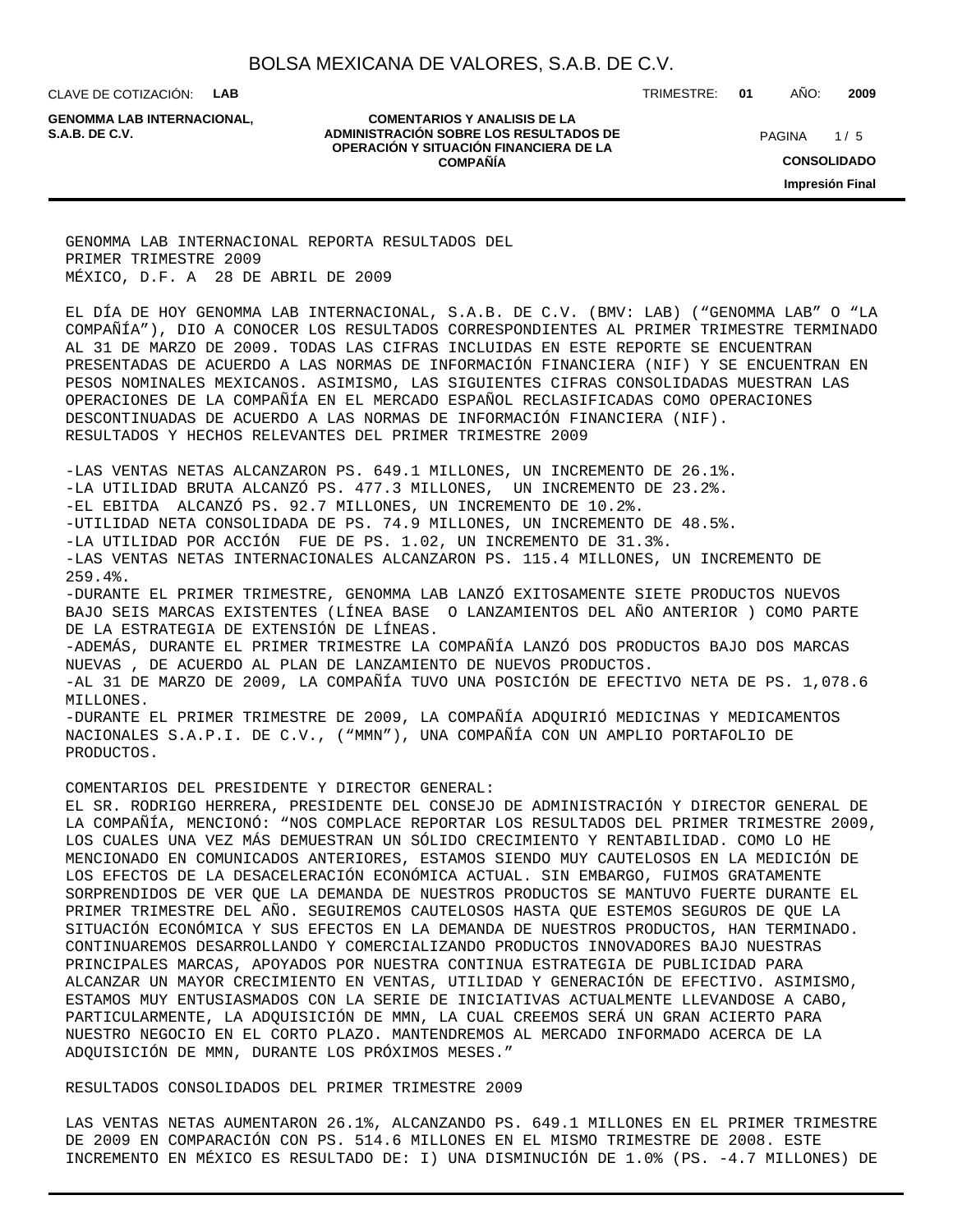CLAVE DE COTIZACIÓN: **LAB**

**GENOMMA LAB INTERNACIONAL,**

#### **COMENTARIOS Y ANALISIS DE LA ADMINISTRACIÓN SOBRE LOS RESULTADOS DE PAGINA 2/5 OPERACIÓN Y SITUACIÓN FINANCIERA DE LA COMPAÑÍA**

 $2/5$ 

TRIMESTRE: **01** AÑO: **2009**

**CONSOLIDADO**

**Impresión Final**

LA LÍNEA BASE ALCANZANDO PS. 470.0 MILLONES, INCLUYENDO LAS EXTENSIONES DE LÍNEA DE ESTAS MARCAS, II) UN INCREMENTO DE 529.8% (PS. 41.1 MILLONES) DEBIDO AL EFECTO DE LOS LANZAMIENTOS DEL AÑO ANTERIOR, INCLUYENDO LAS RECIENTES EXTENSIONES EN DICHAS MARCAS LANZADAS DURANTE EL 2008 QUE ALCANZARON PS. 48.8 MILLONES, III) PS. 14.8 MILLONES DURANTE EL PRIMER TRIMESTRE DE 2009 DE MARCAS NUEVAS DEBIDO AL LANZAMIENTO DE 2 NUEVOS PRODUCTOS BAJO 2 MARCAS NUEVAS DURANTE EL TRIMESTRE Y, IV) UN CRECIMIENTO DE 259.4% (PS. 83.3 MILLONES) DE LAS OPERACIONES INTERNACIONALES PARA ALCANZAR PS. 115.4 MILLONES.

LA COMPAÑÍA CLASIFICA LA VENTA DE LAS MARCAS DE LA SIGUIENTE MANERA: 1)LÍNEA BASE = MARCAS LANZADAS AL MENOS 2 AÑOS ANTES DEL AÑO FISCAL (2007, 2006, 2005  $ETC.$ ), 2)LANZAMIENTOS DEL AÑO ANTERIOR = MARCAS LANZADAS DURANTE EL AÑO FISCAL ANTERIOR (2008), 3)MARCAS NUEVAS = MARCAS LANZADAS DURANTE EL AÑO FISCAL EN CURSO (2009), Y 4)INTERNACIONAL = VENTAS NETAS DE LAS OPERACIONES INTERNACIONALES.

LA SIGUIENTE TABLA MUESTRA EL DESGLOSE DE LAS VENTAS NETAS DEL TRIMESTRE POR MARCA:

LA UTILIDAD BRUTA AUMENTÓ 23.2% PARA LLEGAR A PS. 477.3 MILLONES EN EL PRIMER TRIMESTRE DE 2009, EN COMPARACIÓN CON PS. 387.3 MILLONES EN EL PRIMER TRIMESTRE DE 2008. EL MARGEN BRUTO DISMINUYÓ 1.8 PUNTOS PORCENTUALES, COMO PORCENTAJE DE VENTAS NETAS, AL PASAR DE 73.5% EN EL PRIMER TRIMESTRE DE 2009 A 75.3%, EN EL MISMO PERÍODO DE 2008. ESTA DISMINUCIÓN SE PUEDE ATRIBUIR PRINCIPALMENTE A UN MAYOR COSTO DE VENTAS, COMO PORCENTAJE DE LAS VENTAS NETAS, EN NUESTRA LÍNEA BASE Y LANZAMIENTOS DEL AÑO ANTERIOR, EL CUAL FUE PARCIALMENTE CONTRARRESTADO POR UN MENOR COSTO DE VENTAS, COMO PORCENTAJE DE LAS VENTAS NETAS, DEL LANZAMIENTO DE PRODUCTOS DE MARCAS NUEVAS.

LOS GASTOS GENERALES, DE VENTA Y ADMINISTRACIÓN, COMO PORCENTAJE DE VENTAS NETAS, INCREMENTARON 0.9 PUNTOS PORCENTUALES A 60.5% EN EL PRIMER TRIMESTRE DE 2009 DESDE 59.6% EN EL PRIMER TRIMESTRE DE 2008. ESTE INCREMENTO SE DEBIÓ PRINCIPALMENTE A UN AUMENTO EN EL PAGO DE NÓMINA Y GASTOS ADMINISTRATIVOS, COMO PORCENTAJE DE VENTAS NETAS, YA QUE DURANTE 2008 SE REALIZÓ LA CONTRATACIÓN DE VARIOS EJECUTIVOS DE ALTO NIVEL PARA APOYAR EL FUTURO CRECIMIENTO; ASÍ COMO AL INCREMENTO EN LOS GASTOS DE PRODUCCIÓN DE PUBLICIDAD Y GASTOS DE DISTRIBUCIÓN, COMO PORCENTAJE DE VENTAS NETAS, DERIVADO PRINCIPALMENTE DEL LANZAMIENTO DE PRODUCTOS EN EL PRIMER TRIMESTRE DEL 2009. ESTE INCREMENTO FUE PARCIALMENTE CONTRARRESTADO POR UNA REDUCCIÓN EN LOS GASTOS DE PUBLICIDAD, COMO PORCENTAJE DE VENTAS NETAS.

EL EBITDA AUMENTÓ 10.2%, ALCANZANDO PS. 92.7 MILLONES DURANTE EL PRIMER TRIMESTRE 2009, COMPARADO CON PS. 84.1 MILLONES EN EL MISMO PERIODO DEL 2008. EL MARGEN EBITDA DECRECIÓ 2.1 PUNTOS PORCENTUALES, COMO PORCENTAJE DE VENTAS NETAS, PARA ALCANZAR 14.3% EN EL 1T09 DESDE 16.4% EN EL 1T08. EL DECREMENTO EN EL MARGEN EBITDA SE DEBE PRINCIPALMENTE A UN INCREMENTO DE 0.3 PUNTOS PORCENTUALES, COMO PORCENTAJE DE VENTAS NETAS, EN LOS GASTOS GENERALES, DE VENTA Y ADMINISTRACIÓN (EXCLUYENDO DEPRECIACIÓN Y AMORTIZACIÓN, LOS CUALES INCREMENTARON EN CONJUNTO 0.6 PUNTOS PORCENTUALES, COMO PORCENTAJE DE VENTAS NETAS). ADEMÁS DEL INCREMENTO EN 1.8 PUNTOS PORCENTUALES EN EL COSTO DE VENTAS, COMO PORCENTAJE DE VENTAS NETAS, POR LAS RAZONES ANTES MENCIONADAS.

LA UTILIDAD OPERATIVA AUMENTÓ 5.1%, ALCANZANDO PS. 84.5 MILLONES EN EL 1T09, COMPARADO CON PS. 80.4 MILLONES EN EL 1T08. EL MARGEN OPERATIVO DECRECIÓ 2.7 PUNTOS PORCENTUALES, COMO PORCENTAJE DE VENTAS NETAS, ALCANZANDO 13.0%, COMPARADO CON 15.7% DURANTE EL MISMO PERIODO 2008. ESTE DECREMENTO SE DEBE PRINCIPALMENTE A LOS INCREMENTOS ANTES MENCIONADOS, EN EL COSTO DE VENTAS Y GASTOS DE VENTA Y ADMINISTRACIÓN, COMO PORCENTAJE DE VENTAS NETAS, AUNADO A UN INCREMENTO EN LA DEPRECIACIÓN Y AMORTIZACIÓN DERIVADO DE LA ADQUISICIÓN DE ACTIVOS FIJOS DURANTE EL 2008 Y EL PRIMER TRIMESTRE DEL 2009, TALES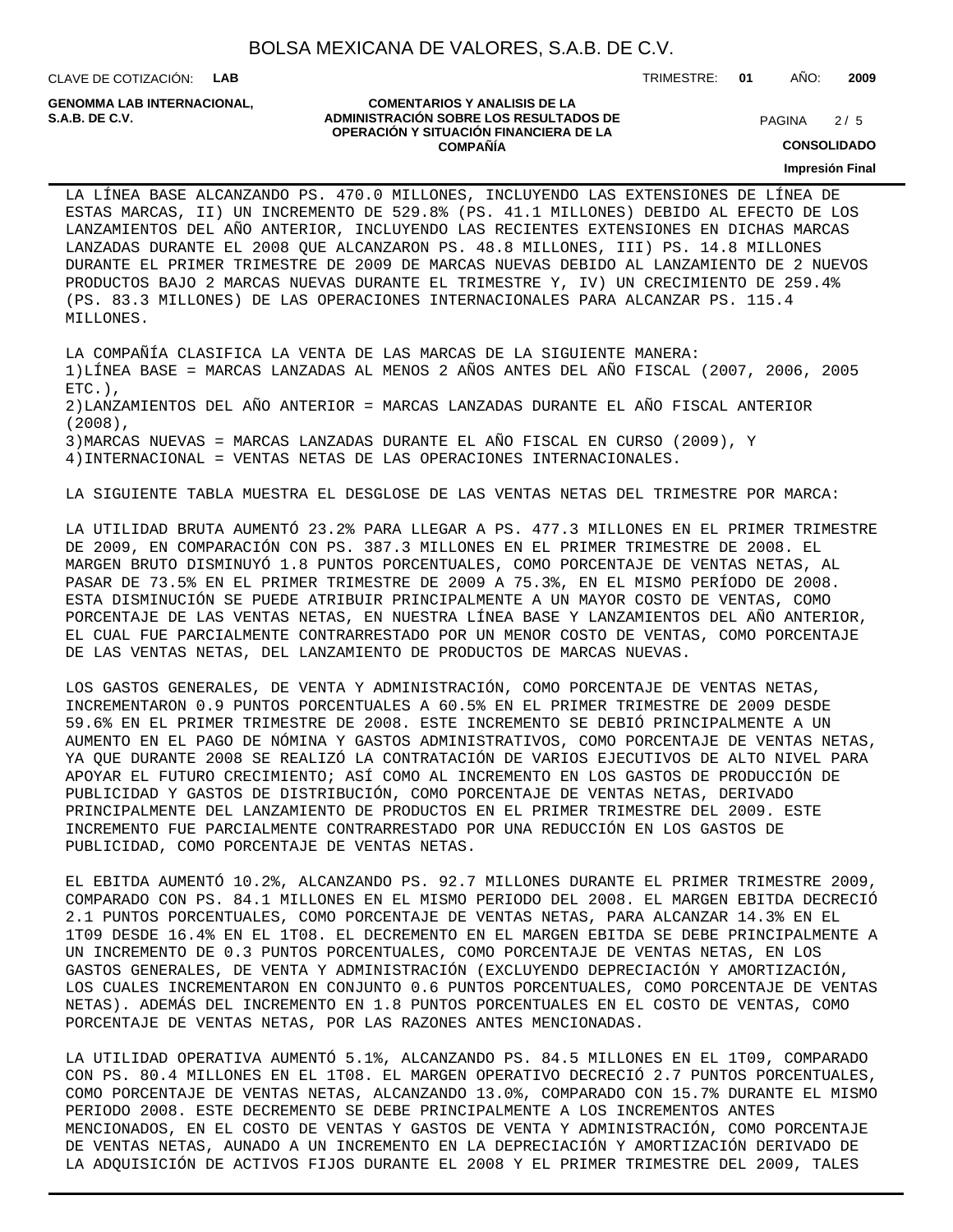CLAVE DE COTIZACIÓN: **LAB**

**GENOMMA LAB INTERNACIONAL,**

**COMENTARIOS Y ANALISIS DE LA ADMINISTRACIÓN SOBRE LOS RESULTADOS DE S.A.B. DE C.V.** PAGINA / 5 **OPERACIÓN Y SITUACIÓN FINANCIERA DE LA COMPAÑÍA**

TRIMESTRE: **01** AÑO: **2009**

 $3/5$ 

**CONSOLIDADO**

**Impresión Final**

COMO EQUIPO DE CÓMPUTO, EQUIPO DE TRANSPORTE Y MEJORAS EN EL ARRENDAMIENTO.

EL RESULTADO INTEGRAL DE FINANCIAMIENTO FUE DE PS. 11.4 MILLONES EN EL PRIMER TRIMESTRE DE 2009, EL CUAL REPRESENTA UN INCREMENTO DE PS. 17.9 MILLONES, COMPARADO CON PS. 6.5 MILLONES DEL COSTO DE FINANCIAMIENTO REPORTADO DURANTE EL MISMO PERIODO DE 2008. EL INCREMENTO EN EL INGRESO ES DERIVADO PRINCIPALMENTE DE UN AUMENTO EN LOS INGRESOS FINANCIEROS DE PS. 19.9 MILLONES DURANTE EL PRIMER TRIMESTRE DEL 2009, DESDE PS. 0.4 MILLONES DURANTE EL MISMO PERIODO DE 2008; PRINCIPALMENTE DEBIDO A UN MAYOR SALDO PROMEDIO DE EFECTIVO Y EQUIVALENTES DURANTE EL PERIODO DE 2009. ESTE INCREMENTO EN LOS INGRESOS FUE PARCIALMENTE CONTRARRESTADO POR UN INCREMENTO EN LA PÉRDIDA POR POSICIÓN MONETARIA, AL PASAR DE DE PS. 0.9 MILLONES DURANTE EL PRIMER TRIMESTRE DE 2008 A PS. 2.5 MILLONES DURANTE EL MISMO PERIODO DEL 2009; Y A UNA PÉRDIDA POR POSICIÓN CAMBIARIA DE PS. 3.6 MILLONES EN EL PRIMER TRIMESTRE DE 2009, COMPARADO CON UNA GANANCIA DE PS. 0.6 MILLONES DURANTE EL MISMO PERIODO DE 2008. ESTO SE DEBIÓ PRINCIPALMENTE A UNA DEPRECIACIÓN DEL U.S. DÓLAR CONTRA EL PESO MEXICANO DURANTE EL PERIODO. DESDE EL 31 DE MARZO DE 2009, LA COMPAÑÍA MANTUVO UNA POSICIÓN EN DÓLARES DE EU \$25.2 MILLONES. AL 31 DE MARZO DE 2009, GENOMMA LAB TENÍA UN SALDO EN EFECTIVO DE PS. 1,078.6 MILLONES.

LA UTILIDAD NETA CONSOLIDADA AUMENTÓ 48.5%, ALCANZANDO PS. 74.9 MILLONES DURANTE EL PRIMER TRIMESTRE DEL 2009, COMPARADOS CON PS. 50.5 MILLONES DURANTE EL MISMO PERIODO DEL 2008.

#### BALANCE GENERAL

NUESTRA CARTERA DE CLIENTES AUMENTÓ 51.3% (PS. 257.5 MILLONES) ALCANZANDO PS. 759.0 MILLONES AL 31 DE MARZO DEL 2009, COMPARADO CON PS. 501.5 MILLONES AL 31 DE MARZO DEL 2008. LOS DÍAS DE NUESTRA CARTERA DE CLIENTES SE INCREMENTÓ EN 10 DÍAS, AL PASAR DE 89 DÍAS AL 31 DE MARZO DEL 2008 A 99 DÍAS AL 31 DE MARZO DEL 2009. EL CICLO DE COBRANZA DURANTE EL PRIMER TRIMESTRE FUE LOGRADO TAL COMO SE ESPERABA BAJO LOS TÉRMINOS ACORDADOS CON NUESTROS CLIENTES.

INVENTARIOS AUMENTARON 94.7% (PS. 221.6 MILLONES), ALCANZANDO PS. 455.6 MILLONES AL 31 DE MARZO DEL 2009, COMPARADO CON PS. 234.0 MILLONES AL 31 DE MARZO DEL 2008. LOS DÍAS DE INVENTARIO INCREMENTARON 74 DÍAS, AL PASAR DE 158 DÍAS AL 31 DE MARZO DEL 2008 A 232 DÍAS AL 31 DE MARZO DEL 2009. ESTE INCREMENTO SE DEBIÓ PRINCIPALMENTE AL EFECTO DE ROTACIÓN DE LOS INVENTARIOS QUE NO SE VENDIERON AL FINAL DEL AÑO 2008 (DE LOS CUALES YA HABÍA COMPROMISOS DE REABASTECIMIENTO); UN INCREMENTO EN LOS INVENTARIOS POR LA ALTA ROTACIÓN DE PRODUCTOS, ANTICIPANDO UN CRECIMIENTO DE LA DEMANDA; Y UN MAYOR NIVEL DE INVENTARIOS EN NUESTRAS OPERACIONES INTERNACIONALES, CON EL OBJETIVO DE SATISFACER LA DEMANDA ESPERADA EN NUESTRO MERCADOS DE RECIENTE INCURSIÓN. LA COMPAÑÍA ESPERA QUE EL NIVEL DE INVENTARIOS SE NORMALICE DURANTE LOS SIGUIENTES TRIMESTRES DEL AÑO.

LAS CUENTAS POR PAGAR A PROVEEDORES AUMENTARON 133.5% (PS. 176.1 MILLONES) ALCANZANDO PS. 307.9 MILLONES AL 31 DE MARZO DEL 2009, COMPARADO CON PS. 131.9 MILLONES AL 31 DE MARZO DEL 2008. LOS DÍAS DE PROVEEDORES INCREMENTARON EN 68 DÍAS, AL PASAR DE 89 DÍAS AL 31 DE MARZO DEL 2008, A 157 DÍAS AL 31 DE MARZO DEL 2009. ESTE INCREMENTO SE ATRIBUYE PRINCIPALMENTE A LA MEJORA EN LAS CONDICIONES DE CRÉDITO CON NUESTROS PROVEEDORES, YA QUE HEMOS MEJORADO NUESTRAS NEGOCIACIONES UTILIZANDO EL PROGRAMA DE FACTORAJE "CADENAS PRODUCTIVAS", EN ADICIÓN A UN MANEJO MÁS ESTRICTO DE PAGOS POR ADELANTADO.

OTROS ACTIVOS CIRCULANTES SE INCREMENTARON EN 188.7% (PS. 203.3 MILLONES), ALCANZANDO PS. 311.1 MILLONES AL 31 DE MARZO DEL 2009, COMPARADOS CON PS. 107.8 MILLONES AL 31 DE MARZO DEL 2008. ESTE CAMBIO SE ATRIBUYE PRINCIPALMENTE A UN INCREMENTO EN LOS IMPUESTOS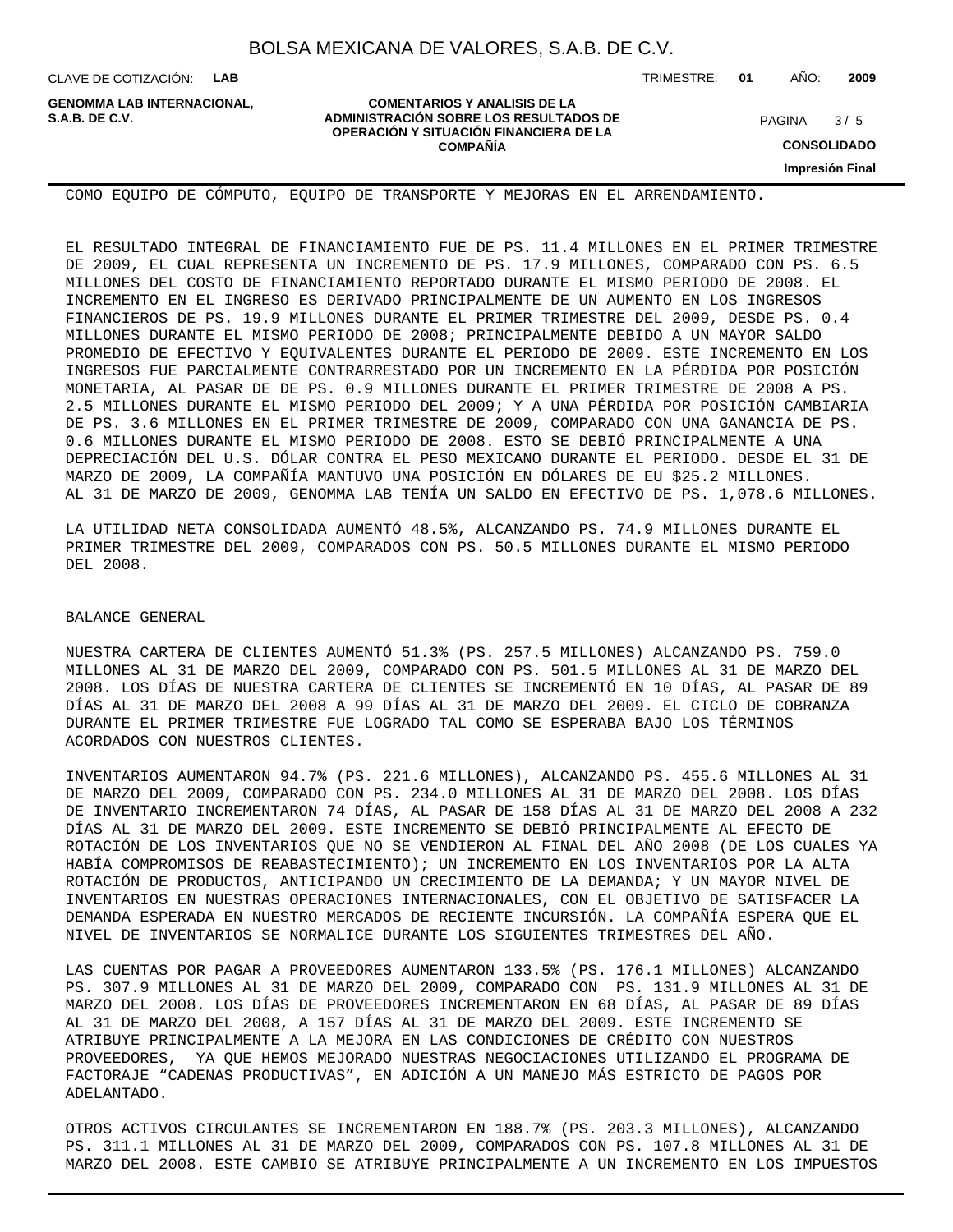CLAVE DE COTIZACIÓN: **LAB**

**GENOMMA LAB INTERNACIONAL,**

#### **COMENTARIOS Y ANALISIS DE LA ADMINISTRACIÓN SOBRE LOS RESULTADOS DE PAGINA 1/5 OPERACIÓN Y SITUACIÓN FINANCIERA DE LA COMPAÑÍA**

 $4/5$ 

TRIMESTRE: **01** AÑO: **2009**

**CONSOLIDADO**

#### **Impresión Final**

POR COBRAR Y UNA INVERSIÓN EN LAS SUBSIDIARIAS DERIVADO DE LA ADQUISICIÓN DEL 100% DE LAS ACCIONES DE MMN AL 31 DE MARZO DE 2009, QUE HA SIDO REGISTRADO TEMPORALMENTE COMO UNA INVERSIÓN EN SUBSIDIARIAS Y SERÁ CONSOLIDADA DENTRO DE LAS OPERACIONES DURANTE EL SEGUNDO TRIMESTRE DEL AÑO.

OTROS PASIVOS CIRCULANTES DISMINUYERON 59.2% (PS. 251.7 MILLONES), ALCANZANDO PS. 173.7 MILLONES AL 31 DE MARZO DEL 2009, COMPARADOS CON PS. 425.4 MILLONES AL 31 DE MARZO DEL 2008. ESTE CAMBIO SE ATRIBUYE PRINCIPALMENTE A UN DECREMENTO EN LOS GASTOS ACUMULADOS POR PAGAR, A UNA DISMINUCIÓN DE LOS IMPUESTOS POR PAGAR Y A UN DECREMENTO DE LA PUBLICIDAD POR PAGAR.

DURANTE EL PRIMER TRIMESTRE DE 2009, EL FLUJO DE OPERACIÓN Y EL SALDO EN CAJA FUERON SUFICIENTES PARA FINANCIAR LOS REQUERIMIENTOS DE LIQUIDEZ DE LA COMPAÑÍA.

RESUMEN OPERATIVO

#### VENTAS DEL PRIMER TRIMESTRE

EN EL PRIMER TRIMESTRE DE 2009, LAS VENTAS NETAS DE MEDICAMENTOS DE LIBRE VENTA ("OTC") AUMENTARON 0.2% COMPARADO CON EL MISMO PERIODO DEL 2008. DURANTE EL PRIMER TRIMESTRE DE 2009 LA COMPAÑÍA LANZÓ TRES NUEVOS PRODUCTOS DE MEDICAMENTOS DE LIBRE VENTA ("OTC").

LAS VENTAS NETAS DE PRODUCTOS DE CUIDADO PERSONAL AUMENTARON 28.2% EN EL PRIMER TRIMESTRE DE 2009, COMPARADO CON EL PRIMER TRIMESTRE DEL 2008. DURANTE EL PRIMER TRIMESTRE DE 2009, LA COMPAÑÍA LANZÓ SEIS NUEVOS PRODUCTOS DE CUIDADO PERSONAL. LAS VENTAS NETAS DE NUESTRAS OPERACIONES INTERNACIONALES AUMENTARON 259.4%, ALCANZANDO PS. 115.4 MILLONES EN EL PRIMER TRIMESTRE DE 2009, COMPARADO CON PS. 32.1 MILLONES DE PESOS EN EL MISMO TRIMESTRE DE 2008. ESTE CRECIMIENTO ES DERIVADO DE LA OBTENCIÓN DE NUEVOS REGISTROS PARA COMERCIALIZAR PRODUCTOS EN NUESTRAS OPERACIONES EXISTENTES EN LATINOAMÉRICA Y ARGENTINA.

#### LANZAMIENTO DE NUEVOS PRODUCTOS Y EXTENSIONES DE LÍNEA

DURANTE EL PRIMER TRIMESTRE DE 2009, LA COMPAÑÍA LANZO SIETE PRODUCTOS COMO EXTENSIONES DE LÍNEA DE PRODUCTOS BASE Y DOS NUEVOS PRODUCTOS BAJO DOS NUEVAS MARCAS, ENTRE LOS QUE SE ENCUENTRAN:

QG5, ES UNA NUEVA MARCA, BAJO LA CUAL, SE COMERCIALIZA UN MEDICAMENTO DE LIBRE VENTA ("OTC"). QG5 TIENE UNA FÓRMULA REVOLUCIONARIA COMPUESTA DE HOJAS DE GUAYABA, LA CUAL HA SIDO PROBADA EFECTIVA ANTE EL TRATAMIENTO DE COLITIS.

MA EVANS COLOR, ESTE PRODUCTO ES UNA EXTENSIÓN DE LÍNEA DE NUESTRA MARCA DE SHAMPOO PARA HOMBRES MA EVANS, LA CUAL SE LANZÓ DURANTE 2008 PARA COMPETIR EN LA CATEGORÍA DE PRODUCTOS CONTRA LA CAÍDA DEL CABELLO. EL LANZAMIENTO DE MA EVANS COLOR, CONSTA DE TRES SKU'S, QUE INCLUYEN LOS COLORES MÁS COMUNES PARA EL TEÑIDO DEL CABELLO UTILIZADO POR EL MERCADO OBJETIVO DE CONSUMIDORES MASCULINOS.

ASEPXIA LIQUID MAKEUP, ESTE PRODUCTO ES UNA EXTENSIÓN DE LÍNEA DE NUESTRA MARCA DE ANTI-ACNÉ ASEPXIA, LA CUAL COMPLEMENTA NUESTRA EXITOSA LÍNEA DE COSMÉTICOS ASEPXIA, LANZADA DURANTE EL 2008.

#### OTROS EVENTOS

- DURANTE EL PRIMER TRIMESTRE DE 2009, LA COMPAÑÍA ADQUIRÍO A MMN, UNA COMPAÑÍA CON UN PORTAFOLIO DE PRODUCTOS EXTENSO DENTRO DE LAS CATEGORIAS DE ANALGÉSICOS, ANTIGRIPALES, ANTIMICÓTICOS, ANTIINFLAMATORIOS, EXPECTORANTES Y MULTIVITAMÍNICOS, ENTRE OTROS. EL MONTO PAGADO POR EL 100% DE LAS ACCIONES DE MMN FUE DE PS. 115 MILLONES, REPRESENTANDO UN MÚLTIPLO DE 0.77X SOBRE LAS VENTAS NETAS ANUALIZADAS AJUSTADAS. COMO SE HA HECHO EN ADQUISICIONES ANTERIORES, GENOMMA LAB PRETENDE INICIAR EL LANZAMIENTO DE UN NÚMERO DE PRODUCTOS DURANTE EL AÑO DERIVADOS DE ESTA ADQUISICIÓN. MMN ES UNA EMPRESA DE RECIENTE CREACIÓN DENTRO DE LA CUAL SE ENCUENTRAN LAS MARCAS DE LOS PRODUCTOS ANTES MENCIONADOS,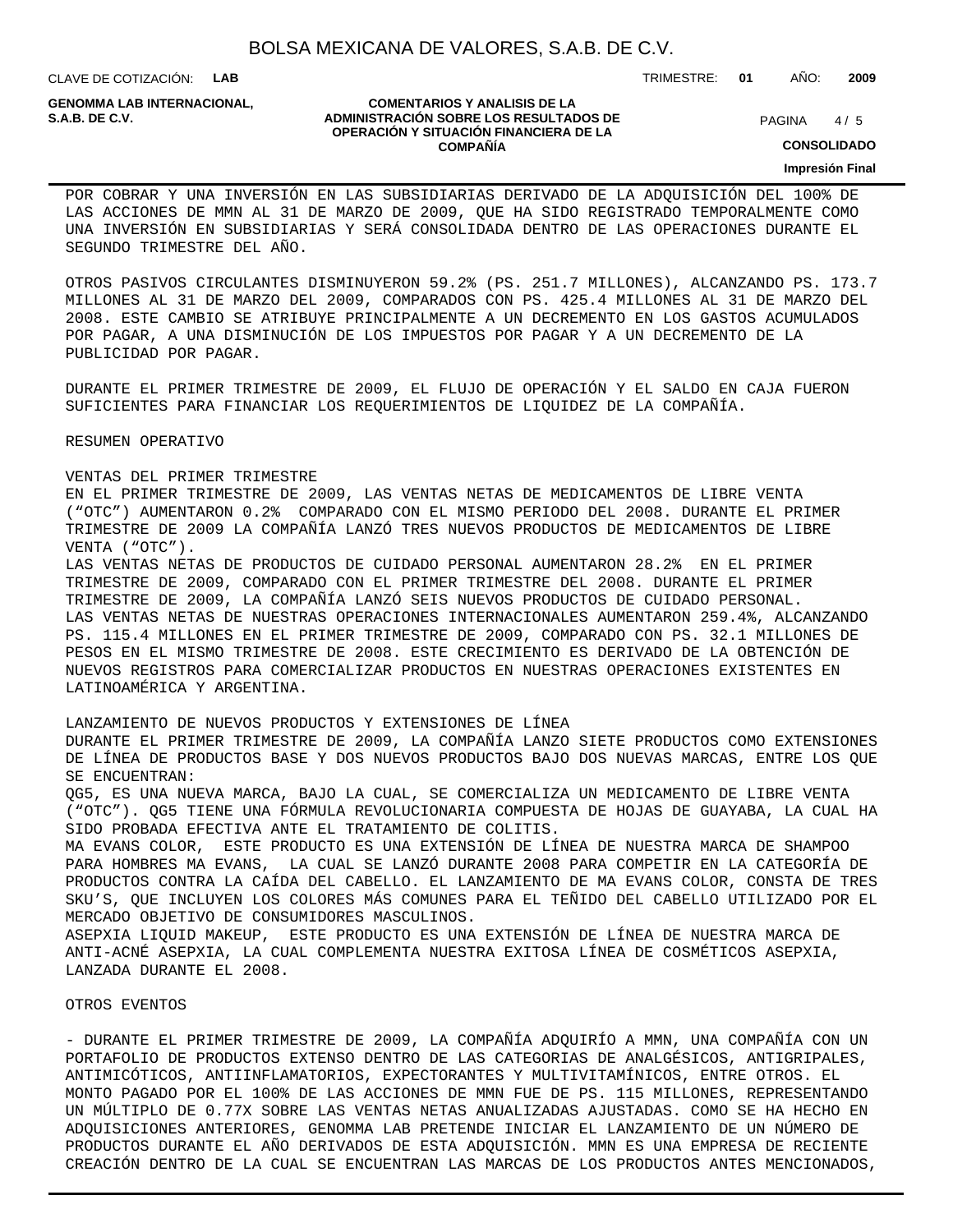CLAVE DE COTIZACIÓN: **LAB**

**GENOMMA LAB INTERNACIONAL,**

#### **COMENTARIOS Y ANALISIS DE LA ADMINISTRACIÓN SOBRE LOS RESULTADOS DE S.A.B. DE C.V.** PAGINA / 5 **OPERACIÓN Y SITUACIÓN FINANCIERA DE LA COMPAÑÍA**

 $5/5$ 

**CONSOLIDADO**

**Impresión Final**

POR LO QUE GENOMMA LAB NO CONSOLIDARÁ VENTAS HISTÓRICAS. POR CUESTIONES ESTRATÉGICAS, LA COMPAÑIA DARÁ A CONOCER MÁS DETALLES DEL DESAROLLO DE ESTE NEGOCIO EN LOS MESES SIGUIENTES.

- DURANTE EL PRIMER TRIMESTRE DE 2009, GENOMMA LAB INICIÓ SU PROGRAMA DE RECOMPRA DE ACCIONES.

- ADICIONALMENTE, DURANTE ESTE PERIODO, LA COMPAÑÍA FIRMÓ UN CONTRATO DE PRESTACIÓN DE SERVICIOS DE FORMACIÓN DE MERCADO CON IXE CASA DE BOLSA PARA PROVEER UNA MAYOR LIQUIDEZ A SUS ACCIONISTAS.

### DESCRIPCIÓN DE LA COMPAÑÍA

GENOMMA LAB ES UNA DE LAS EMPRESAS DE MAYOR CRECIMIENTO EN LA INDUSTRIA DE PRODUCTOS FARMACÉUTICOS OTC Y PRODUCTOS PARA EL CUIDADO PERSONAL EN MÉXICO. GENOMMA LAB SE DEDICA AL DESARROLLO, VENTA Y PROMOCIÓN DE UNA GRAN VARIEDAD DE PRODUCTOS DE MARCA PREMIUM, MUCHOS DE LOS CUALES SON LÍDERES DE LA CATEGORÍA EN LA CUAL COMPITEN EN TÉRMINOS DE VENTAS Y PARTICIPACIÓN DE MERCADO. A TRAVÉS DE UNA COMBINACIÓN DEL DESARROLLO DE NUEVOS Y EXITOSOS PRODUCTOS, MERCADOTECNIA DIRIGIDA AL CLIENTE, UNA AMPLIA RED DE DISTRIBUCIÓN DE PRODUCTOS Y UN MODELO DE OPERACIÓN ALTAMENTE FLEXIBLE Y DE BAJO COSTO. LA COMPAÑÍA OBTUVO VENTAS NETAS DE PS. 2,629.4 MILLONES Y UN EBITDA DE PS. 691.1 MILLONES EN EL AÑO 2008. LAS ACCIONES DE GENOMMA LAB COTIZAN EN LA BOLSA MEXICANA DE VALORES BAJO EL SÍMBOLO DE COTIZACIÓN "LAB.B" (BLOOMBERG: LABB.MX).

INFORMACIÓN SOBRE ESTIMACIONES Y RIESGOS ASOCIADOS.

EL PRESENTE REPORTE PUEDE CONTENER CIERTAS DECLARACIONES ACERCA DEL FUTURO ASÍ COMO INFORMACIÓN RELACIONADA CON LA COMPAÑÍA QUE REFLEJAN LA VISIÓN ACTUAL Y/O EXPECTATIVAS DE LA COMPAÑÍA Y SU ADMINISTRACIÓN CON RESPECTO A SU DESEMPEÑO, NEGOCIOS Y EVENTOS FUTUROS. LAS DECLARACIONES ACERCA DEL FUTURO INCLUYEN, SIN LIMITACIÓN, CUALQUIER DECLARACIÓN QUE PUEDA PREDECIR, ESTIMAR O IMPLICAR RESULTADOS FUTUROS, DESEMPEÑO O LOGROS, Y PUEDE CONTENER LAS PALABRAS "CREE", "ANTICIPADA", "ESTIMA", "PLANEA", Y OTRAS EXPRESIONES Y FRASES CON SIGNIFICADOS SIMILARES. DICHAS DECLARACIONES ESTÁN SUJETAS A DIVERSOS RIESGOS, INCERTIDUMBRES Y CONJETURAS. LE ADVERTIMOS QUE UN NÚMERO IMPORTANTE DE FACTORES PUEDEN CAUSAR QUE LOS RESULTADOS ACTUALES PUEDAN DIFERIR MATERIALMENTE DE LOS PLANES, OBJETIVOS, EXPECTATIVAS, ESTIMACIONES E INTENCIONES EXPRESADAS EN ESTA PRESENTACIÓN Y AFIRMACIONES ORALES HECHAS POR LA DIRECTIVOS AUTORIZADOS DE LA COMPAÑÍA. SE LES ADVIERTE A LOS LECTORES NO DAR POR SENTADO LAS DECLARACIONES ACERCA DEL FUTURO EN ESTA PRESENTACIÓN. LA COMPAÑÍA NO SE HACE RESPONSABLE DE ACTUALIZAR O REVISAR LAS DECLARACIÓN HECHAS DEL FUTURO, YA SEA COMO RESULTADO DE NUEVA INFORMACIÓN, FUTUROS EVENTOS O COMO FUERA.

TRIMESTRE: **01** AÑO: **2009**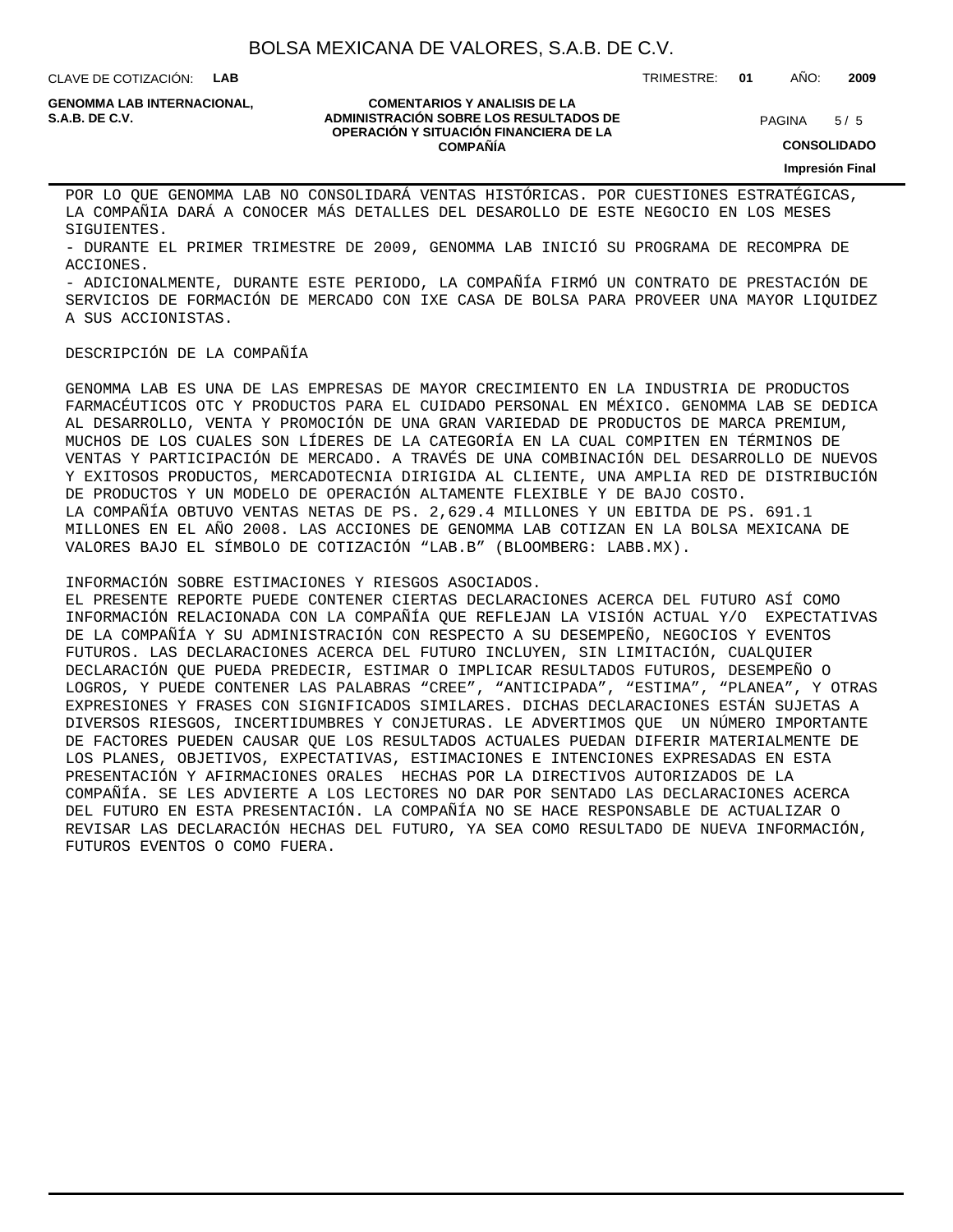CLAVE DE COTIZACIÓN: TRIMESTRE: **01** AÑO: **2009**

**GENOMMA LAB INTERNACIONAL,**

**NOTAS COMPLEMENTARIAS A LA INFORMACIÓN FINANCIERA S.A.B. DE C.V.** PAGINA 1/13

**CONSOLIDADO**

**Impresión Final**

GENOMMA LAB INTERNACIONAL, S. A. B. DE C. V. Y SUBSIDIARIAS

NOTAS A LOS ESTADOS FINANCIEROS CONSOLIDADOS POR LOS PERIODOS DE TRES MESES QUE TERMINARON EL 31 DE MARZO DE 2009 Y 2008 (EN MILES DE PESOS)

#### 1. ACTIVIDADES Y EVENTOS IMPORTANTES

GENOMMA LAB INTERNACIONAL, S. A. B. DE C. V. Y SUBSIDIARIAS (LA "COMPAÑÍA") SE DEDICA A LA VENTA DE PRODUCTOS OTC FARMACÉUTICOS QUE NO REQUIEREN PRESCRIPCIÓN MÉDICA (EN ADELANTE PRODUCTOS OTC FARMACÉUTICOS) Y PRODUCTOS DE CUIDADO PERSONAL EN MÉXICO CON UNA CRECIENTE PRESENCIA INTERNACIONAL.

LA COMPAÑÍA DESARROLLA, VENDE Y COMERCIALIZA UNA AMPLIA GAMA DE PRODUCTOS DE PRIMERA CLASE CON 37 MARCAS PROPIAS, OFRECIENDO MÁS DE 120 PRODUCTOS EN VARIAS CATEGORÍAS, ENTRE LOS QUE SE ENCUENTRAN ANTIACNÉ, PROTECCIÓN Y MEJORA SEXUAL, ANTIARRUGAS, CREMAS PARA MEJORAR LA TEXTURA DE LA PIEL CON CICATRICES, TRATAMIENTO DE HEMORROIDES, ANTIÁCIDOS, TRATAMIENTO CONTRA VARICES, OSTEOARTRITIS Y TRATAMIENTOS REMOVEDORES DE VERRUGAS. LA COMPAÑÍA ESTÁ ENFOCADA EN INCREMENTAR EL VALOR DE LAS MARCAS DE SUS PRODUCTOS POR MEDIO DE CAMPAÑAS PUBLICITARIAS, PRINCIPALMENTE A TRAVÉS DE CAMPAÑAS TELEVISIVAS. LAS VENTAS DE LAS COMPAÑÍAS EN EL EXTRANJERO REPRESENTAN APROXIMADAMENTE EL 9% Y 4% DE LAS VENTAS NETAS CONSOLIDADAS EN 2008 Y 2007, RESPECTIVAMENTE.

OFERTA PÚBLICA Y PRIVADA DE ACCIONES – EL 18 DE JUNIO DE 2008, LA COMPAÑÍA REALIZÓ UNA OFERTA PÚBLICA INICIAL MIXTA DE ACCIONES EN LA BOLSA MEXICANA DE VALORES Y UNA OFERTA PRIVADA EN EL EXTRANJERO DE CONFORMIDAD CON LA REGLA 144A Y LA REGULACIÓN S DE LA LEY DE VALORES DE 1933 DE LOS ESTADOS UNIDOS DE AMÉRICA. LA CLAVE DE COTIZACIÓN ES "LAB" (VER NOTA 5 E).

INVERSIÓN EN COMPAÑÍAS SUBSIDIARIAS – EL 31 DE MARZO 2009, LA COMPAÑÍA INFORMÓ AL PÚBLICO INVERSIONISTA LA COMPRA DEL 100% DE LAS ACCIONES DE LA COMPAÑÍA MEXICANA MEDICINAS Y MEDICAMENTOS NACIONALES, S. A. DE C. V., INCURSIONANDO EN NUEVAS LÍNEAS DE MEDICAMENTOS AL AMPARO DE DIFERENTES MARCAS. POR CUESTIONES ESTRATÉGICAS NO SE DIO A CONOCER DETALLES DEL DESARROLLO DE ESTE NEGOCIO.

AL 31 DE MARZO DE 2009, LA INVERSIÓN FUE VALUADA BAJO EL MÉTODO DE PARTICIPACIÓN Y AL PARTIR DEL 1 DE ABRIL DE 2009 SE INCLUIRÁ EN LA CONSOLIDACIÓN DE LA COMPAÑÍA.

FONDO DE RECOMPRA - CON LA FINALIDAD DE PROPORCIONAR MAYOR LIQUIDEZ A SUS ACCIONES, A PRINCIPIOS DEL 2009, LA COMPAÑÍA INICIÓ LA OPERACIÓN DE UN FONDO DE RECOMPRA HASTA POR UN MONTO AUTORIZADO DE \$100,000. ASIMISMO, SE FIRMÓ UN CONTRATO DE PRESTACIÓN DE SERVICIOS DE FORMACIÓN DE MERCADO CON IXE CASA DE BOLSA, S. A. DE C. V., DICHO CONTRATO FUE APROBADO EL 19 DE ENERO DE 2009 POR LA BOLSA MEXICANA DE VALORES Y TENDRÁ VIGENCIA POR UN PERIODO MÍNIMO DE 12 MESES A PARTIR DE LA FECHA DE LA FIRMA.

VENTA DE INVERSIÓN EN ACCIONES – DURANTE SEPTIEMBRE DE 2007, LA COMPAÑÍA ADQUIRIÓ EL 60% DE LAS ACCIONES DE GLOBAL ADMINISTRATOR, S. A. DE C. V. ("GLOBAL"), LA CUÁL A TRAVÉS DE UNA COMPAÑÍA SUBSIDIARIA, ADQUIRIÓ LOS ACTIVOS NETOS DE UN GRUPO DE COMPAÑÍAS OPERANDO BAJO LA MARCA DE DEPILITÉ. ASIMISMO DURANTE 2007, LA ADMINISTRACIÓN DE LA COMPAÑÍA ENTRÓ EN UN PLAN PARA VENDER SU INVERSIÓN EN GLOBAL. COMO PARTE DE DICHO PLAN, EL 27 DE MARZO DE 2008, LA COMPAÑÍA INTERCAMBIÓ LA PARTICIPACIÓN QUE TENÍA EN LAS OPERACIONES EN EL EXTRANJERO DE LAS COMPAÑÍAS OPERANDO BAJO LA MARCA DEPILITÉ A SU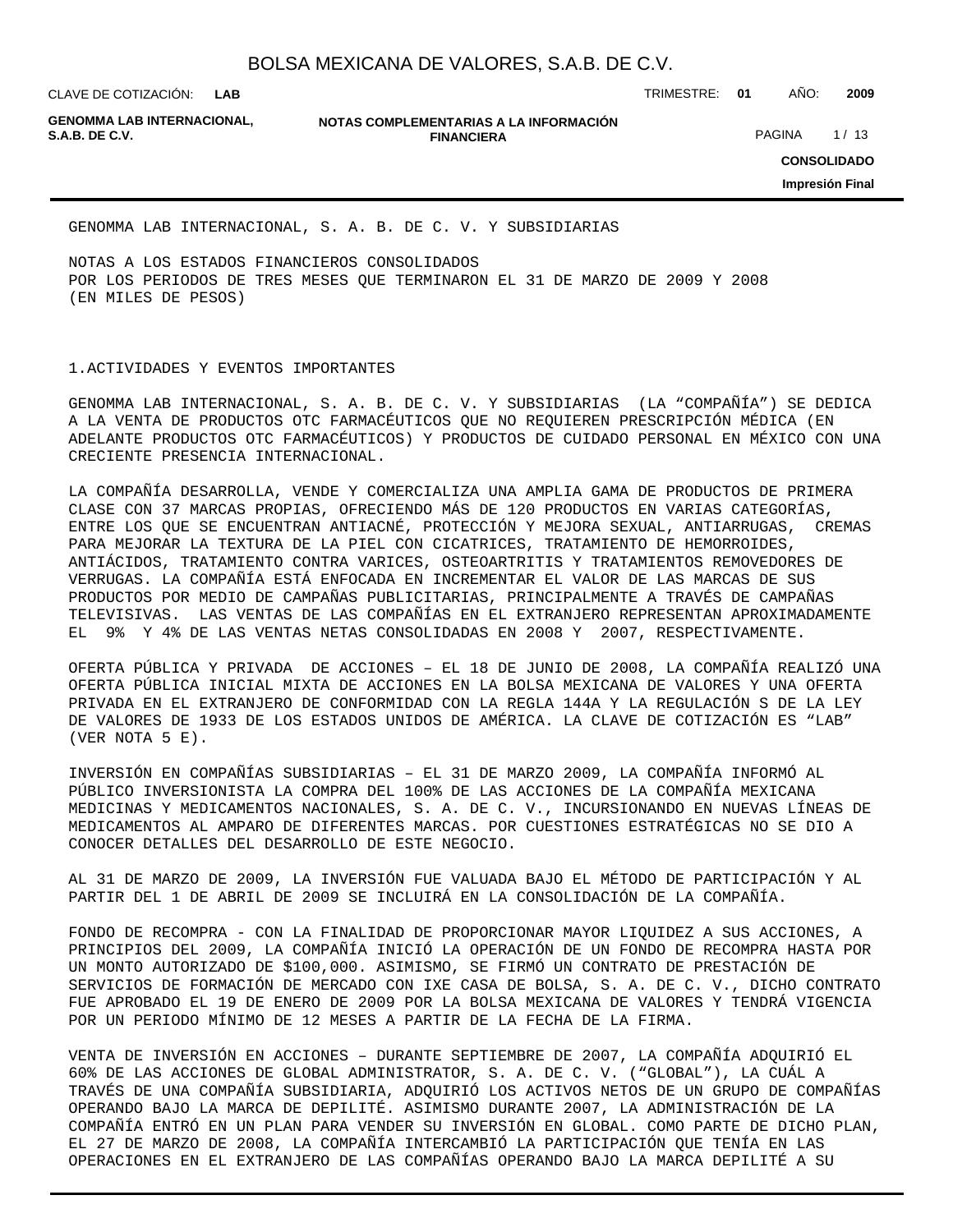CLAVE DE COTIZACIÓN: TRIMESTRE: **01** AÑO: **2009**

**GENOMMA LAB INTERNACIONAL,**

**NOTAS COMPLEMENTARIAS A LA INFORMACIÓN FINANCIERA S.A.B. DE C.V.** PAGINA 2 / 13

**CONSOLIDADO**

**Impresión Final**

ACCIONISTA MINORITARIO, OBTENIENDO EL 40% RESTANTE DE LAS ACCIONES DE GLOBAL. ASIMISMO, LA INVERSIÓN EN GLOBAL SE VENDIÓ A TECNOLOGÍAS DE PRIMER NIVEL, S. A. DE C. V. ("TECNOLOGÍAS"), COMPAÑÍA AFILIADA, MEDIANTE EL INTERCAMBIO DE CUENTAS POR COBRAR. FINALMENTE, EL 20 DE MARZO DE 2008, SE DECRETÓ UN DIVIDENDO EN ESPECIE, QUE SE PAGÓ EL 27 DE MARZO DE 2008 CONSIDERANDO LAS CUENTAS POR COBRAR A GLOBAL Y SUS SUBSIDIARIAS QUE SE TENÍAN A LA FECHA Y LAS CUENTAS POR COBRAR GENERADAS EN LA VENTA DE ACCIONES A TECNOLOGÍAS.

OPERACIÓN DISCONTINUADA – DURANTE 2008, LA COMPAÑÍA DECIDIÓ INICIAR EL PROCESO DE CIERRE DE SU SUBSIDIARIA EN ESPAÑA COMO PARTE DE UNA ESTRATEGIA PARA ENFOCAR SU FUERZA DE VENTAS EN CENTROAMÉRICA Y SUDAMÉRICA. LA TRANSACCIÓN SE RECONOCIÓ COMO UNA OPERACIÓN DISCONTINUADA, DANDO EFECTO RETROACTIVO A LOS ESTADOS FINANCIEROS CONSOLIDADOS PARA FINES DE COMPARABILIDAD.

CAMBIO DE RAZÓN SOCIAL – EN ASAMBLEA GENERAL EXTRAORDINARIA DE ACCIONISTAS CELEBRADA EL 31 DE MARZO DE 2008, SE APROBÓ EL CAMBIO DE LA RAZÓN SOCIAL DE PRODUCCIONES INFOVISIÓN, S. A. DE C. V. A GENOMMA LAB INTERNACIONAL, S. A. DE C. V. EN ASAMBLEA GENERAL ORDINARIA Y EXTRAORDINARIA DE ACCIONISTAS CELEBRADA EL 21 DE MAYO DE 2008, SE ADOPTÓ EL RÉGIMEN DE SOCIEDAD ANÓNIMA BURSÁTIL, POR LO QUE SE REALIZÓ EL CAMBIO DE RAZÓN SOCIAL A GENOMMA LAB INTERNACIONAL, S. A. B. DE C. V.

COMPRA DE MARCAS – DURANTE 2008, LA COMPAÑÍA ADQUIRIÓ LA MARCA UNIGASTROZOL.

2. BASES DE PRESENTACIÓN

A. CONSOLIDACIÓN DE ESTADOS FINANCIEROS - LOS ESTADOS FINANCIEROS CONSOLIDADOS INCLUYEN LOS DE GENOMMA LAB INTERNACIONAL, S. A. B. DE C. V. Y LOS DE SUS SUBSIDIARIAS, CUYA PARTICIPACIÓN ACCIONARIA EN SU CAPITAL SOCIAL SE MUESTRA A CONTINUACIÓN:

COMPAÑÍA/PARTICIPACIÓN/ACTIVIDAD

GENOMMA LABORATORIES MÉXICO, S. A. DE C. V. (COMPAÑÍA CONSTITUIDA EN MÉXICO)/99%/INVESTIGACIÓN Y DESARROLLO DE PRODUCTOS OTC FARMACÉUTICOS Y DE CUIDADO PERSONAL.

TELEVISION PRODUCTS RETAIL, S. A. DE C. V. (COMPAÑÍA CONSTITUIDA EN MÉXICO/99%/PRESTACIÓN DE SERVICIOS PROFESIONALES.

GENOMMA LABORATORIOS MÉDICOS, S. L. (COMPAÑÍA CONSTITUIDA EN ESPAÑA)/85%/VENTA DE PRODUCTOS OTC FARMACÉUTICOS Y DE CUIDADO PERSONAL.

GENOMMA LAB PERÚ, S. A.(ANTES INFOVISIÓN PERÚ, S. A. C. (COMPAÑÍA CONSTITUIDA EN PERÚ))/99%/VENTA DE PRODUCTOS OTC FARMACÉUTICOS Y DE CUIDADO PERSONAL.

PRODUCCIONES TELEVISIVAS INFOVISIÓN DE COSTA RICA, S. A. (COMPAÑÍA CONSTITUIDA EN COSTA RICA)/100%/VENTA DE PRODUCTOS OTC FARMACÉUTICOS Y DE CUIDADO PERSONAL.

INFOVISIÓN CHILE, S. A. (COMPAÑÍA CONSTITUIDA EN CHILE)/100%/VENTA DE PRODUCTOS OTC FARMACÉUTICOS Y DE CUIDADO PERSONAL.

GENOMMA LAB ECUADOR, S. A. (COMPAÑÍA CONSTITUIDA EN ECUADOR)/99%/VENTA DE PRODUCTOS OTC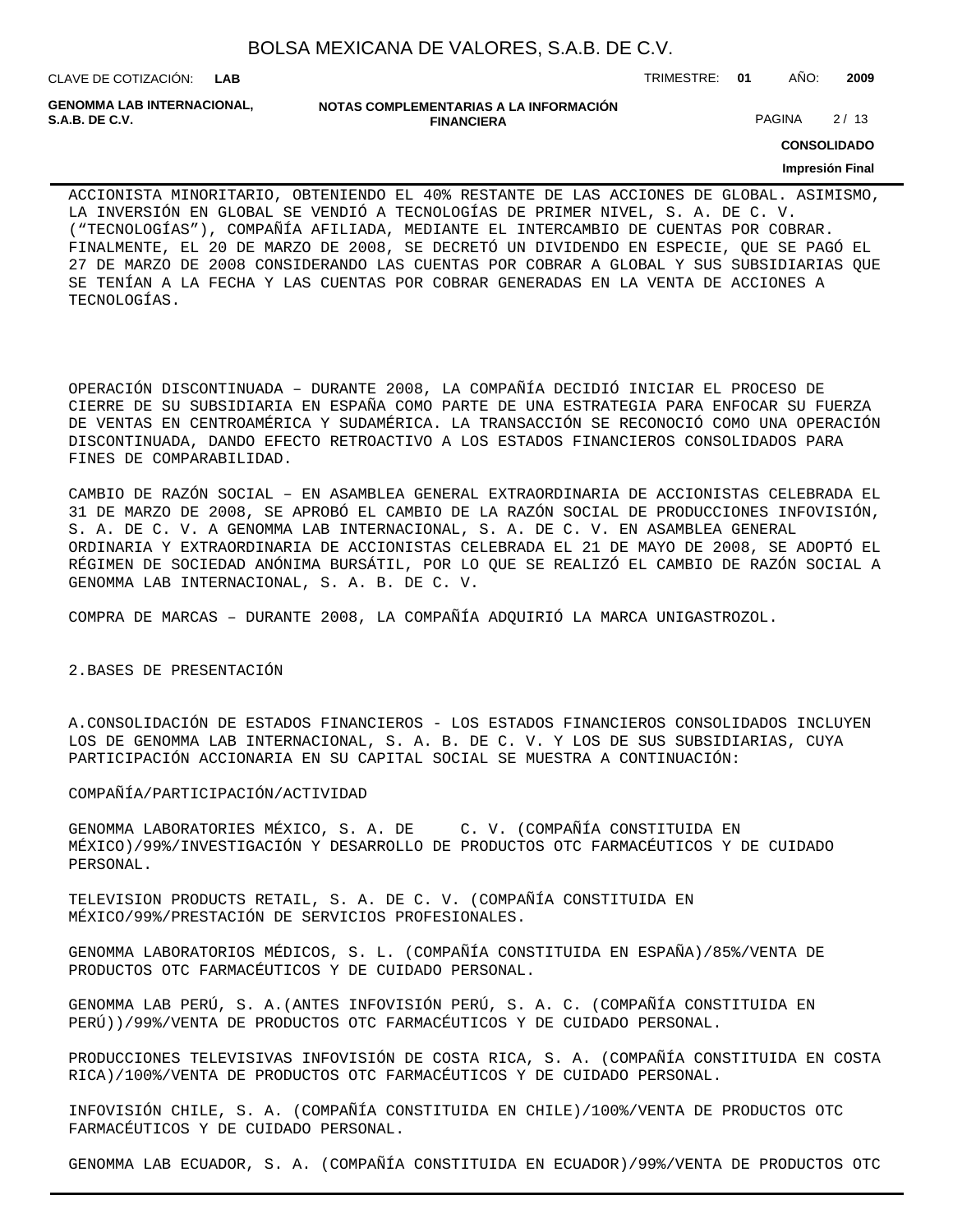**LAB**

CLAVE DE COTIZACIÓN: TRIMESTRE: **01** AÑO: **2009**

**GENOMMA LAB INTERNACIONAL,**

#### **NOTAS COMPLEMENTARIAS A LA INFORMACIÓN FINANCIERA S.A.B. DE C.V.** PAGINA 8 / 13

**CONSOLIDADO**

**Impresión Final**

GENOMMA LAB COLOMBIA, LTDA (COMPAÑÍA CONSTITUIDA EN COLOMBIA)/100%/VENTA DE PRODUCTOS OTC FARMACÉUTICOS Y DE CUIDADO PERSONAL.

GENOMMA LABORATORIES ARGENTINA, S. A. (COMPAÑÍA CONSTITUIDA EN ARGENTINA)/85%/VENTA DE PRODUCTOS OTC FARMACÉUTICOS Y DE CUIDADO PERSONAL.

LOS SALDOS Y OPERACIONES INTERCOMPAÑÍAS IMPORTANTES, HAN SIDO ELIMINADOS EN ESTOS ESTADOS FINANCIEROS CONSOLIDADOS.

B. CONVERSIÓN DE ESTADOS FINANCIEROS DE SUBSIDIARIAS EN MONEDA EXTRANJERA – PARA CONSOLIDAR LOS ESTADOS FINANCIEROS DE SUBSIDIARIAS EXTRANJERAS, ÉSTOS SE MODIFICAN EN LA MONEDA DE REGISTRO PARA PRESENTARSE BAJO NIF MEXICANAS, EXCEPTO POR LA APLICACIÓN DE LA NIF B-10 EFECTOS DE LA INFLACIÓN CUANDO LA ENTIDAD EXTRANJERA OPERA EN UN ENTORNO INFLACIONARIO, YA QUE LAS NORMAS DE ESTA NIF SE APLICAN A LOS ESTADOS FINANCIEROS CONVERTIDOS A MONEDA FUNCIONAL. LOS ESTADOS FINANCIEROS SE CONVIERTEN A PESOS MEXICANOS, CONSIDERANDO LAS SIGUIENTES METODOLOGÍAS:

- A PARTIR DE 2008, LAS OPERACIONES EXTRANJERAS CUYA MONEDA DE REGISTRO Y FUNCIONAL ES LA MISMA, CONVIERTEN SUS ESTADOS FINANCIEROS UTILIZANDO LOS SIGUIENTES TIPOS DE CAMBIO:1) DE CIERRE PARA LOS ACTIVOS Y PASIVOS Y 2) HISTÓRICO PARA EL CAPITAL CONTABLE, INGRESOS, COSTOS Y GASTOS.

- A PARTIR DE 2008, LAS OPERACIONES EXTRANJERAS CUYA MONEDA DE REGISTRO Y FUNCIONAL ES DIFERENTE, CONVIERTEN SUS ESTADOS FINANCIEROS DE LA MONEDA DE REGISTRO A LA MONEDA FUNCIONAL, UTILIZANDO LOS SIGUIENTES TIPOS DE CAMBIO: 1) DE CIERRE PARA LOS ACTIVOS Y PASIVOS MONETARIOS Y 2) HISTÓRICO PARA ACTIVOS NO MONETARIOS, PASIVOS NO MONETARIOS, CAPITAL CONTABLE, Y 3) EL DE LA FECHA DE DEVENGAMIENTO PARA LOS INGRESOS, COSTOS Y GASTOS, EXCEPTO LOS QUE PROVIENEN DE PARTIDAS NO MONETARIAS QUE SE CONVIERTEN AL TIPO DE CAMBIO HISTÓRICO DE LA PARTIDA NO MONETARIA; LOS EFECTOS DE CONVERSIÓN, SE REGISTRAN EN EL RESULTADO INTEGRAL DE FINANCIAMIENTO. POSTERIORMENTE, PARA CONVERTIR LOS ESTADOS FINANCIEROS DE LA MONEDA FUNCIONAL AL PESO MEXICANO, SE UTILIZAN LOS SIGUIENTES TIPOS DE CAMBIO:1) DE CIERRE PARA LOS ACTIVOS Y PASIVOS Y 2) HISTÓRICO PARA EL CAPITAL CONTABLE, INGRESOS, COSTOS Y GASTOS. LOS EFECTOS DE CONVERSIÓN SE REGISTRAN EN EL CAPITAL CONTABLE. EN EL CASO DE OPERACIONES EXTRANJERAS QUE OPERAN EN UN ENTORNO ECONÓMICO INFLACIONARIO, PRIMERO REEXPRESAN SUS ESTADOS FINANCIEROS EN MONEDA DE PODER ADQUISITIVO AL CIERRE DEL EJERCICIO, UTILIZANDO EL ÍNDICE DE PRECIOS DEL PAÍS DE ORIGEN, Y POSTERIORMENTE LOS CONVIERTEN UTILIZANDO EL TIPO DE CAMBIO DE CIERRE PARA TODAS LAS PARTIDAS; LOS EFECTOS DE CONVERSIÓN, SE REGISTRAN EN EL CAPITAL CONTABLE.

LAS MONEDAS DE REGISTRO Y FUNCIONAL DE LAS OPERACIONES EXTRANJERAS, SON COMO SIGUE:

COMPAÑÍA/MONEDA DE REGISTRO/MONEDA FUNCIONAL

GENOMMA LABORATORIES MÉXICO, S. A. DE C. V./PESO MEXICANO/PESO MEXICANO TELEVISION PRODUCTS RETAIL, S. A. DE C. V./PESO MEXICANO/PESO MEXICANO GENOMMA LABORATORIOS MÉDICOS, S. L./EURO/DÓLAR ESTADOUNIDENSE GENOMMA LAB PERÚ, S. A./SOL/DÓLAR ESTADOUNIDENSE PRODUCCIONES TELEVISIVAS INFOVISIÓN DE COSTA RICA, S. A./COLÓN COSTARRICENSE/DÓLAR ESTADOUNIDENSE GENOMMA LAB CHILE, S. A. (ANTES INFOVISIÓN CHILE, S. A.)/PESO CHILENO/DÓLAR ESTADOUNIDENSE GENOMMA LAB ECUADOR,S. A./DÓLAR ESTADOUNIDENSE/DÓLAR ESTADOUNIDENSE GENOMMA LABORATORIES ARGENTINA, S. A./PESO ARGENTINO/DÓLAR ESTADOUNIDENSE GENOMMA LAB COLOMBIA, LTDA./PESO COLOMBIANO/DÓLAR ESTADOUNIDENSE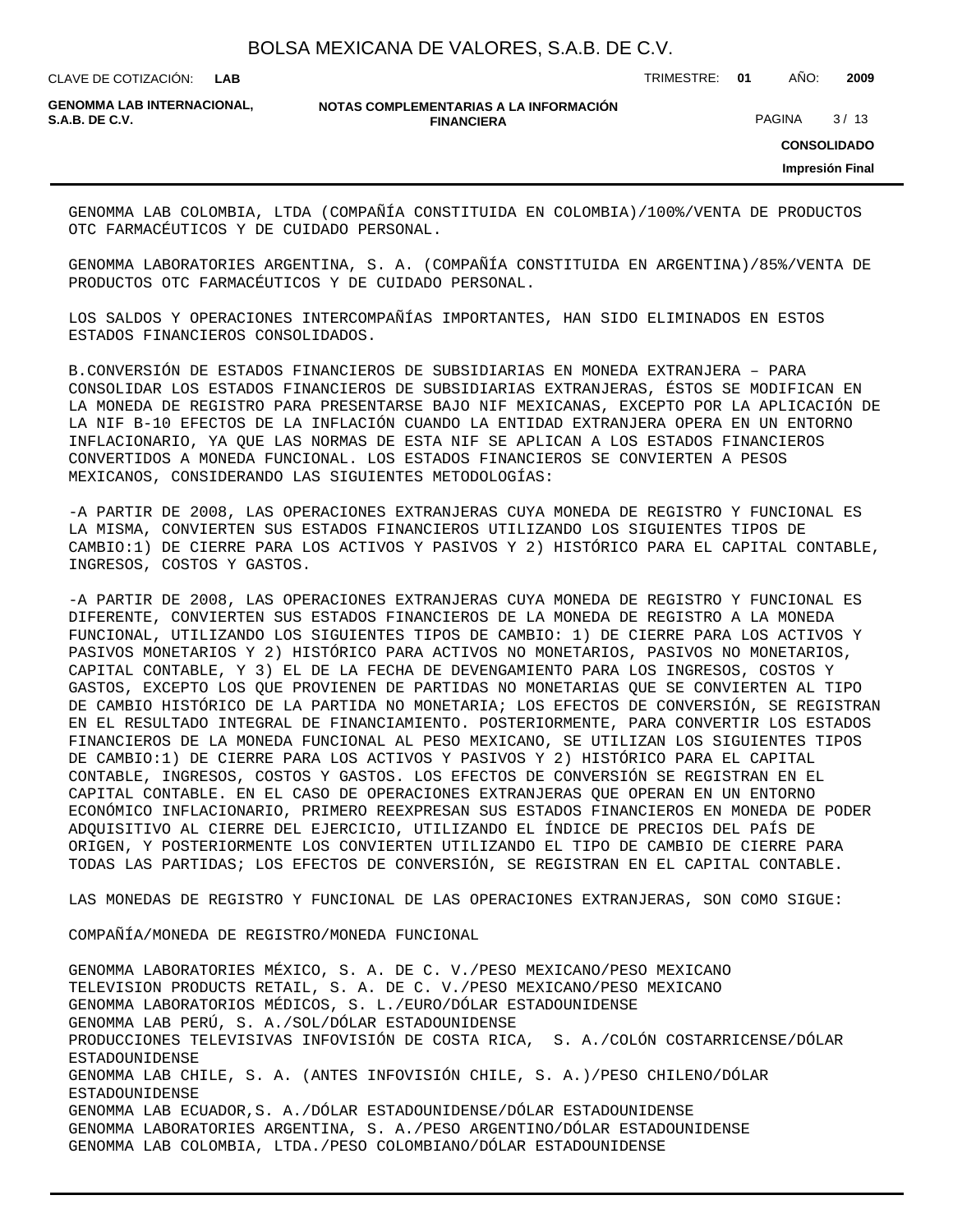| BOLSA MEXICANA DE VALORES, S.A.B. DE C.V. |  |  |
|-------------------------------------------|--|--|
|-------------------------------------------|--|--|

CLAVE DE COTIZACIÓN: TRIMESTRE: **01** AÑO: **2009**

| GENOMMA LAB INTERNACIONAL. | NOTAS COMPLEMENTARIAS A LA INFORMACIÓN |               |      |
|----------------------------|----------------------------------------|---------------|------|
| S.A.B. DE C.V.             | <b>FINANCIERA</b>                      | <b>PAGINA</b> | 4/13 |

**CONSOLIDADO**

**Impresión Final**

C. UTILIDAD INTEGRAL – ES LA MODIFICACIÓN DEL CAPITAL CONTABLE DURANTE EL EJERCICIO POR CONCEPTOS QUE NO SON DISTRIBUCIONES Y MOVIMIENTOS DEL CAPITAL CONTRIBUIDO; SE INTEGRA POR LA UTILIDAD NETA DEL EJERCICIO MÁS OTRAS PARTIDAS QUE REPRESENTAN UNA GANANCIA O PÉRDIDA DEL MISMO PERIODO, LAS CUALES SE PRESENTAN DIRECTAMENTE EN EL CAPITAL CONTABLE SIN AFECTAR EL ESTADO DE RESULTADOS. AL MOMENTO DE REALIZARSE LOS ACTIVOS Y PASIVOS QUE ORIGINARON LAS OTRAS PARTIDAS DE UTILIDAD INTEGRAL, ESTAS ÚLTIMAS SE RECONOCEN EN EL ESTADO DE RESULTADOS. EN 2009 Y 2008, LAS OTRAS PARTIDAS DE UTILIDAD INTEGRAL ESTÁN REPRESENTADAS POR LOS EFECTOS DE CONVERSIÓN DE ENTIDADES EXTRANJERAS, POR LA VALUACIÓN DE INVERSIÓN EN ACCIONES DISPONIBLES PARA SU VENTA Y POR EL AJUSTE POR PAGOS BASADOS EN ACCIONES.

D. CLASIFICACIÓN DE COSTOS Y GASTOS – LOS COSTOS Y GASTOS PRESENTADOS EN EL ESTADO DE RESULTADOS FUERON CLASIFICADOS ATENDIENDO A SU FUNCIÓN DEBIDO A QUE PERMITE CALCULAR EL MARGEN DE UTILIDAD BRUTA, POR LO QUE SE SEPARÓ EL COSTO DE VENTAS DE LOS DEMÁS COSTOS Y GASTOS.

E. UTILIDAD DE OPERACIÓN – LA UTILIDAD DE OPERACIÓN SE OBTIENE DE DISMINUIR A LAS VENTAS NETAS EL COSTO DE VENTAS Y LOS GASTOS DE VENTA, GENERALES Y DE ADMINISTRACIÓN. AÚN CUANDO LA NIF B-3 "ESTADO DE RESULTADOS" NO LO REQUIERE, SE INCLUYE ESTE RENGLÓN EN LOS ESTADOS DE RESULTADOS CONSOLIDADOS QUE SE PRESENTAN YA QUE CONTRIBUYE A UN MEJOR ENTENDIMIENTO DEL DESEMPEÑO ECONÓMICO Y FINANCIERO DE LA COMPAÑÍA.

### 3. RESUMEN DE LAS PRINCIPALES POLÍTICAS CONTABLES

LOS ESTADOS FINANCIEROS CONSOLIDADOS ADJUNTOS CUMPLEN CON LAS NIF. SU PREPARACIÓN REQUIERE QUE LA ADMINISTRACIÓN DE LA COMPAÑÍA EFECTÚE CIERTAS ESTIMACIONES Y UTILICE DETERMINADOS SUPUESTOS PARA VALUAR ALGUNAS DE LAS PARTIDAS DE LOS ESTADOS FINANCIEROS Y PARA EFECTUAR LAS REVELACIONES QUE SE REQUIEREN EN LOS MISMOS. SIN EMBARGO, LOS RESULTADOS REALES PUEDEN DIFERIR DE DICHAS ESTIMACIONES. LA ADMINISTRACIÓN DE LA COMPAÑÍA, APLICANDO EL JUICIO PROFESIONAL, CONSIDERA QUE LAS ESTIMACIONES Y SUPUESTOS UTILIZADOS FUERON LOS ADECUADOS EN LAS CIRCUNSTANCIAS. LAS PRINCIPALES POLÍTICAS CONTABLES SEGUIDAS POR LA COMPAÑÍA SON LAS SIGUIENTES:

A. CAMBIOS CONTABLES :

A PARTIR DEL 1 DE ENERO DE 2008, LA COMPAÑÍA ADOPTÓ LAS SIGUIENTES NUEVAS NIF:

• NIF B-2, ESTADO DE FLUJOS DE EFECTIVO (NIF B-2) – SUSTITUYE AL BOLETÍN B-12, ESTADO DE CAMBIOS EN LA SITUACIÓN FINANCIERA. LA NIF B-2, ESTABLECE LA POSIBILIDAD DE DETERMINAR Y PRESENTAR LOS FLUJOS DE EFECTIVO DE LAS ACTIVIDADES DE OPERACIÓN USANDO EL MÉTODO DIRECTO O EL MÉTODO INDIRECTO. LA COMPAÑÍA DECIDIÓ UTILIZAR EL MÉTODO INDIRECTO. EL ESTADO DE FLUJOS DE EFECTIVO SE PRESENTA EN PESOS NOMINALES. LA NIF B-2 ESTABLECE QUE ESTE CAMBIO CONTABLE DEBE RECONOCERSE MEDIANTE LA APLICACIÓN PROSPECTIVA.

• NIF B-10, EFECTOS DE LA INFLACIÓN (NIF B-10) – CONSIDERA DOS ENTORNOS ECONÓMICOS: A) INFLACIONARIO, CUANDO LA INFLACIÓN ACUMULADA DE LOS TRES EJERCICIOS ANUALES ANTERIORES ES IGUAL O SUPERIOR A 26%, CASO EN EL CUAL REQUIERE EL RECONOCIMIENTO DE LOS EFECTOS DE LA INFLACIÓN, Y B) NO INFLACIONARIO, CUANDO EN EL MISMO PERIODO LA INFLACIÓN ES MENOR A 26%; EN ESTE ÚLTIMO CASO, NO SE DEBEN RECONOCER LOS EFECTOS DE LA INFLACIÓN EN LOS ESTADOS FINANCIEROS Y REQUIERE QUE EL RESULTADO POR TENENCIA DE ACTIVOS NO MONETARIOS (RETANM) ACUMULADOS SE RECLASIFIQUEN A RESULTADOS ACUMULADOS, EXCEPTO EL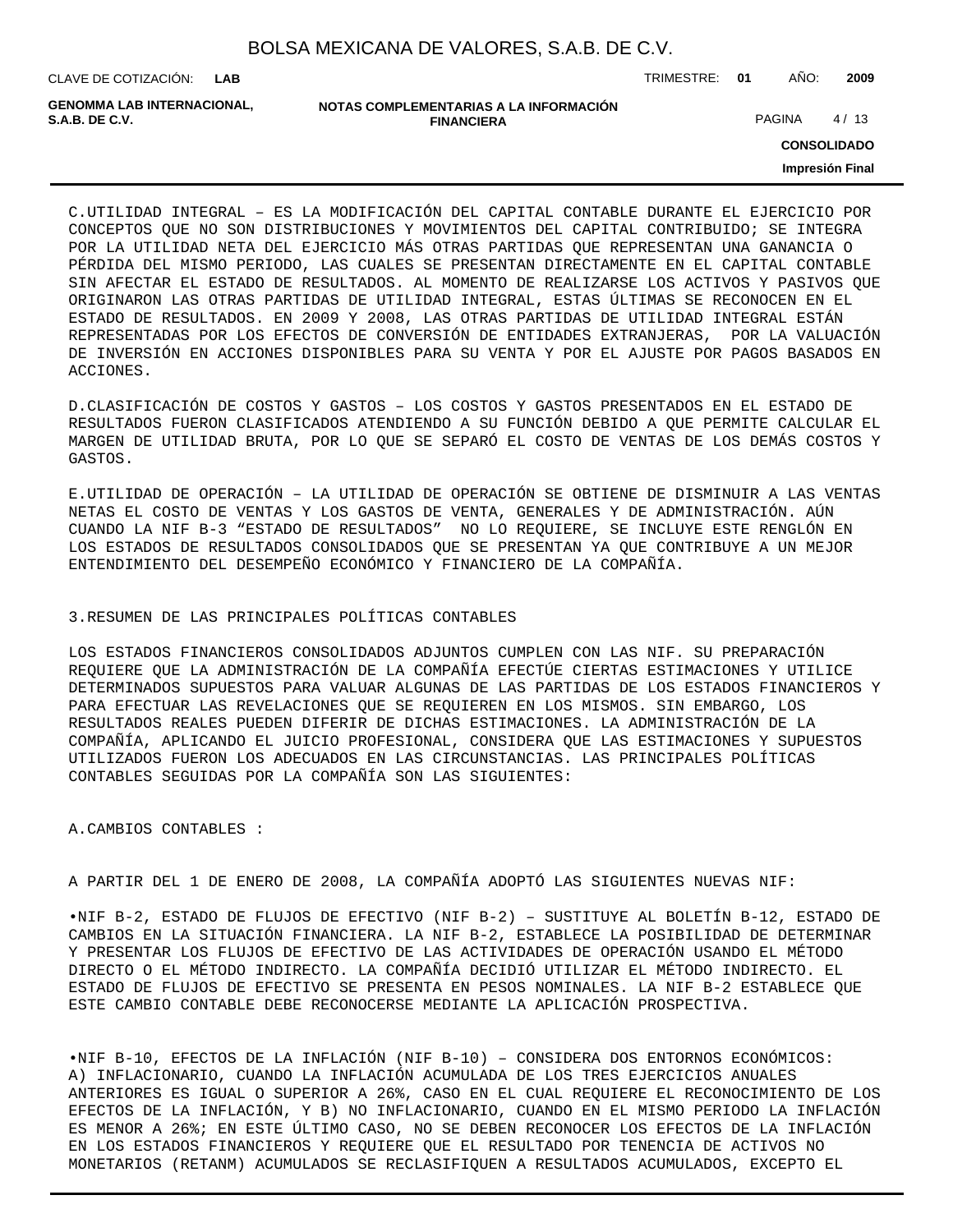| BOLSA MEXICANA DE VALORES, S.A.B. DE C.V. |  |  |  |  |  |
|-------------------------------------------|--|--|--|--|--|
|-------------------------------------------|--|--|--|--|--|

CLAVE DE COTIZACIÓN: TRIMESTRE: **01** AÑO: **2009**

**GENOMMA LAB INTERNACIONAL,**

```
NOTAS COMPLEMENTARIAS A LA INFORMACIÓN
                       FINANCIERA
S.A.B. DE C.V. PAGINA 5/13
```
**CONSOLIDADO**

#### **Impresión Final**

RETANM QUE SE IDENTIFIQUE CON LOS INVENTARIOS O ACTIVOS FIJOS NO REALIZADOS A LA FECHA DE ENTRADA EN VIGOR DE ESTA NORMA, EL CUAL SE CONSERVA EN EL CAPITAL CONTABLE PARA APLICARLO A LOS RESULTADOS DEL PERIODO EN EL QUE SE REALICEN DICHOS ACTIVOS. LA COMPAÑÍA DETERMINÓ QUE FUE IMPRÁCTICO IDENTIFICAR EL RETANM ACUMULADO CORRESPONDIENTE A LOS ACTIVOS NO REALIZADOS AL 1 DE ENERO DE 2008, POR LO TANTO, RECLASIFICÓ EN ESA FECHA LA TOTALIDAD DEL SALDO DEL EXCESO EN LA ACTUALIZACIÓN DEL CAPITAL CONTABLE. LA NIF B-10 ESTABLECE QUE ESTE CAMBIO CONTABLE DEBE RECONOCERSE MEDIANTE LA APLICACIÓN PROSPECTIVA.

LA INFLACIÓN ACUMULADA EN MÉXICO DE LOS TRES EJERCICIOS ANUALES ANTERIORES ES 14.34%, POR LO TANTO, DADO QUE EL ENTORNO ECONÓMICO CALIFICA COMO NO INFLACIONARIO, A PARTIR DEL 1 DE ENERO DE 2008 LA COMPAÑÍA SUSPENDIÓ EL RECONOCIMIENTO DE LOS EFECTOS DE LA INFLACIÓN EN LOS ESTADOS FINANCIEROS; SIN EMBARGO, LOS ACTIVOS, PASIVOS Y CAPITAL CONTABLE AL 31 DE DICIEMBRE DE 2008 INCLUYEN LOS EFECTOS DE REEXPRESIÓN RECONOCIDOS HASTA EL 31 DE DICIEMBRE DE 2007. LA COMPAÑÍA AÚN RECONOCE LOS EFECTOS DE INFLACIÓN EN LOS ESTADOS FINANCIEROS POR AQUELLAS SUBSIDIARIAS EN EL EXTRANJERO QUE SE ENCUENTRAN EN UN ENTORNO ECONÓMICO QUE CALIFICA COMO INFLACIONARIO.

• NIF B-15, CONVERSIÓN DE MONEDAS EXTRANJERAS (NIF B-15) – DESAPARECE LAS CLASIFICACIONES DE OPERACIÓN EXTRANJERA INTEGRADA Y DE ENTIDAD EXTRANJERA EN VIRTUD DE QUE INCORPORA LOS CONCEPTOS DE MONEDA DE REGISTRO, MONEDA FUNCIONAL Y MONEDA DE INFORME; ESTABLECE LOS PROCEDIMIENTOS PARA CONVERTIR LA INFORMACIÓN FINANCIERA DE UNA OPERACIÓN EXTRANJERA: I) DE LA MONEDA DE REGISTRO A LA FUNCIONAL; Y, II) DE LA MONEDA FUNCIONAL A LA DE INFORME Y PERMITE QUE LA ENTIDAD PRESENTE SUS ESTADOS FINANCIEROS EN UNA MONEDA DE INFORME DIFERENTE A SU MONEDA FUNCIONAL.

• NIF D-3, BENEFICIOS A LOS EMPLEADOS (NIF D-3) – INCORPORA LA PARTICIPACIÓN DE LOS TRABAJADORES EN LAS UTILIDADES ("PTU") CAUSADA Y DIFERIDA COMO PARTE DE SU NORMATIVIDAD Y ESTABLECE QUE LA DIFERIDA SE DEBERÁ DETERMINAR CON EL MÉTODO DE ACTIVOS Y PASIVOS ESTABLECIDO EN LA NIF D-4 EN LUGAR DE CONSIDERAR SOLAMENTE LAS DIFERENCIAS TEMPORALES QUE SURJAN DE LA CONCILIACIÓN ENTRE LA UTILIDAD CONTABLE Y LA RENTA GRAVABLE PARA PTU.

ADICIONALMENTE, ESTA NIF ELIMINÓ EL RECONOCIMIENTO DEL PASIVO ADICIONAL POR NO SUPONER EN SU DETERMINACIÓN CRECIMIENTO SALARIAL ALGUNO. SE INCORPORA EL CONCEPTO DE CARRERA SALARIAL EN EL CÁLCULO ACTUARIAL. ADEMÁS, LIMITÓ, AL MENOR DE CINCO AÑOS O LA VIDA LABORAL REMANENTE, EL PERIODO DE AMORTIZACIÓN DE LAS PARTIDAS SIGUIENTES:

- EL SALDO INICIAL DEL PASIVO DE TRANSICIÓN DE BENEFICIOS POR TERMINACIÓN Y DE BENEFICIOS AL RETIRO.

- EL SALDO INICIAL DE SERVICIOS ANTERIORES Y MODIFICACIONES AL PLAN.

- EL SALDO INICIAL DE LAS GANANCIAS Y PÉRDIDAS ACTUARIALES DE BENEFICIOS AL RETIRO, SE AMORTIZA EN 5 AÑOS (NETO DEL PASIVO DE TRANSICIÓN), CON LA OPCIÓN DE AMORTIZARLO TODO CONTRA LOS RESULTADOS DE 2008, COMO OTROS INGRESOS Y GASTOS. LA COMPAÑÍA OPTÓ POR RECONOCER LAS GANANCIAS Y PÉRDIDAS ACTUARIALES DIRECTAMENTE EN RESULTADOS DE 2008, COMO OTROS INGRESOS Y GASTOS.

• NIF D-4, IMPUESTOS A LA UTILIDAD (NIF D-4) – ELIMINA EL TÉRMINO DE DIFERENCIA PERMANENTE, PRECISA E INCORPORA ALGUNAS DEFINICIONES Y REQUIERE QUE EL SALDO DEL RUBRO DENOMINADO EFECTO ACUMULADO INICIAL DE IMPUESTO SOBRE LA RENTA DIFERIDO SE RECLASIFIQUE A RESULTADOS ACUMULADOS, A MENOS QUE SE IDENTIFIQUE CON ALGUNA DE LAS PARTIDAS INTEGRALES QUE ESTÉN PENDIENTES DE APLICARSE A RESULTADOS.

B. RECONOCIMIENTO DE LOS EFECTOS DE LA INFLACIÓN – COMO SE MENCIONA EN EL INCISO A, A PARTIR DEL 1 DE ENERO DE 2008, LA COMPAÑÍA SUSPENDIÓ EL RECONOCIMIENTO DE LOS EFECTOS DE LA INFLACIÓN POR LAS ENTIDADES QUE OPERAN EN UN ENTORNO ECONÓMICO NO INFLACIONARIO.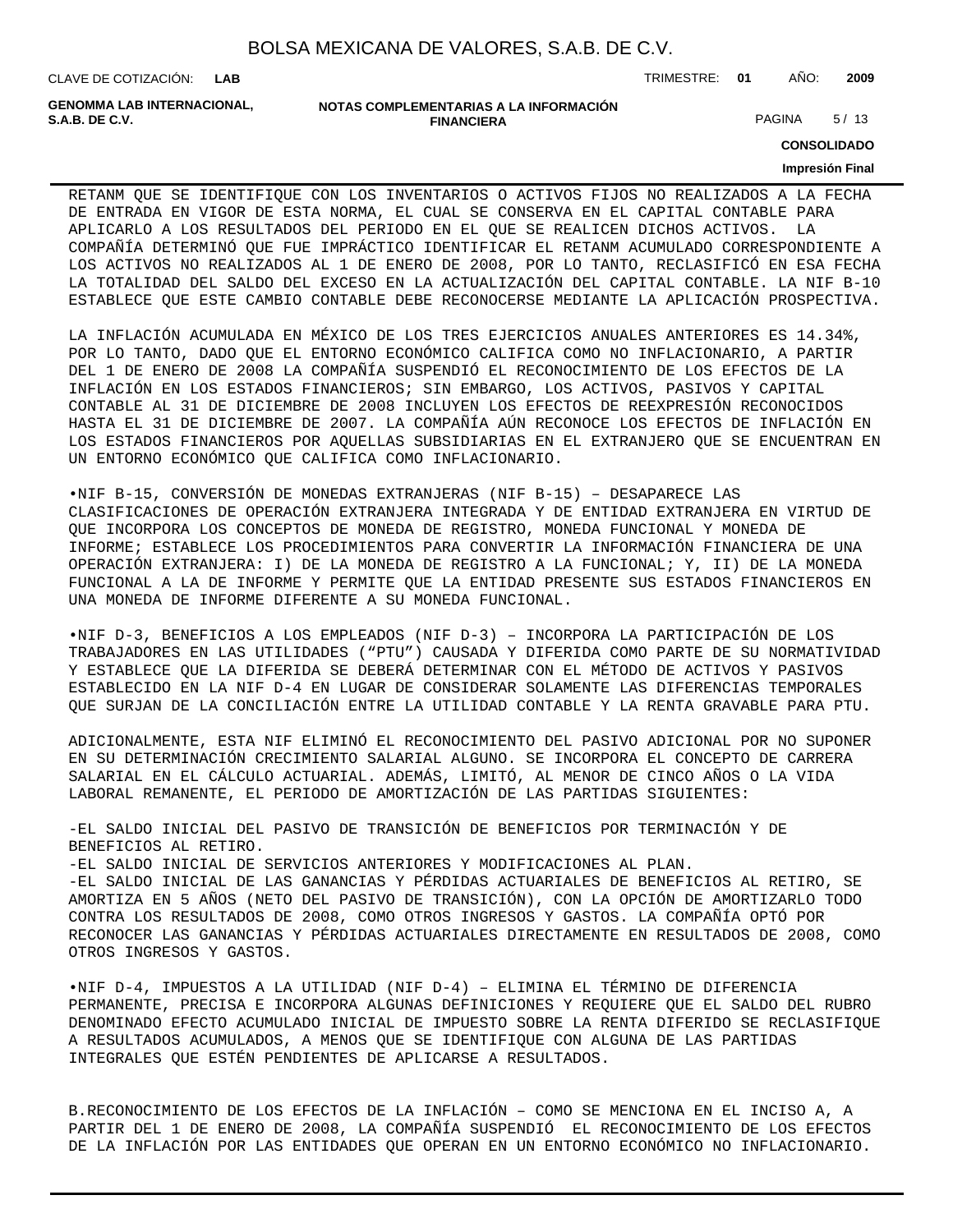| BOLSA MEXICANA DE VALORES, S.A.B. DE C.V. |  |  |  |
|-------------------------------------------|--|--|--|
|-------------------------------------------|--|--|--|

CLAVE DE COTIZACIÓN: TRIMESTRE: **01** AÑO: **2009**

**GENOMMA LAB INTERNACIONAL,**

**NOTAS COMPLEMENTARIAS A LA INFORMACIÓN FINANCIERA S.A.B. DE C.V.** PAGINA 6/13

**CONSOLIDADO**

**Impresión Final**

LOS PORCENTAJES DE INFLACIÓN POR LOS AÑOS QUE TERMINARON EL 31 DE DICIEMBRE DE 2008, 2007 FUERON DEL 6.53% Y 3.76% %, RESPECTIVAMENTE.

C. EFECTIVO Y EQUIVALENTES DE EFECTIVO – CONSISTEN PRINCIPALMENTE EN DEPÓSITOS BANCARIOS EN CUENTAS DE CHEQUES E INVERSIONES EN VALORES A CORTO PLAZO, DE GRAN LIQUIDEZ, FÁCILMENTE CONVERTIBLES EN EFECTIVO Y SUJETOS A RIESGOS POCO SIGNIFICATIVOS DE CAMBIOS EN VALOR. EL EFECTIVO SE PRESENTA A VALOR NOMINAL Y LOS EQUIVALENTES SE VALÚAN A SU VALOR RAZONABLE; LAS FLUCTUACIONES EN SU VALOR SE RECONOCEN EN EL RESULTADO INTEGRAL DE FINANCIAMIENTO ("RIF") DEL PERIODO. LOS EQUIVALENTES DE EFECTIVO ESTÁN REPRESENTADOS PRINCIPALMENTE POR INVERSIONES EN MESAS DE DINERO. AL 31 DE MARZO DE 2009, LA COMPAÑÍA TIENE FONDOS RESTRINGIDOS DESIGNADOS PARA LA RECOMPRA DE ACCIONES PROPIAS DE LA COMPAÑÍA, LOS CUALES SE ENCUENTRAN INVERTIDOS EN MESAS DE DINERO A CORTO PLAZO EN PAPEL GUBERNAMENTAL.

D. INVERSIONES EN VALORES – DESDE SU ADQUISICIÓN LAS INVERSIONES EN VALORES, TANTO DE DEUDA COMO CAPITAL, SE CLASIFICAN DE ACUERDO A LA INTENCIÓN DE LA COMPAÑÍA EN ALGUNA DE LAS SIGUIENTES CATEGORÍAS: (1) CON FINES DE NEGOCIACIÓN, CUANDO SON INSTRUMENTOS DE DEUDA O CAPITAL, Y LA COMPAÑÍA TIENE EL PROPÓSITO DE NEGOCIARLOS A CORTO PLAZO Y ANTES DE SU VENCIMIENTO; ESTAS INVERSIONES SE VALÚAN A VALOR RAZONABLE Y SE RECONOCEN LAS FLUCTUACIONES EN VALUACIÓN EN LOS RESULTADOS DEL PERIODO; (2) CONSERVADAS A VENCIMIENTO, CUANDO LA COMPAÑÍA TIENE LA INTENCIÓN Y LA CAPACIDAD FINANCIERA DE MANTENERLAS DURANTE TODA SU VIGENCIA; SE RECONOCEN Y CONSERVAN AL COSTO AMORTIZADO; Y (3) DISPONIBLES PARA LA VENTA, LAS QUE NO SON CLASIFICADAS EN ALGUNAS DE LAS CATEGORÍAS ANTERIORES; TAMBIÉN SE VALÚAN A VALOR RAZONABLE Y LAS GANANCIAS Y PÉRDIDAS POR REALIZAR QUE SE DERIVAN DE SU VALUACIÓN, NETAS DEL IMPUESTO SOBRE LA RENTA, SE REGISTRAN EN LA UTILIDAD INTEGRAL DENTRO DEL CAPITAL CONTABLE, Y SE APLICAN A LOS RESULTADOS AL MOMENTO DE SU VENTA.

LAS INVERSIONES EN VALORES CLASIFICADAS COMO CONSERVADAS A VENCIMIENTO Y DISPONIBLES PARA LA VENTA ESTÁN SUJETAS A PRUEBAS DE DETERIORO Y ANTE LA EVIDENCIA NO TEMPORAL DE QUE NO SERÁN RECUPERADOS EN SU TOTALIDAD, EL DETERIORO ESPERADO SE RECONOCE EN RESULTADOS.

COMO SE MENCIONA EN LA NOTA 1, DURANTE SEPTIEMBRE DE 2007, LA COMPAÑÍA ADQUIRIÓ EL 60% DE LAS ACCIONES DE GLOBAL, QUE A SU VEZ, ADQUIRIÓ A TRAVÉS DE UNA SUBSIDIARIA CIERTOS ACTIVOS NETOS DE UN GRUPO DE COMPAÑÍAS QUE OPERABAN BAJO LA MARCA DEPILITÉ. DICHA TRANSACCIÓN SE CONTABILIZÓ EN LOS TÉRMINOS DEL BOLETÍN B-7, NO ORIGINANDO CRÉDITO MERCANTIL NI GANANCIA EXTRAORDINARIA ALGUNA, YA QUE EL VALOR PAGADO EN LA ADQUISICIÓN CORRESPONDÍA AL VALOR DE LOS ACTIVOS NETOS CONFORME AL BOLETÍN B-7. DADO QUE LA INTENCIÓN DE LOS ACCIONISTAS DESDE UN INICIO ERA VENDER GLOBAL EN EL CORTO PLAZO, COMO SE ESTABLECIÓ EN EL MEMORANDO DE ENTENDIMIENTO CON FECHA DEL 27 DE DICIEMBRE DE 2007, LA INVERSIÓN EN LA MISMA SE CLASIFICÓ COMO DISPONIBLE PARA LA VENTA EN LOS ESTADOS CONSOLIDADOS ADJUNTOS AL 31 DE DICIEMBRE DE 2007. EL 27 DE MARZO DE 2008, LA COMPAÑÍA INTERCAMBIÓ LA PARTICIPACIÓN QUE TENÍA EN LAS OPERACIONES EN EL EXTRANJERO DE LAS COMPAÑÍAS OPERANDO BAJO LA MARCA DEPILITÉ A SU ACCIONISTA MINORITARIO OBTENIENDO EL 40% RESTANTE DE LAS ACCIONES DE GLOBAL. ASIMISMO, LA INVERSIÓN EN GLOBAL SE VENDIÓ A TECNOLOGÍAS, MEDIANTE EL INTERCAMBIO DE CUENTAS POR COBRAR. FINALMENTE, EL 20 DE MARZO DE 2008, SE DECRETÓ UN DIVIDENDO EN ESPECIE, QUE SE PAGÓ EL 27 DE MARZO DE 2008 CONSIDERANDO LAS CUENTAS POR COBRAR A GLOBAL Y SUS SUBSIDIARIAS QUE SE TENÍAN A LA FECHA Y LAS CUENTAS POR COBRAR GENERADAS EN LA VENTAS DE ACCIONES A TECNOLOGÍAS POR \$185,290.

E. RESERVA DE DEVOLUCIONES Y BONIFICACIONES – LA COMPAÑÍA CALCULA UNA RESERVA DE DEVOLUCIONES Y BONIFICACIONES CON BASE EN EL HISTORIAL DE DEVOLUCIONES Y DE LAS CONDICIONES COMERCIALES ACORDADAS CON SUS CLIENTES.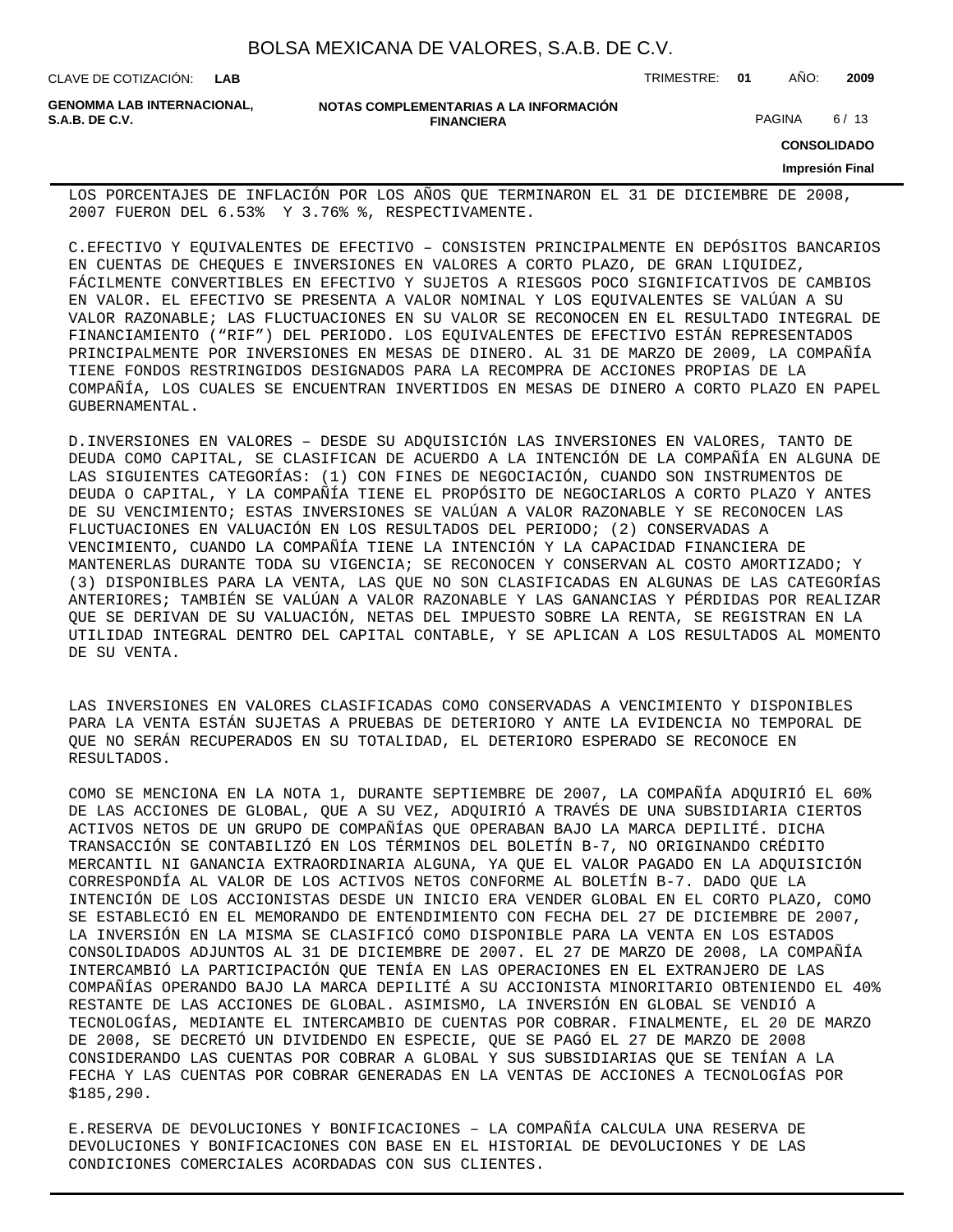**LAB**

CLAVE DE COTIZACIÓN: TRIMESTRE: **01** AÑO: **2009**

**GENOMMA LAB INTERNACIONAL,**

**NOTAS COMPLEMENTARIAS A LA INFORMACIÓN FINANCIERA S.A.B. DE C.V.** PAGINA 27 / 13

**CONSOLIDADO**

**Impresión Final**

F. INVENTARIOS Y COSTO DE VENTAS - A PARTIR DE 2008, LOS INVENTARIOS SE VALÚAN AL MENOR DE SU COSTO PROMEDIO O VALOR DE REALIZACIÓN.

G. EQUIPO – SE REGISTRAN AL COSTO DE ADQUISICIÓN. LOS SALDOS QUE PROVIENEN DE ADQUISICIONES REALIZADAS HASTA EL 31 DE DICIEMBRE DE 2007 SE ACTUALIZARON APLICANDO FACTORES DERIVADOS DEL INPC HASTA ESA FECHA. LA DEPRECIACIÓN SE CALCULA CONFORME AL MÉTODO DE LÍNEA RECTA CON BASE EN LAS TASAS DE DEPRECIACIÓN SIGUIENTES:

 PORCENTAJE ANUAL

MEJORAS A LOCALES ARRENDADOS 20% EQUIPO DE LABORATORIO Y MOLDES 35% EQUIPO DE TRANSPORTE 25% EQUIPO DE CÓMPUTO  $30\%$ EQUIPO DE PRODUCCIÓN Y GRABACIÓN 30% MOBILIARIO Y EQUIPO DE OFICINA Y VENTA 10%

H. DETERIORO DE ACTIVOS DE LARGA DURACIÓN EN USO – LA COMPAÑÍA REVISA EL VALOR EN LIBROS DE LOS ACTIVOS DE LARGA DURACIÓN EN USO, ANTE LA PRESENCIA DE ALGÚN INDICIO DE DETERIORO QUE PUDIERA INDICAR QUE EL VALOR EN LIBROS PUDIERA NO SER RECUPERABLE, CONSIDERANDO EL MAYOR DEL VALOR PRESENTE DE LOS FLUJOS NETOS DE EFECTIVO FUTUROS O EL PRECIO NETO DE VENTA EN EL CASO DE SU EVENTUAL DISPOSICIÓN. EL DETERIORO SE REGISTRA SI EL VALOR EN LIBROS EXCEDE AL MAYOR DE LOS VALORES ANTES MENCIONADOS. LOS INDICIOS DE DETERIORO QUE SE CONSIDERAN PARA ESTOS EFECTOS, SON ENTRE OTROS, LAS PÉRDIDAS DE OPERACIÓN O FLUJOS DE EFECTIVO NEGATIVOS EN EL PERIODO SI ES QUE ESTÁN COMBINADOS CON UN HISTORIAL O PROYECCIÓN DE PÉRDIDAS, DEPRECIACIONES Y AMORTIZACIONES CARGADAS A RESULTADOS QUE EN TÉRMINOS PORCENTUALES, EN RELACIÓN CON LOS INGRESOS, SEAN SUBSTANCIALMENTE SUPERIORES A LAS DE EJERCICIOS ANTERIORES, EFECTOS DE OBSOLESCENCIA, REDUCCIÓN EN LA DEMANDA DE LOS PRODUCTOS QUE SE FABRICAN O LOS SERVICIOS QUE SE PRESTAN, COMPETENCIA Y OTROS FACTORES ECONÓMICOS Y LEGALES. AL 31 DE MARZO DE 2009 EL MONTO POR DETERIORO ASCIENDE A \$4,053.

I. BENEFICIOS DIRECTOS A LOS EMPLEADOS - SE VALÚAN EN PROPORCIÓN A LOS SERVICIOS PRESTADOS, CONSIDERANDO LOS SUELDOS ACTUALES Y SE RECONOCE EL PASIVO CONFORME SE DEVENGAN. INCLUYE PRINCIPALMENTE PTU POR PAGAR, AUSENCIAS COMPENSADAS, COMO VACACIONES Y PRIMA VACACIONAL, E INCENTIVOS.

J. BENEFICIOS A LOS EMPLEADOS POR TERMINACIÓN, AL RETIRO Y OTRAS – EL PASIVO POR PRIMAS DE ANTIGÜEDAD, PAGOS POR RETIRO QUE SE ASEMEJAN A UNA PENSIÓN, E INDEMNIZACIONES POR TERMINACIÓN DE LA RELACIÓN LABORAL SE REGISTRA CONFORME SE DEVENGA, EL CUAL SE CALCULA POR ACTUARIOS INDEPENDIENTES CON BASE EN EL MÉTODO DE CRÉDITO UNITARIO PROYECTADO UTILIZANDO TASAS DE INTERÉS NOMINALES.

K. OTROS ACTIVOS – ESTOS ACTIVOS REPRESENTAN EROGACIONES CUYOS BENEFICIOS SERÁN RECIBIDOS EN EL FUTURO. LA COMPAÑÍA CLASIFICA SUS ACTIVOS INTANGIBLES EN ACTIVOS CON VIDA ÚTIL INDEFINIDA Y ACTIVOS CON VIDA ÚTIL DEFINIDA, DE ACUERDO CON EL PERIODO EN EL CUAL LA COMPAÑÍA ESPERA RECIBIR LOS BENEFICIOS.

ACTIVOS DE VIDA ÚTIL INDEFINIDA: CORRESPONDEN A MARCAS, POR LAS QUE LA COMPAÑÍA ESPERA GENERAR INGRESOS DE MANERA INDEFINIDA, POR LO QUE NO SE AMORTIZAN, PERO SU VALOR SE SUJETA A PRUEBAS DE DETERIORO, USANDO LA METODOLOGÍA DESCRITA ANTERIORMENTE.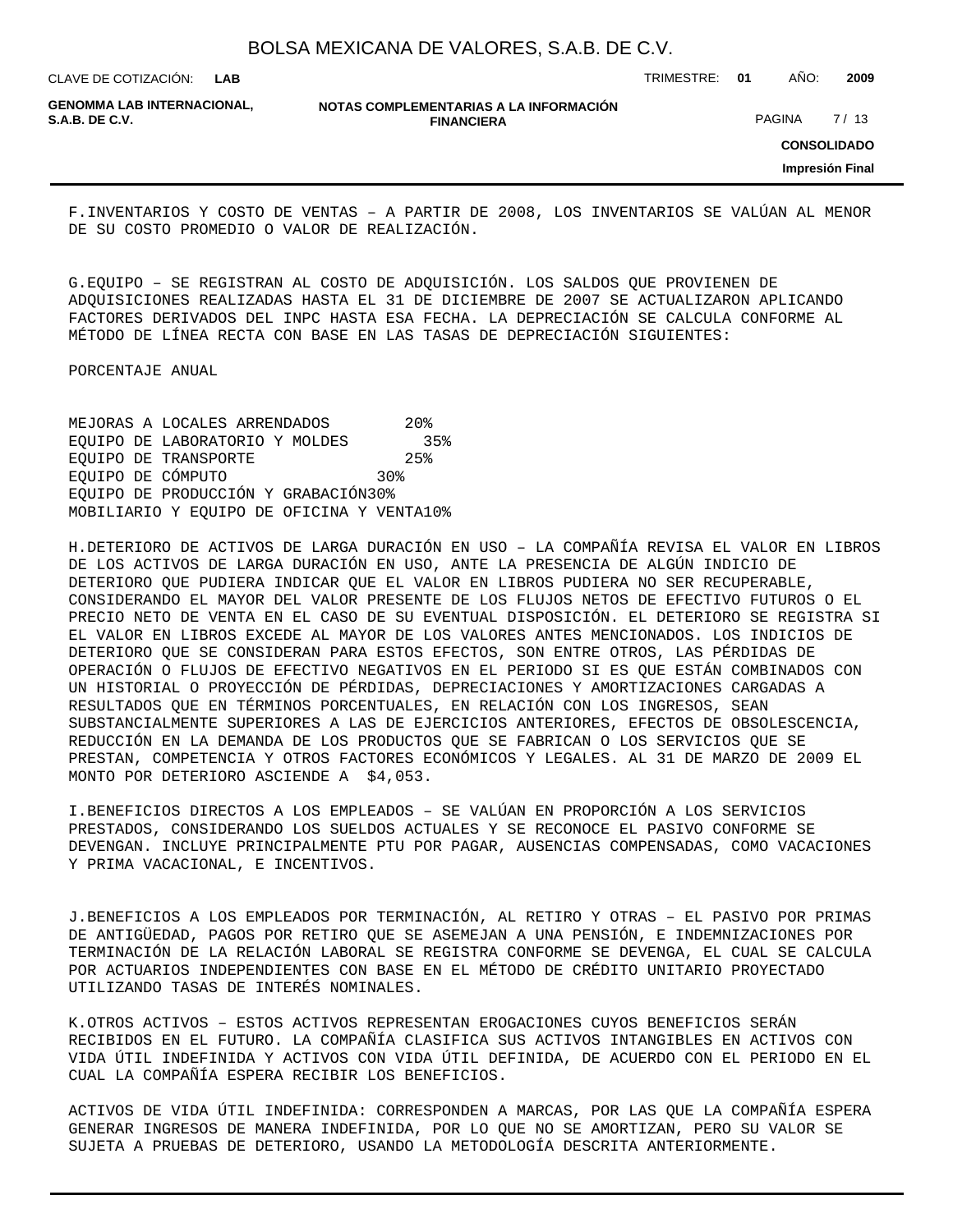| BOLSA MEXICANA DE VALORES, S.A.B. DE C.V. |  |  |  |
|-------------------------------------------|--|--|--|
|-------------------------------------------|--|--|--|

CLAVE DE COTIZACIÓN: TRIMESTRE: **01** AÑO: **2009**

**GENOMMA LAB INTERNACIONAL,**

| GENOMMA LAB INTERNACIONAL. | NOTAS COMPLEMENTARIAS A LA INFORMACIÓN |               |      |
|----------------------------|----------------------------------------|---------------|------|
| S.A.B. DE C.V.             | <b>FINANCIERA</b>                      | <b>PAGINA</b> | 8/13 |

**CONSOLIDADO**

#### **Impresión Final**

ACTIVOS DE VIDA ÚTIL DEFINIDA: CORRESPONDEN PRINCIPALMENTE A COSTOS EROGADOS EN LA FASE DE DESARROLLO DE SISTEMAS DE INFORMACIÓN INTEGRAL Y QUE DAN ORIGEN A BENEFICIOS ECONÓMICOS FUTUROS PORQUE CUMPLEN CON CIERTOS REQUISITOS PARA SU RECONOCIMIENTO COMO ACTIVOS Y SE AMORTIZARÁN, UNA VEZ QUE EMPIECE SU USO, CON BASE EN EL MÉTODO DE LÍNEA RECTA EN 5 AÑOS. LAS EROGACIONES QUE NO CUMPLEN CON DICHOS REQUISITOS, ASÍ COMO LOS COSTOS DE INVESTIGACIÓN, SE REGISTRAN EN RESULTADOS EN EL EJERCICIO EN QUE SE INCURREN. ASIMISMO, SE INCLUYEN DEPÓSITOS EN GARANTÍA PAGADOS POR RENTA DE INMUEBLES, QUE SE REGISTRAN AL VALOR DEL EFECTIVO DADO EN GARANTÍA Y QUE SE ESTIMA RECUPERAR AL FINAL DEL CONTRATO DE ARRENDAMIENTO.

L. PROVISIONES – SE RECONOCEN CUANDO SE TIENE UNA OBLIGACIÓN PRESENTE COMO RESULTADO DE UN EVENTO PASADO, QUE PROBABLEMENTE RESULTE EN LA SALIDA DE RECURSOS ECONÓMICOS Y QUE PUEDA SER ESTIMADA RAZONABLEMENTE.

M. PARTICIPACIÓN DE LOS TRABAJADORES EN LAS UTILIDADES – LA PTU SE REGISTRA EN LOS RESULTADOS DEL AÑO EN QUE SE CAUSA Y SE PRESENTA EN EL RUBRO DE OTROS GASTOS EN EL ESTADO DE RESULTADOS ADJUNTO. LA PTU DIFERIDA SE DETERMINA POR LAS DIFERENCIAS TEMPORALES QUE RESULTAN DE LA COMPARACIÓN DE LOS VALORES CONTABLES Y FISCALES DE LOS ACTIVOS Y PASIVOS.

N. IMPUESTOS A LA UTILIDAD – EL IMPUESTO SOBRE LA RENTA ("ISR") Y EL IMPUESTO EMPRESARIAL A TASA ÚNICA ("IETU") SE REGISTRAN EN LOS RESULTADOS DEL AÑO EN QUE SE CAUSAN. PARA RECONOCER EL IMPUESTO DIFERIDO SE DETERMINA SI, CON BASE EN PROYECCIONES FINANCIERAS, LA COMPAÑÍA CAUSARÁ ISR O IETU Y RECONOCE EL IMPUESTO DIFERIDO QUE CORRESPONDA AL IMPUESTO QUE ESENCIALMENTE PAGARÁ. EL DIFERIDO SE RECONOCE APLICANDO LA TASA CORRESPONDIENTE A LAS DIFERENCIAS TEMPORALES QUE RESULTAN DE LA COMPARACIÓN DE LOS VALORES CONTABLES Y FISCALES DE LOS ACTIVOS Y PASIVOS, Y EN SU CASO, SE INCLUYEN LOS BENEFICIOS DE LAS PÉRDIDAS FISCALES POR AMORTIZAR Y DE ALGUNOS CRÉDITOS FISCALES. EL IMPUESTO DIFERIDO ACTIVO SE REGISTRA SÓLO CUANDO EXISTE ALTA PROBABILIDAD DE QUE PUEDA RECUPERARSE.

LAS PROVISIONES DEL ISR DE LAS SUBSIDIARIAS EN EL EXTRANJERO SE DETERMINAN CON BASE EN LA UTILIDAD GRAVABLE DE CADA COMPAÑÍA EN LO INDIVIDUAL.

O. RECONOCIMIENTO DE INGRESOS – LOS INGRESOS SE RECONOCEN EN EL PERIODO EN EL QUE SE TRANSFIEREN LOS RIESGOS Y BENEFICIOS DE LOS INVENTARIOS A LOS CLIENTES, LO CUAL GENERALMENTE OCURRE CUANDO SE ENTREGAN DICHOS INVENTARIOS Y ÉL ASUME LA RESPONSABILIDAD SOBRE LOS MISMOS.

#### 4. PAGOS BASADOS EN ACCIONES

DURANTE 2008, LA COMPAÑÍA OTORGÓ UN PLAN DE PAGOS BASADOS EN ACCIONES A ALGUNOS DE SUS EJECUTIVOS. LAS CARACTERÍSTICAS DE ESTE PLAN ESTABLECEN QUE SE OTORGARAN ACCIONES DE LA COMPAÑÍA A LOS EJECUTIVOS QUE CUMPLAN CON EL CRITERIO DE ADJUDICACIÓN DE PERMANECER EN FORMA ININTERRUMPIDA EMPLEADOS EN LA COMPAÑÍA DURANTE LAS FECHAS DE ADJUDICACIÓN DEL PLAN. LAS FECHAS DE ADJUDICACIÓN ESTABLECIDAS SON: 18 DE JUNIO DE 2009, 2010, 2011 Y 2012. DICHO PLAN SE REGISTRÓ DE ACUERDO A LA NORMA INTERNACIONAL DE INFORMACIÓN FINANCIERA 2 "PAGOS BASADOS EN ACCIONES", DE CONFORMIDAD CON LA NIF A-8 "SUPLETORIEDAD", VALUANDO LAS ACCIONES SUJETAS AL PLAN POR CADA UNO DE LOS EJECUTIVOS, AL VALOR DE MERCADO A LA FECHA DE OTORGAMIENTO, Y RECONOCIENDO EN RESULTADOS LOS SERVICIOS QUE PRESTAN LOS EJECUTIVOS CONFORME SE DEVENGAN. AL 31 DE MARZO DE 2009, EL GASTO RECONOCIDO EN EL ESTADO DE RESULTADOS CONSOLIDADO ADJUNTO ES \$19,980.

5. CAPITAL CONTABLE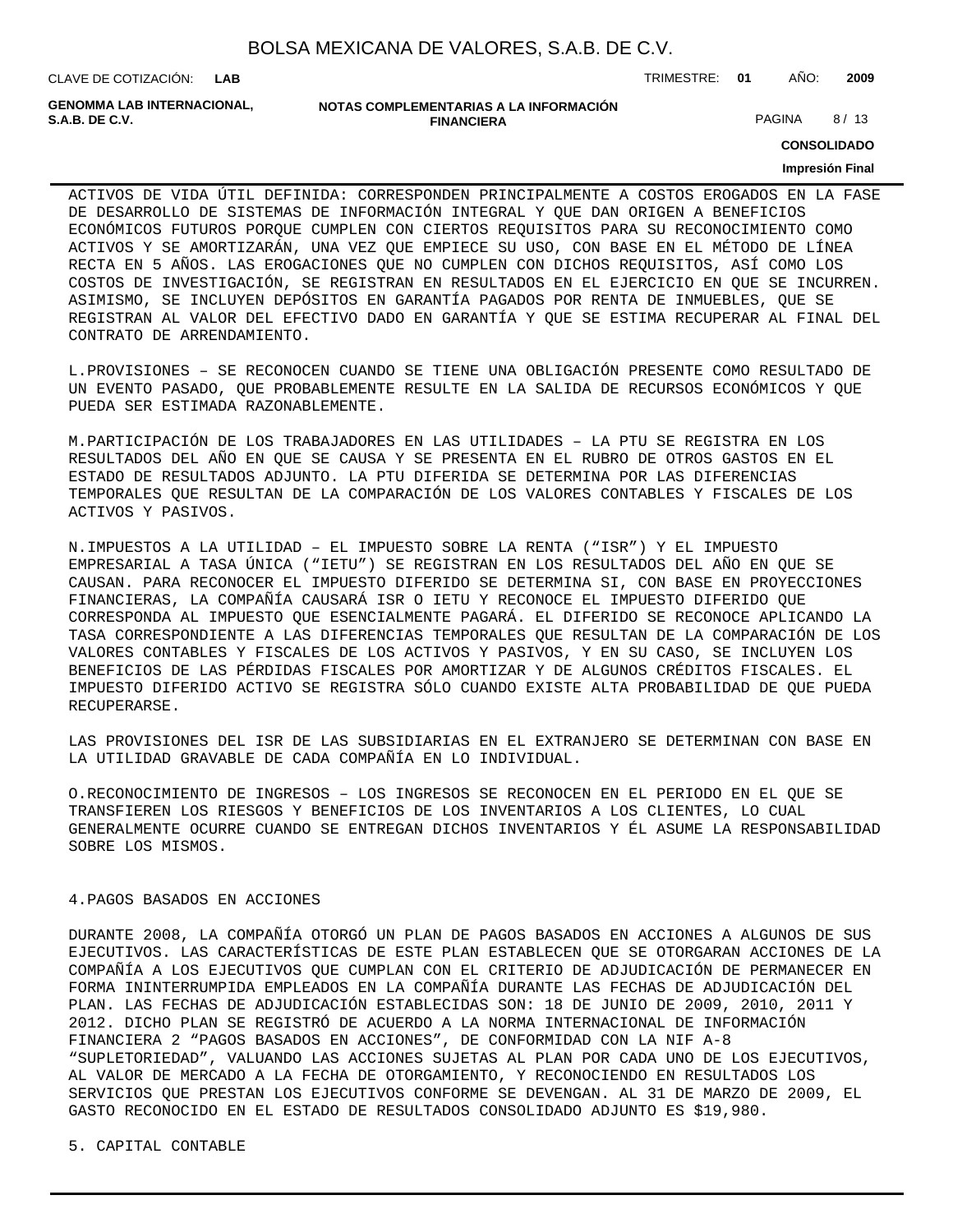**LAB**

CLAVE DE COTIZACIÓN: TRIMESTRE: **01** AÑO: **2009**

**GENOMMA LAB INTERNACIONAL,**

**NOTAS COMPLEMENTARIAS A LA INFORMACIÓN FINANCIERA S.A.B. DE C.V.** PAGINA 9/13

**CONSOLIDADO**

#### **Impresión Final**

A. EL CAPITAL APORTADO A VALOR NOMINAL AL 31 DE MARZO DE 2009 Y 2008, SE INTEGRA COMO SIGUE:

|               | 2009 | 2008                       |       |                            |       |
|---------------|------|----------------------------|-------|----------------------------|-------|
|               |      | NÚMERO DE ACCIONES IMPORTE |       | NÚMERO DE ACCIONES IMPORTE |       |
| CAPITAL FIJO: |      |                            |       |                            |       |
| SERIE B       |      | 624,000                    | \$150 | 624,000                    | \$150 |
|               |      |                            |       |                            |       |

CAPITAL VARIABLE: SERIE B 528,616,713 265,211 421,074,000 211,289 TOTAL 529,240,713 \$265,361 421,698,000 \$211,439

EL CAPITAL SOCIAL ESTÁ INTEGRADO POR ACCIONES COMUNES NOMINATIVAS SIN VALOR NOMINAL.

B. EN ASAMBLEA GENERAL ORDINARIA DE ACCIONISTAS CELEBRADA EL 20 DE MARZO DE 2008, SE DECRETÓ EL PAGO DE UN DIVIDENDO DE HASTA \$363,577, DE LOS CUALES, HASTA \$100,000 SERÍAN PAGADOS EN EFECTIVO Y EL SALDO REMANENTE EN ESPECIE. ASIMISMO, SE DELEGÓ AL CONSEJO DE ADMINISTRACIÓN DE LA COMPAÑÍA LA FACULTAD DE DETERMINAR LAS FECHAS, TÉRMINOS Y FORMA DE PAGO DICHOS DIVIDENDOS. EN SESIÓN DEL CONSEJO DE ADMINISTRACIÓN CELEBRADA EL 27 DE MARZO DE 2008, SE RESOLVIÓ QUE EL DIVIDENDO EN EFECTIVO SERÍA POR LA CANTIDAD DE \$95,796 Y EL DIVIDENDO EN ESPECIE POR \$267,781. DADO QUE LA SUMA DE LOS DIVIDENDOS DECRETADOS ES MAYOR POR \$45,315 AL CAPITAL GANADO A ESA FECHA, DICHA CANTIDAD SE REGISTRÓ PARA EFECTOS CONTABLES COMO UNA REDUCCIÓN DEL CAPITAL SOCIAL.

C. EN ASAMBLEA GENERAL ORDINARIA Y EXTRAORDINARIA DE ACCIONISTAS CELEBRADA EL 21 DE MAYO DE 2008, SE TOMARON LAS SIGUIENTES RESOLUCIONES:

- SE APROBÓ LA DIVISIÓN DE TODAS Y CADA UNA DE LAS ACCIONES REPRESENTATIVAS DEL CAPITAL SOCIAL DE LA COMPAÑÍA, A EFECTO DE QUE POR CADA ACCIÓN REPRESENTATIVA DEL CAPITAL SOCIAL, EXISTAN 3,000 ACCIONES. ANTES DE LA DIVISIÓN DE ACCIONES, EL CAPITAL SOCIAL DE LA COMPAÑÍA ESTABA INTEGRADO POR 140,566 ACCIONES. LA DIVISIÓN DE ACCIONES SE RECONOCIÓ RESTROSPECTIVAMENTE EN LOS ESTADOS FINANCIEROS CONSOLIDADOS, AFECTANDO LA INFORMACIÓN DE NÚMERO DE ACCIONES Y LA UTILIDAD POR ACCIÓN.

- AUMENTAR LA PARTE VARIABLE DEL CAPITAL SOCIAL DE LA SOCIEDAD EN LA CANTIDAD DE \$1,767,263, MEDIANTE LA EMISIÓN DE 110,453,913 ACCIONES ORDINARIAS, NOMINATIVAS, SIN EXPRESIÓN DE VALOR NOMINAL, SERIE "B", PARA EFECTO DE LLEVAR A CABO LA OFERTA GLOBAL DE ACCIONES QUE SE DESCRIBE EN EL INCISO F.

- SE ACORDÓ LA RECOMPRA DE ACCIONES PROPIAS DE LA COMPAÑÍA HASTA POR UN MONTO MÁXIMO EQUIVALENTE AL VALOR DE LAS UTILIDADES RETENIDAS AL 31 DE DICIEMBRE DE 2007. EL TOTAL DE ACCIONES RECOMPRADAS AL 31 DE DICIEMBRE DE 2008 ES DE 3,463,100 ACCIONES Y EQUIVALE AL 0.6% DEL TOTAL DE ACCIONES EN CAPITAL SOCIAL DE LA COMPAÑÍA. EL VALOR DE MERCADO DE LAS ACCIONES AL 31 DE DICIEMBRE DE 2008 ES DE 9.69 PESOS POR ACCIÓN Y EL PLAZO MÁXIMO PARA RECOLOCAR DICHAS ACCIONES EN EL MERCADO ES DE UN AÑO A PARTIR DE LA FECHA DE RECOMPRA. A LA FECHA NO SE HA REGISTRADO NINGUNA REDUCCIÓN DE CAPITAL DERIVADO DE LA NO RECOLOCACIÓN DE LAS ACCIONES RECOMPRADAS.

D. DE ACUERDO A LA NIF B-10 Y D-4 SE RECLASIFICARON LAS CUENTAS DEL EXCESO EN LA ACTUALIZACIÓN DEL CAPITAL CONTABLE Y DEL EFECTO ACUMULADO INICIAL DE IMPUESTO SOBRE LA RENTA DIFERIDO.

E. EL 18 DE JUNIO DE 2008, LA COMPAÑÍA REALIZÓ UNA OFERTA PÚBLICA MIXTA DE ACCIONES EN MÉXICO, CONSISTENTE EN UNA OFERTA PÚBLICA PRIMARIA DE SUSCRIPCIÓN Y UNA OFERTA PÚBLICA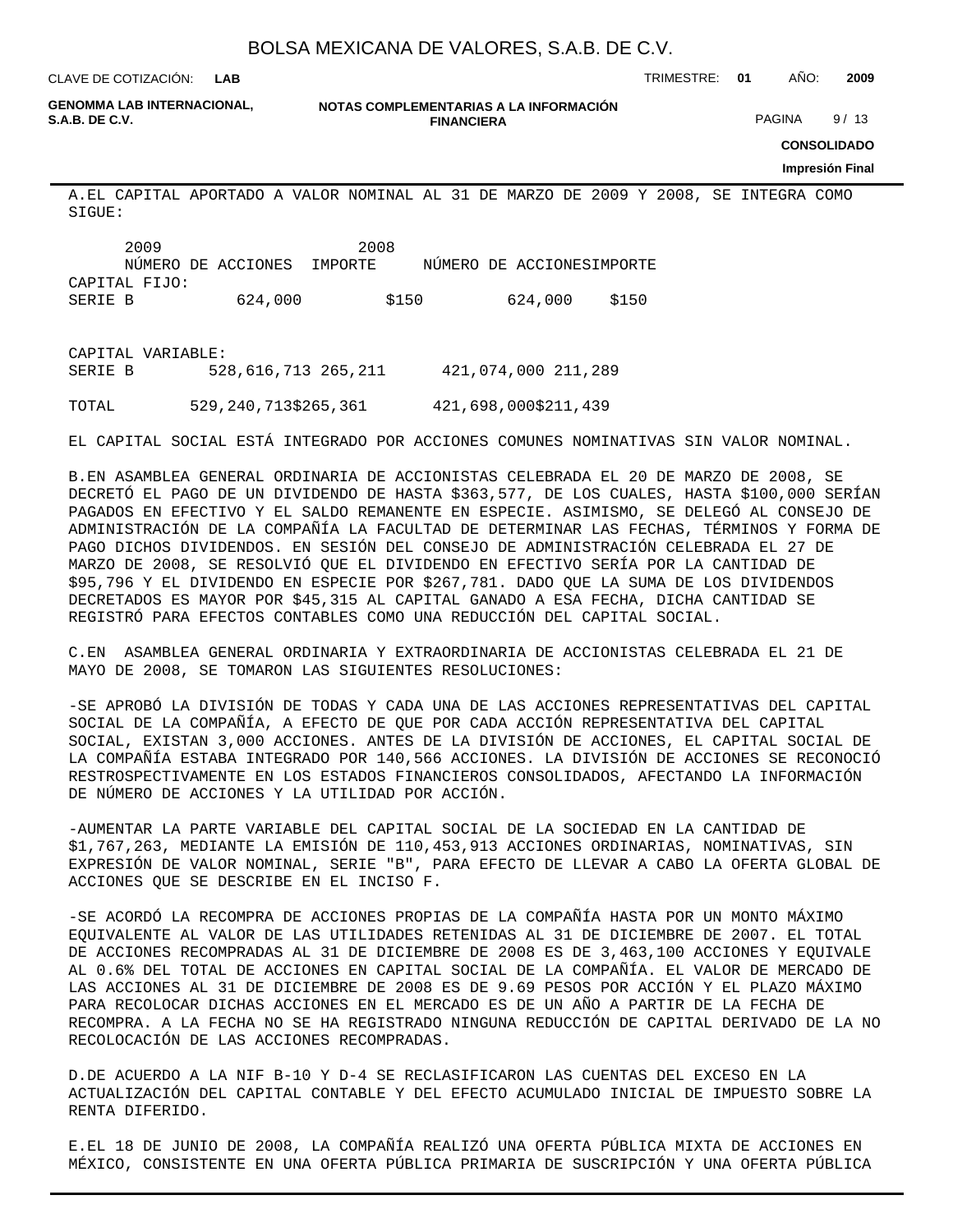| BOLSA MEXICANA DE VALORES, S.A.B. DE C.V. |  |  |  |  |  |
|-------------------------------------------|--|--|--|--|--|
|-------------------------------------------|--|--|--|--|--|

CLAVE DE COTIZACIÓN: TRIMESTRE: **01** AÑO: **2009**

**GENOMMA LAB INTERNACIONAL,**

**NOTAS COMPLEMENTARIAS A LA INFORMACIÓN FINANCIERA**

PAGINA 10 / 13

**CONSOLIDADO**

#### **Impresión Final**

SECUNDARIA DE VENTA DE ACCIONES. ASIMISMO, EN LA MISMA FECHA LA COMPAÑÍA REALIZÓ UNA COLOCACIÓN PRIVADA PRIMARIA Y SECUNDARIA DE ACCIONES REPRESENTATIVAS DEL CAPITAL SOCIAL DE LA EMISORA EN LOS ESTADOS UNIDOS DE AMÉRICA Y OTROS MERCADOS DE CONFORMIDAD CON LA REGLA 144A Y LA REGULACIÓN "S" DE LA LEY DE VALORES DE 1933 DE LOS ESTADOS UNIDOS DE AMÉRICA. DERIVADO DE DICHA OFERTA GLOBAL, LA COMPAÑÍA RECLASIFICÓ \$1,713,341 A LA CUENTA DE PRIMA EN SUSCRIPCIÓN DEL AUMENTO DE CAPITAL SOCIAL QUE SE DESCRIBE EN EL INCISO C. YA QUE ESTE MONTO REPRESENTA LA DIFERENCIA ENTRE EL VALOR TEÓRICO Y EL VALOR PAGADO EN LA OFERTA GLOBAL POR CADA ACCIÓN. UN TOTAL DE 2,911,200 ACCIONES SUSCRITAS EN EL AUMENTO DE CAPITAL SOCIAL NO FUERON EXHIBIDAS POR \$46,579, DICHAS ACCIONES FUERON CANCELADAS. LOS GASTOS DE REGISTRO Y COLOCACIÓN DE LAS ACCIONES POR \$112,824 (NETOS DE IMPUESTO SOBRE LA RENTA) SE REGISTRARON EN LA CUENTA DE LA PRIMA EN SUSCRIPCIÓN EN ACCIONES.

F. LAS UTILIDADES RETENIDAS INCLUYEN LA RESERVA LEGAL. DE ACUERDO CON LA LEY GENERAL DE SOCIEDADES MERCANTILES, DE LAS UTILIDADES NETAS DEL EJERCICIO DEBE SEPARARSE UN 5% COMO MÍNIMO PARA FORMAR LA RESERVA LEGAL, HASTA QUE SU IMPORTE ASCIENDA AL 20% DEL CAPITAL SOCIAL A VALOR NOMINAL. LA RESERVA LEGAL PUEDE CAPITALIZARSE, PERO NO DEBE REPARTIRSE A MENOS QUE SE DISUELVA LA SOCIEDAD, Y DEBE SER RECONSTITUIDA CUANDO DISMINUYA POR CUALQUIER MOTIVO.

G. LA DISTRIBUCIÓN DEL CAPITAL CONTABLE, EXCEPTO POR LOS IMPORTES ACTUALIZADOS DEL CAPITAL SOCIAL APORTADO Y DE LAS UTILIDADES RETENIDAS FISCALES, CAUSARÁ EL IMPUESTO SOBRE LA RENTA A CARGO DE LA COMPAÑÍA A LA TASA VIGENTE AL MOMENTO DE LA DISTRIBUCIÓN. EL IMPUESTO QUE SE PAGUE POR DICHA DISTRIBUCIÓN, SE PODRÁ ACREDITAR CONTRA EL IMPUESTO SOBRE LA RENTA DEL EJERCICIO EN EL QUE SE PAGUE EL IMPUESTO SOBRE DIVIDENDOS Y EN LOS DOS EJERCICIOS INMEDIATOS SIGUIENTES, CONTRA EL IMPUESTO DEL EJERCICIO Y LOS PAGOS PROVISIONALES DE LOS MISMOS.

#### 5. IMPUESTOS A LA UTILIDAD

LA COMPAÑÍA EN MÉXICO ESTÁ SUJETA AL ISR Y AL IETU.

EL ISR SE CALCULA CONSIDERANDO COMO GRAVABLES O DEDUCIBLES CIERTOS EFECTOS DE LA INFLACIÓN. LA TASA ES EL 28%.

EL IETU GRAVA LAS ENAJENACIONES DE BIENES, LAS PRESTACIONES DE SERVICIOS INDEPENDIENTES Y EL OTORGAMIENTO DEL USO O GOCE TEMPORAL DE BIENES, EN LOS TÉRMINOS DEFINIDOS EN DICHA LEY, MENOS CIERTAS DEDUCCIONES AUTORIZADAS. EL IMPUESTO POR PAGAR SE CALCULA RESTANDO AL IMPUESTO DETERMINADO CIERTOS CRÉDITOS FISCALES. TANTO LOS INGRESOS COMO LAS DEDUCCIONES Y CIERTOS CRÉDITOS FISCALES SE DETERMINAN CON BASE EN FLUJOS DE EFECTIVO QUE SE GENERARON A PARTIR DEL 1 DE ENERO DE 2008. LA TASA ES DEL 16.5% PARA 2008, 17.0% PARA 2009 Y 17.5% A PARTIR DE 2010. ASIMISMO, AL ENTRAR EN VIGOR ESTA LEY SE ABROGÓ LA LEY DEL IMPAC PERMITIENDO, BAJO CIERTAS CIRCUNSTANCIAS, LA DEVOLUCIÓN DE ESTE IMPUESTO PAGADO EN LOS DIEZ EJERCICIOS INMEDIATOS ANTERIORES A AQUÉL EN QUE SE PAGUE ISR, EN LOS TÉRMINOS DE LAS DISPOSICIONES FISCALES. ADICIONALMENTE, A DIFERENCIA DEL ISR, EL IETU SE CAUSA EN FORMA INDIVIDUAL POR LA CONTROLADORA Y SUS SUBSIDIARIAS.

LAS TASAS DE ISR EN ESPAÑA Y EN LOS PAÍSES DE CENTRO Y SUDAMÉRICA EN DONDE LA COMPAÑÍA OPERA VAN DE UN RANGO ENTRE EL 15% AL 38%. ADICIONALMENTE, LOS PERIODOS EN LOS QUE PUEDEN SER APLICADAS LAS PÉRDIDAS FISCALES EN DICHOS PAÍSES VAN DE TRES A OCHO AÑOS.

LAS OPERACIONES EN COLOMBIA Y ARGENTINA ESTÁN SUJETAS AL IMPUESTO AL ACTIVO.

EN COLOMBIA EL IMPUESTO AL ACTIVO RESULTA DE APLICAR LA TASA DEL 6% AL NETO DE LOS ACTIVOS FISCALES AL INICIO DEL AÑO. EL IMPUESTO AL ACTIVO ÚNICAMENTE ES PAGADO CUANDO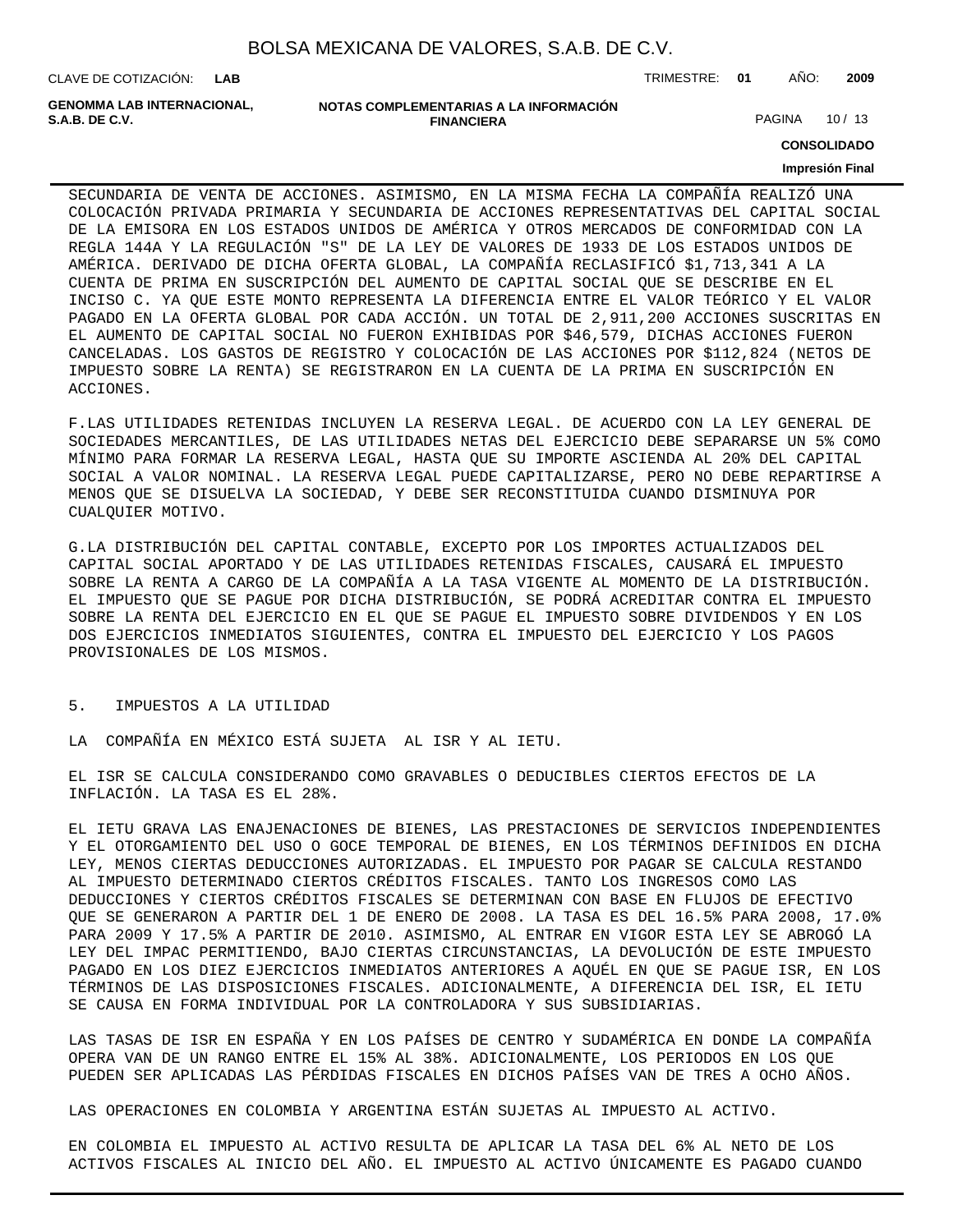CLAVE DE COTIZACIÓN: TRIMESTRE: **01** AÑO: **2009 LAB**

**GENOMMA LAB INTERNACIONAL,**

**NOTAS COMPLEMENTARIAS A LA INFORMACIÓN FINANCIERA**

PAGINA 11 / 13

**CONSOLIDADO**

#### **Impresión Final**

EXCEDE EL ISR DEL EJERCICIO. SI EL PAGO DEL IMPUESTO AL ACTIVO FUE EFECTUADO DESPUÉS DEL EJERCICIO 2002, EL MONTO PAGADO PUEDE SER ACREDITADO EN LOS PRÓXIMOS CINCO AÑOS.

EN ARGENTINA EXISTE UN IMPUESTO A LAS GANANCIAS MÍNIMAS PRESUNTAS ("IGMP") QUE RESULTA DE APLICAR LA TASA DEL 1% SOBRE CIERTOS ACTIVOS PRODUCTIVOS, Y SE PAGA ÚNICAMENTE POR EL MONTO EN QUE EXCEDA AL ISR DEL EJERCICIO. SI EN ALGÚN AÑO SE EFECTUARA UN PAGO, ESTE IMPUESTO ES ACREDITADO CONTRA EL EXCESO DEL IMPUESTO SOBRE LA RENTA SOBRE EL IGMP EN LOS PRÓXIMOS DIEZ AÑOS.

A. LOS IMPUESTOS A LA UTILIDAD SE INTEGRAN COMO SIGUE:

 2009 2008 ISR: CAUSADO \$ 37,967 \$ 42,485 DIFERIDO (15,513) (24,272)

 $$22,454$  \$ 18,213

#### 6. OPERACIÓN DISCONTINUADA

DURANTE 2008, LA COMPAÑÍA DECIDIÓ INICIAR EL PROCESO DE CIERRE DE SU SUBSIDIARIA EN ESPAÑA COMO PARTE DE UNA ESTRATEGIA PARA ENFOCAR SU FUERZA DE VENTAS EN CENTROAMÉRICA Y SUDAMÉRICA. SE ESPERA QUE EL PROCESO DE CIERRE DE LA SUBSIDIARIA EN ESPAÑA CONCLUYA DURANTE 2009. DERIVADO DE ESTA DECISIÓN, A DICIEMBRE DE 2008, SE REGISTRÓ UN CASTIGO AL VALOR DE LOS ACTIVOS POR \$16,040.

LA TRANSACCIÓN MENCIONADA ANTERIORMENTE, SE RECONOCIÓ COMO OPERACIÓN DISCONTINUADA Y SE DA EFECTO RETROACTIVO EN LOS ESTADOS FINANCIEROS CONSOLIDADOS PARA FINES DE COMPARABILIDAD. UN RESUMEN DEL ESTADO DE RESULTADOS DE LAS OPERACIONES POR LOS AÑOS QUE TERMINARON EL 31 DE MARZO DE 2009 Y 2008 SE MUESTRA A CONTINUACIÓN:

 2009 2008

INGRESOS \$ 216 \$ 2,575 COSTOS Y GASTOS (639) (6,613) RESULTADO INTEGRAL DE FINANCIAMIENTO Y OTROS INGRESOS (GASTOS), NETO  $( 15)$ IMPUESTOS A LA UTILIDAD

PÉRDIDA DE OPERACIÓN DISCONTINUADA \$ (423) \$ (4,053)

7. CONTINGENCIAS

LA COMPAÑÍA AL IGUAL QUE SUS ACTIVOS NO ESTÁN SUJETOS A ACCIÓN ALUNA DE TIPO LEGAL QUE NO SEAN LOS DE RUTINA Y PROPIOS DE SU ACTIVIDAD.

8. NUEVOS PRONUNCIAMIENTOS CONTABLES

CON EL OBJETIVO DE CONVERGER LA NORMATIVIDAD MEXICANA CON LA NORMATIVIDAD INTERNACIONAL, DURANTE 2008 EL CONSEJO MEXICANO PARA LA INVESTIGACIÓN Y DESARROLLO DE NORMAS DE INFORMACIÓN FINANCIERA PROMULGÓ LAS SIGUIENTES NIF E INTERPRETACIONES A LAS NORMAS DE INFORMACIÓN FINANCIERA ("INIF"), QUE ENTRAN EN VIGOR, COMO SIGUE: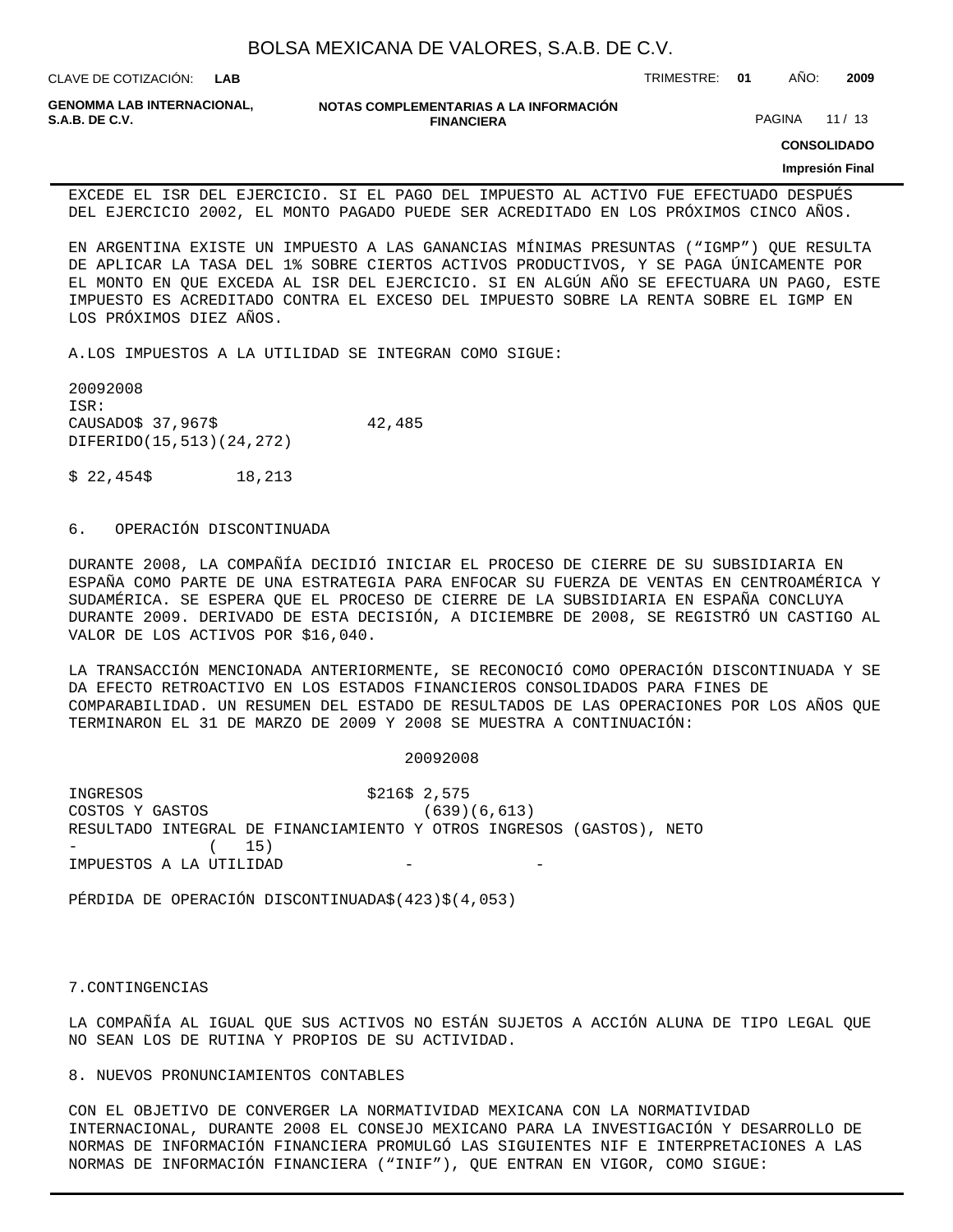**LAB**

CLAVE DE COTIZACIÓN: TRIMESTRE: **01** AÑO: **2009**

**GENOMMA LAB INTERNACIONAL,**

#### **NOTAS COMPLEMENTARIAS A LA INFORMACIÓN FINANCIERA**

PAGINA 12 / 13

**CONSOLIDADO**

**Impresión Final**

A) PARA EJERCICIOS QUE INICIEN A PARTIR DEL 1 DE ENERO DE 2009:

NIF B-7, ADQUISICIONES DE NEGOCIOS NIF B-8, ESTADOS FINANCIEROS CONSOLIDADOS O COMBINADOS NIF C-7, INVERSIONES EN ASOCIADAS Y OTRAS INVERSIONES PERMANENTES NIF C-8, ACTIVOS INTANGIBLES NIF D-8, PAGOS BASADOS EN ACCIONES INIF 16, TRANSFERENCIA DE CATEGORÍA DE INSTRUMENTOS FINANCIEROS PRIMARIOS CON FINES DE NEGOCIACIÓN (SE PERMITE SU APLICACIÓN ANTICIPADA AL 1 DE OCTUBRE DE 2008)

ALGUNOS DE LOS PRINCIPALES CAMBIOS QUE ESTABLECEN ESTAS NORMAS, SON:

LA NIF B-7, ADQUISICIONES DE NEGOCIOS, REQUIERE VALUAR LA PARTICIPACIÓN NO CONTROLADORA (INTERÉS MINORITARIO) A SU VALOR RAZONABLE A LA FECHA DE ADQUISICIÓN Y RECONOCER LA TOTALIDAD DEL CRÉDITO MERCANTIL TAMBIÉN CON BASE EN EL VALOR RAZONABLE. ESTABLECE QUE LOS GASTOS DE COMPRA Y DE REESTRUCTURA NO DEBEN FORMAR PARTE DE LA CONTRAPRESTACIÓN NI RECONOCERSE COMO UN PASIVO ASUMIDO POR LA ADQUISICIÓN, RESPECTIVAMENTE.

LA NIF B-8, ESTADOS FINANCIEROS CONSOLIDADOS O COMBINADOS, ESTABLECE QUE AQUELLAS ENTIDADES CON PROPÓSITO ESPECÍFICO, SOBRE LAS QUE SE TENGA CONTROL, DEBEN CONSOLIDARSE; DA LA OPCIÓN, CUMPLIENDO CON CIERTOS REQUISITOS, DE PRESENTAR ESTADOS FINANCIEROS NO CONSOLIDADOS PARA LAS CONTROLADORAS INTERMEDIAS Y REQUIERE CONSIDERAR LOS DERECHOS DE VOTO POTENCIALES PARA EL ANÁLISIS DE LA EXISTENCIA DE CONTROL.

LA NIF C-7, INVERSIONES EN ASOCIADAS Y OTRAS INVERSIONES PERMANENTES, REQUIERE LA VALUACIÓN, A TRAVÉS DEL MÉTODO DE PARTICIPACIÓN, DE LA INVERSIÓN EN ENTIDADES CON PROPÓSITO ESPECÍFICO SOBRE LAS QUE SE TENGA INFLUENCIA SIGNIFICATIVA. REQUIERE QUE SE CONSIDEREN LOS DERECHOS DE VOTO POTENCIALES PARA EL ANÁLISIS DE LA EXISTENCIA DE INFLUENCIA SIGNIFICATIVA. ESTABLECE UN PROCEDIMIENTO ESPECÍFICO Y UN LÍMITE PARA EL RECONOCIMIENTO DE PÉRDIDAS EN ASOCIADAS Y REQUIERE QUE EL RUBRO DE INVERSIONES EN ASOCIADAS SE PRESENTE INCLUYENDO EL CRÉDITO MERCANTIL RELATIVO.

LA NIF C-8, ACTIVOS INTANGIBLES, REQUIERE QUE EL SALDO NO AMORTIZADO DE COSTOS PREOPERATIVOS AL 31 DE DICIEMBRE DE 2008 SE CANCELE AFECTANDO UTILIDADES RETENIDAS.

LA NIF D-8, PAGOS BASADOS EN ACCIONES, ESTABLECE LAS REGLAS PARA EL RECONOCIMIENTO DE LAS TRANSACCIONES CON PAGOS BASADOS EN ACCIONES (AL VALOR RAZONABLE DE LOS BIENES RECIBIDOS O EN SU CASO, EL VALOR RAZONABLE DE LOS INSTRUMENTOS DE CAPITAL OTORGADOS); INCLUYENDO EL OTORGAMIENTO DE OPCIONES DE COMPRA DE ACCIONES A LOS EMPLEADOS; POR LO TANTO, SE ELIMINA LA APLICACIÓN SUPLETORIA DE LA NORMA INTERNACIONAL DE INFORMACIÓN FINANCIERA 2, PAGOS BASADOS EN ACCIONES.

INIF 16, TRANSFERENCIA DE CATEGORÍA DE INSTRUMENTOS FINANCIEROS PRIMARIOS CON FINES DE NEGOCIACIÓN, MODIFICA EL PÁRRAFO 20 DEL DOCUMENTO DE ADECUACIONES DEL BOLETÍN C-2, PARA CONSIDERAR QUE EN EL CASO DE QUE UN INSTRUMENTO FINANCIERO PRIMARIO SE ENCUENTRE EN UN MERCADO QUE POR CIRCUNSTANCIAS INUSUALES FUERA DEL CONTROL DE LA ENTIDAD DEJA DE SER ACTIVO, Y PIERDE LA CARACTERÍSTICA DE LIQUIDEZ, DICHO INSTRUMENTO PUEDE SER TRANSFERIDO A LA CATEGORÍA DE INSTRUMENTOS FINANCIEROS DISPONIBLES PARA SU VENTA O BIEN, A LA CATEGORÍA DE CONSERVADO A VENCIMIENTO, SI TIENE UNA FECHA DEFINIDA DE VENCIMIENTO Y SI LA ENTIDAD TIENE TANTO LA INTENCIÓN COMO LA CAPACIDAD DE CONSERVARLO A VENCIMIENTO. ASIMISMO INCLUYE REVELACIONES ADICIONALES RELATIVAS A DICHA TRANSFERENCIA.

B) PARA EJERCICIOS QUE INICIEN A PARTIR DEL 1 DE ENERO DE 2010, PERMITIENDO SU APLICACIÓN ANTICIPADA: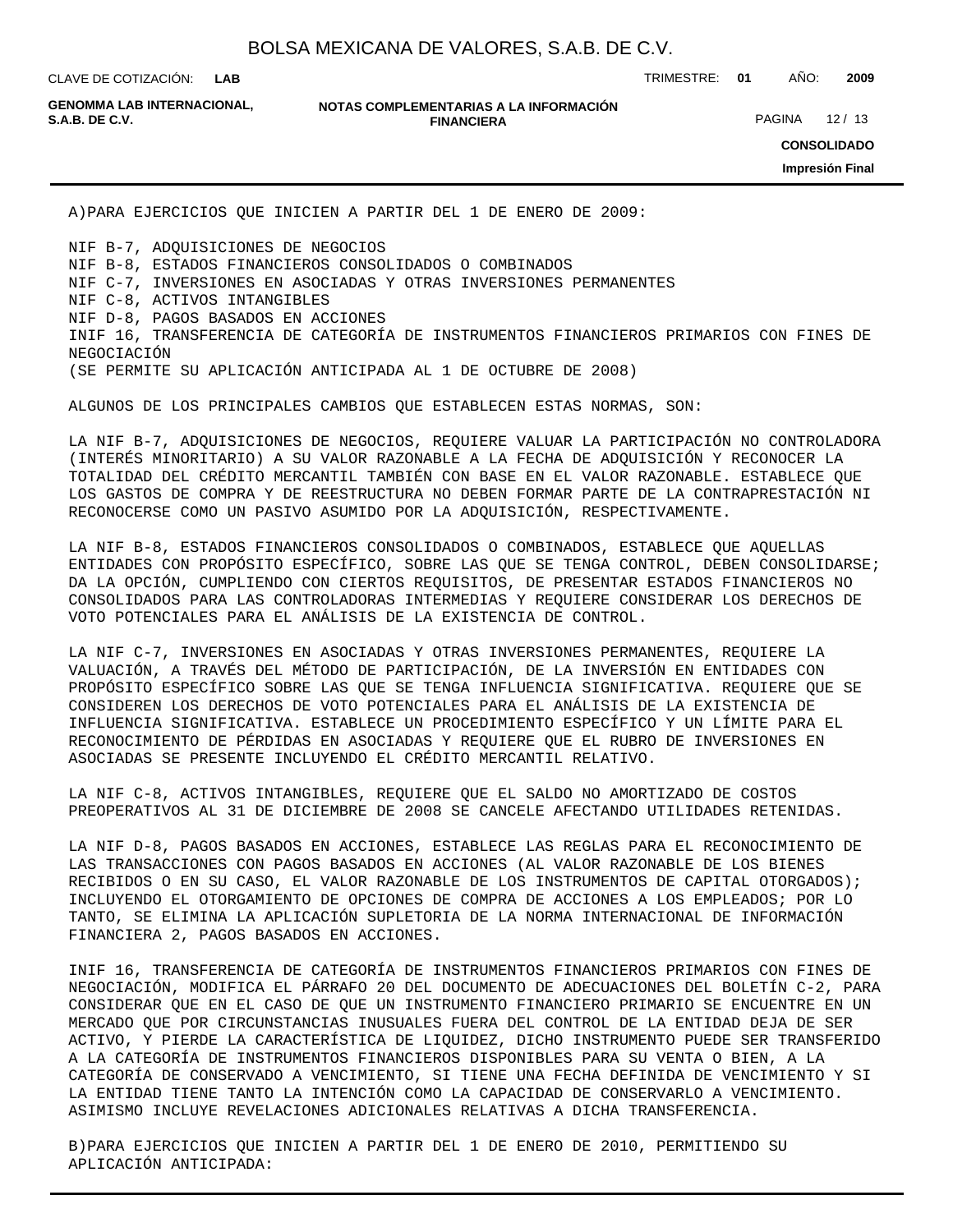| BOLSA MEXICANA DE VALORES, S.A.B. DE C.V. |  |  |
|-------------------------------------------|--|--|
|-------------------------------------------|--|--|

CLAVE DE COTIZACIÓN: TRIMESTRE: **01** AÑO: **2009**

**GENOMMA LAB INTERNACIONAL,**

**NOTAS COMPLEMENTARIAS A LA INFORMACIÓN FINANCIERA**

PAGINA 13/13

**CONSOLIDADO**

**Impresión Final**

INIF 14, CONTRATOS DE CONSTRUCCIÓN, VENTA Y PRESTACIÓN DE SERVICIOS RELACIONADOS CON BIENES INMUEBLES COMPLEMENTA LA NORMATIVIDAD CONTENIDA EN EL BOLETÍN D-7, CONTRATOS DE CONSTRUCCIÓN Y DE FABRICACIÓN DE CIERTOS BIENES DE CAPITAL, Y REQUIERE LA SEPARACIÓN DE LOS DIVERSOS COMPONENTES EN LOS CONTRATOS CON LA FINALIDAD DE DEFINIR SI EL CONTRATO SE REFIERE A LA CONSTRUCCIÓN DE BIENES INMUEBLES, VENTA O A LA PRESTACIÓN DE SERVICIOS, ESTABLECIENDO LAS REGLAS APLICABLES PARA EL RECONOCIMIENTO DE INGRESOS, COSTOS Y GASTOS ASOCIADOS DE CONFORMIDAD CON LA IDENTIFICACIÓN DE LOS DIFERENTES ELEMENTOS DE LOS CONTRATOS. PRECISA CUÁNDO ES APROPIADO APLICAR EL MÉTODO DE AVANCE DE OBRA PARA EL RECONOCIMIENTO DE LOS INGRESOS.

A LA FECHA DE EMISIÓN DE ESTOS ESTADOS FINANCIEROS CONSOLIDADOS, LA COMPAÑÍA ESTÁ EN PROCESO DE DETERMINAR LOS EFECTOS DE ESTAS NUEVAS NORMAS EN SU INFORMACIÓN FINANCIERA.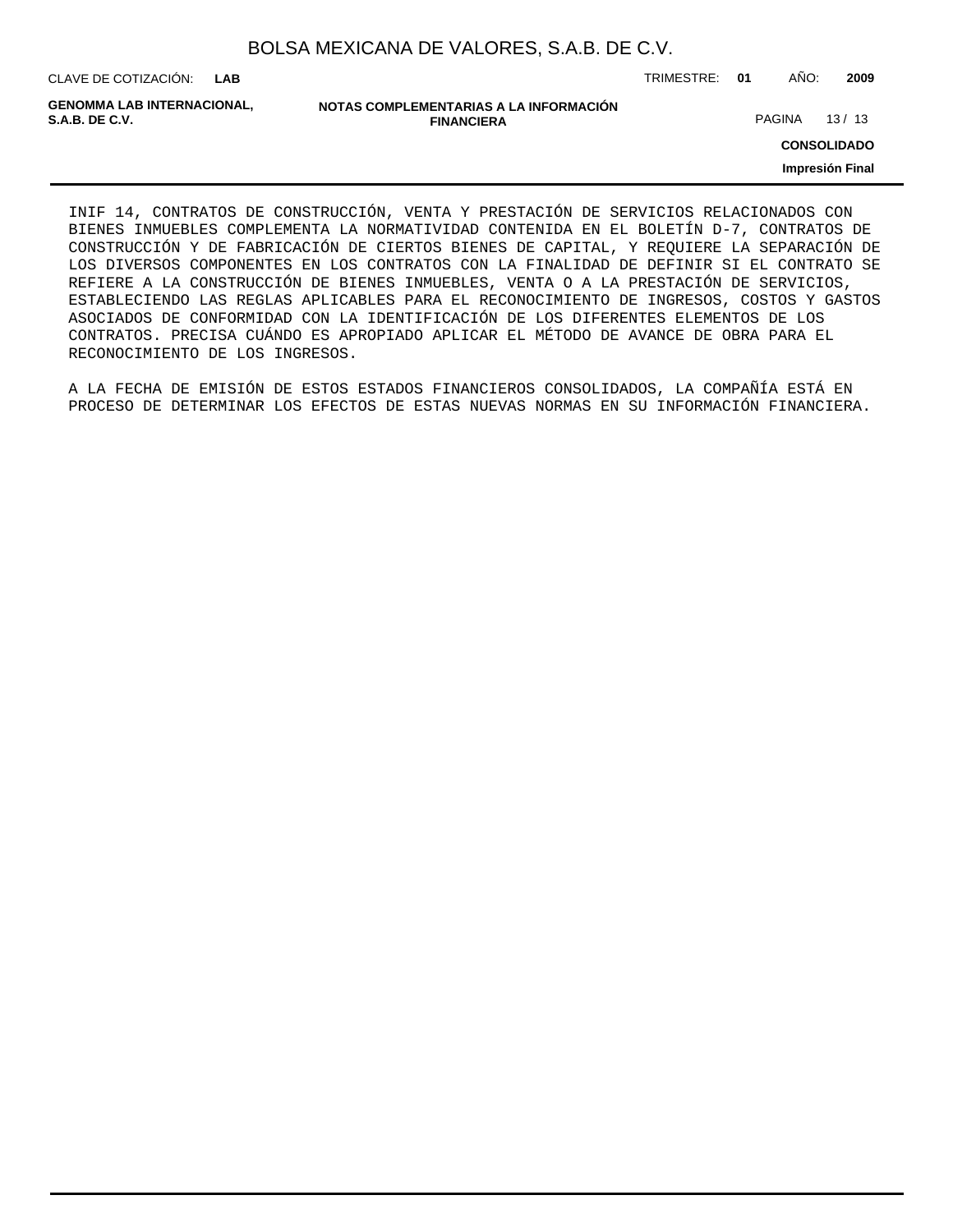**GENOMMA LAB INTERNACIONAL, S.A.B. DE C.V.**

**RELACIÓN DE INVERSIÓN EN ACCIONES** SUBSIDIARIAS

# **CONSOLIDADO**

| <b>Impresión Final</b> |  |
|------------------------|--|
|                        |  |

| NOMBRE DE LA EMPRESA | <b>ACTIVIDAD PRINCIPAL</b> | <b>NO. DE ACCIONES</b> | $%$ DE TEN |
|----------------------|----------------------------|------------------------|------------|
|----------------------|----------------------------|------------------------|------------|

# BOLSA MEXICANA DE VALORES, S.A.B. DE C.V.

CLAVE DE COTIZACIÓN TRIMESTRE **01** AÑO **2009 LAB**

**GENOMMA LAB INTERNACIONAL, S.A.B. DE C.V.**

**RELACIÓN DE INVERSIÓN EN ACCIONES** ASOCIADAS

**CONSOLIDADO Impresión Final**

| <b>NOMBRE DE LA EMPRESA</b>                                | <b>ACTIVIDAD PRINCIPAL</b>                 | <b>NO. DE ACCIONES</b> | $%$ DE | <b>MONTO TOTAL</b>                 |                               |  |  |
|------------------------------------------------------------|--------------------------------------------|------------------------|--------|------------------------------------|-------------------------------|--|--|
|                                                            |                                            |                        | TEN    | <b>COSTO</b><br><b>ADQUISICIÓN</b> | <b>VALOR</b><br><b>ACTUAL</b> |  |  |
| <b>MEDICINAS Y MEDICAMENTOS</b><br>NACIONALES S.A. DE C.V. | COMERCIALIZACIÓN DE<br><b>MEDICAMENTOS</b> | 115.050                | 100.00 | 115.050                            | 115.050                       |  |  |
| TOTAL DE INVERSIONES EN ASOCIADAS                          |                                            |                        |        | 115.050                            | 115,050                       |  |  |
| OTRAS INVERSIONES PERMANENTES                              |                                            |                        |        |                                    |                               |  |  |
| <b>TOTAL</b>                                               |                                            |                        |        |                                    | 115,050                       |  |  |

OBSERVACIONES

CLAVE DE COTIZACIÓN TRIMESTRE **01** AÑO **2009 LAB**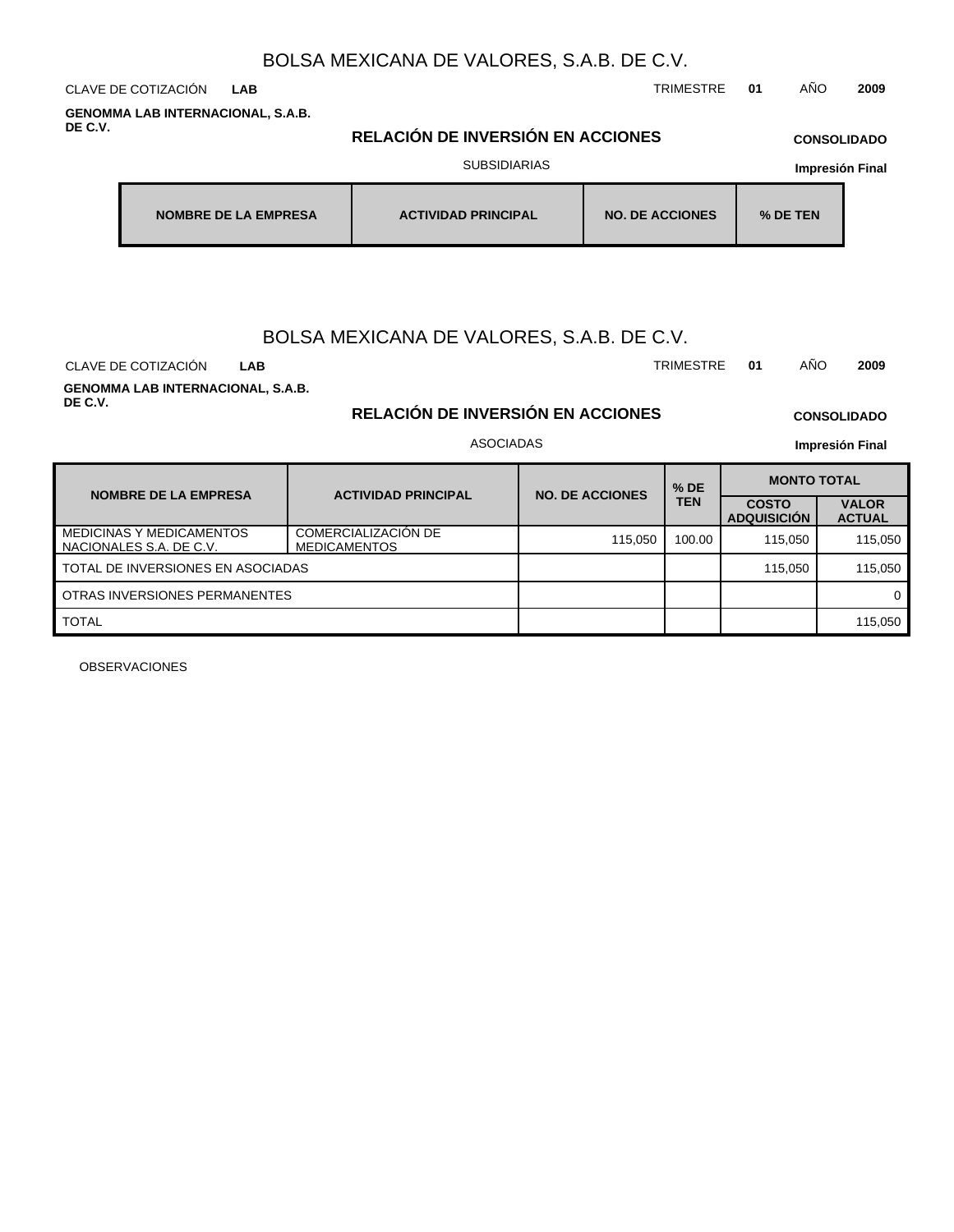#### **GENOMMA LAB INTERNACIONAL, S.A.B. DE C.V.** CLAVE DE COTIZACIÓN **LAB**

# **DESGLOSE DE CRÉDITOS**

### (MILES DE PESOS)

**CONSOLIDADO**

**Impresión Final**

| TIPO DE CRÉDITO / INSTITUCIÓN |                                                       |                                            |                                       |                                            | <b>VENCTOS, O AMORT, DENOMINADOS EN MONEDA NACIONAL</b><br><b>INTERVALO DE TIEMPO</b> |                           |  |                     |                                     |                   |                    | <b>VENCTOS, O AMORT, DENOMINADOS EN MONEDA EXTRANJERA</b> |                            |              |                              |  |  |
|-------------------------------|-------------------------------------------------------|--------------------------------------------|---------------------------------------|--------------------------------------------|---------------------------------------------------------------------------------------|---------------------------|--|---------------------|-------------------------------------|-------------------|--------------------|-----------------------------------------------------------|----------------------------|--------------|------------------------------|--|--|
|                               | <b>CON</b><br><b>INSTITUCIÓN</b><br><b>EXTRANJERA</b> | <b>FECHA DE FIRMA /</b><br><b>CONTRATO</b> | <b>FECHA DE</b><br><b>VENCIMIENTO</b> | TASA DE<br>INTERÉS Y/O<br><b>SOBRETASA</b> |                                                                                       |                           |  |                     |                                     |                   |                    |                                                           | <b>INTERVALO DE TIEMPO</b> |              |                              |  |  |
|                               |                                                       |                                            |                                       | AÑO ACTUAL                                 | <b>HASTA 1 AÑO</b>                                                                    | HASTA 2 AÑOS HASTA 3 AÑOS |  | <b>HASTA 4 AÑOS</b> | <b>HASTA 5 AÑOS O</b><br><b>MÁS</b> | <b>AÑO ACTUAL</b> | <b>HASTA 1 AÑO</b> | <b>HASTA 2 AÑOS</b>                                       | <b>HASTA 3 AÑOS</b>        | HASTA 4 AÑOS | <b>HASTA 5 AÑOS O</b><br>MÁS |  |  |
| <b>BANCARIOS</b>              |                                                       |                                            |                                       |                                            |                                                                                       |                           |  |                     |                                     |                   |                    |                                                           |                            |              |                              |  |  |
| <b>COMERCIO EXTERIOR</b>      |                                                       |                                            |                                       |                                            |                                                                                       |                           |  |                     |                                     |                   |                    |                                                           |                            |              |                              |  |  |
| <b>CON GARANTÍA</b>           |                                                       |                                            |                                       |                                            |                                                                                       |                           |  |                     |                                     |                   |                    |                                                           |                            |              |                              |  |  |
| <b>BANCA COMERCIAL</b>        |                                                       |                                            |                                       |                                            |                                                                                       |                           |  |                     |                                     |                   |                    |                                                           |                            |              |                              |  |  |
| <b>OTROS</b>                  |                                                       |                                            |                                       |                                            |                                                                                       |                           |  |                     |                                     |                   |                    |                                                           |                            |              |                              |  |  |
| <b>TOTAL BANCARIOS</b>        |                                                       |                                            |                                       |                                            |                                                                                       |                           |  |                     |                                     |                   |                    |                                                           |                            |              |                              |  |  |

TRIMESTRE **01** AÑO **2009**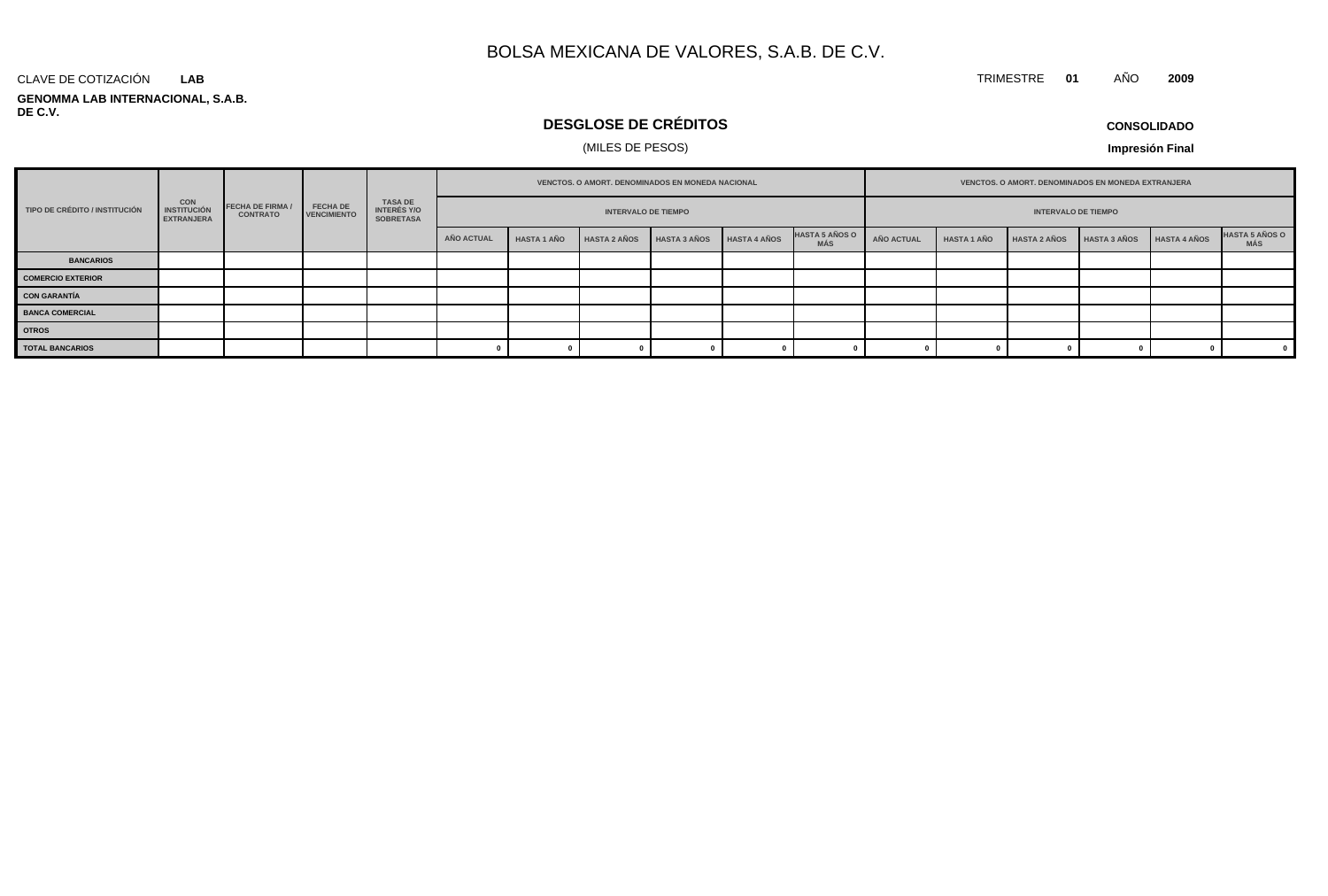#### CLAVE DE COTIZACIÓN TRIMESTRE **01** AÑO **2009 LAB**

#### **GENOMMA LAB INTERNACIONAL, S.A.B. DE C.V.**

# **DESGLOSE DE CRÉDITOS**

### (MILES DE PESOS)

| <b>CONSOLIDADO</b> |  |
|--------------------|--|
|--------------------|--|

**Impresión Final**

| TIPO DE CRÉDITO / INSTITUCIÓN                       |                                                 |                                            | <b>FECHA DE</b><br><b>VENCIMIENTO</b> |  | VENCTOS. O AMORT. DENOMINADOS EN MONEDA NACIONAL |                    |                     |                     |                            |                              |            |                    | VENCTOS. O AMORT. DENOMINADOS EN MONEDA EXTRANJERA |                            |                     |                               |
|-----------------------------------------------------|-------------------------------------------------|--------------------------------------------|---------------------------------------|--|--------------------------------------------------|--------------------|---------------------|---------------------|----------------------------|------------------------------|------------|--------------------|----------------------------------------------------|----------------------------|---------------------|-------------------------------|
|                                                     | <b>CON<br/>INSTITUCIÓN</b><br><b>EXTRANJERA</b> | <b>FECHA DE FIRMA /</b><br><b>CONTRATO</b> |                                       |  | TASA DE<br>INTERÉS Y/O<br><b>SOBRETASA</b>       |                    |                     |                     | <b>INTERVALO DE TIEMPO</b> |                              |            |                    |                                                    | <b>INTERVALO DE TIEMPO</b> |                     |                               |
|                                                     |                                                 |                                            |                                       |  | <b>AÑO ACTUAL</b>                                | <b>HASTA 1 AÑO</b> | <b>HASTA 2 AÑOS</b> | <b>HASTA 3 AÑOS</b> | <b>HASTA 4 AÑOS</b>        | <b>HASTA 5 AÑOS O</b><br>MÁS | AÑO ACTUAL | <b>HASTA 1 AÑO</b> | <b>HASTA 2 AÑOS</b>                                | <b>HASTA 3 AÑOS</b>        | <b>HASTA 4 AÑOS</b> | <b>HASTA 5 AÑOS O<br/>MÁS</b> |
| <b>BURSÁTILES</b>                                   |                                                 |                                            |                                       |  |                                                  |                    |                     |                     |                            |                              |            |                    |                                                    |                            |                     |                               |
| <b>LISTADAS EN BOLSA (MÉXICO Y/O</b><br>EXTRANJERO) |                                                 |                                            |                                       |  |                                                  |                    |                     |                     |                            |                              |            |                    |                                                    |                            |                     |                               |
| <b>QUIROGRAFARIOS</b>                               |                                                 |                                            |                                       |  |                                                  |                    |                     |                     |                            |                              |            |                    |                                                    |                            |                     |                               |
| <b>CON GARANTÍA</b>                                 |                                                 |                                            |                                       |  |                                                  |                    |                     |                     |                            |                              |            |                    |                                                    |                            |                     |                               |
| <b>COLOCACIONES PRIVADAS</b>                        |                                                 |                                            |                                       |  |                                                  |                    |                     |                     |                            |                              |            |                    |                                                    |                            |                     |                               |
| QUIROGRAFARIOS                                      |                                                 |                                            |                                       |  |                                                  |                    |                     |                     |                            |                              |            |                    |                                                    |                            |                     |                               |
| <b>CON GARANTÍA</b>                                 |                                                 |                                            |                                       |  |                                                  |                    |                     |                     |                            |                              |            |                    |                                                    |                            |                     |                               |
| TOTAL BURSÁTILES Y<br><b>COLOCACIONES PRIVADAS</b>  |                                                 |                                            |                                       |  |                                                  |                    |                     |                     |                            |                              |            |                    |                                                    |                            |                     | $\mathbf{0}$                  |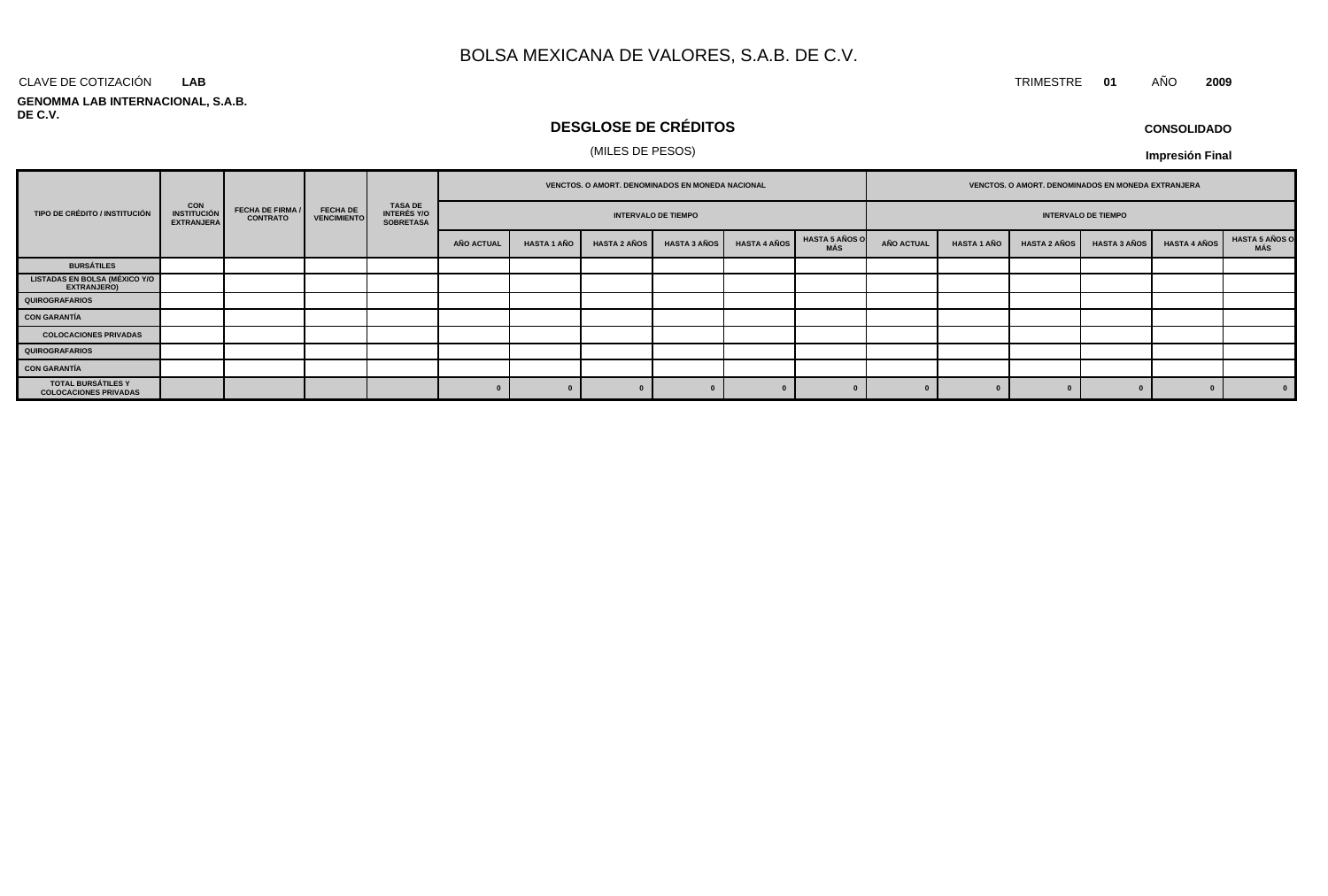#### **LAB**

#### **GENOMMA LAB INTERNACIONAL, S.A.B. DE C.V.**

## **DESGLOSE DE CRÉDITOS**

### (MILES DE PESOS)

|                               |                                                       |                                        |                                       |                   |                    | VENCTOS. O AMORT. DENOMINADOS EN MONEDA NACIONAL |                     |                     |                              |                            |                    | VENCTOS. O AMORT. DENOMINADOS EN MONEDA EXTRANJERA |                     |                     |                              |  |  |  |
|-------------------------------|-------------------------------------------------------|----------------------------------------|---------------------------------------|-------------------|--------------------|--------------------------------------------------|---------------------|---------------------|------------------------------|----------------------------|--------------------|----------------------------------------------------|---------------------|---------------------|------------------------------|--|--|--|
| TIPO DE CRÉDITO / INSTITUCIÓN | <b>CON</b><br><b>INSTITUCIÓN</b><br><b>EXTRANJERA</b> | <b>FECHA DE</b><br><b>CONCERTACIÓN</b> | <b>FECHA DE</b><br><b>VENCIMIENTO</b> |                   |                    | <b>INTERVALO DE TIEMPO</b>                       |                     |                     |                              | <b>INTERVALO DE TIEMPO</b> |                    |                                                    |                     |                     |                              |  |  |  |
|                               |                                                       |                                        |                                       | <b>AÑO ACTUAL</b> | <b>HASTA 1 AÑO</b> | <b>HASTA 2 AÑOS</b>                              | <b>HASTA 3 AÑOS</b> | <b>HASTA 4 AÑOS</b> | <b>HASTA 5 AÑOS O</b><br>MÁS | <b>AÑO ACTUAL</b>          | <b>HASTA 1 AÑO</b> | <b>HASTA 2 AÑOS</b>                                | <b>HASTA 3 AÑOS</b> | <b>HASTA 4 AÑOS</b> | <b>IASTA 5 AÑOS O</b><br>MÁS |  |  |  |
| <b>PROVEEDORES</b>            |                                                       |                                        |                                       |                   |                    |                                                  |                     |                     |                              |                            |                    |                                                    |                     |                     |                              |  |  |  |
| PROV CONTRATADOS NOV 08       | <b>NA</b>                                             | 30/11/2008                             | 30/04/2009                            | 2,104             | $\overline{0}$     | $\overline{0}$                                   | $\Omega$            | $\mathbf{0}$        | $\Omega$                     |                            |                    |                                                    |                     |                     |                              |  |  |  |
| PROV CONTRATADOS DIC 08 VTO   | NA                                                    | 30/12/2008                             | 30/04/2009                            | 38,899            |                    | $\overline{0}$                                   |                     | $\mathbf{0}$        |                              |                            |                    |                                                    |                     |                     |                              |  |  |  |
| PROV CONT DIC 08 VTO MAY      | NA                                                    | 30/12/2008                             | 31/05/2009                            | 462               | $\Omega$           | $\overline{0}$                                   |                     | $\Omega$            |                              |                            |                    |                                                    |                     |                     |                              |  |  |  |
| PROV CONT ENE 09 VTO ABR      | NA                                                    | 31/01/2009                             | 30/04/2009                            | 1,950             | $\Omega$           | $\overline{0}$                                   | $\Omega$            | $\mathbf 0$         |                              |                            |                    |                                                    |                     |                     |                              |  |  |  |
| PROV CONT ENE 09 VTO MAY      | NA                                                    | 31/01/2009                             | 31/05/2009                            | 17,593            | $\bigcap$          | $\overline{0}$                                   | $\Omega$            | $\mathbf{0}$        |                              |                            |                    |                                                    |                     |                     |                              |  |  |  |
| PROV CONT ENE 09 VTO JUN      | NA                                                    | 31/01/2009                             | 30/06/2009                            | 191               | $\Omega$           | $\overline{0}$                                   | $\Omega$            | $\mathbf{0}$        |                              |                            |                    |                                                    |                     |                     |                              |  |  |  |
| PROV CON FEB 09 VTOABR        | NA                                                    | 28/02/2009                             | 30/04/2009                            | 5,293             | $\bigcap$          | $\overline{0}$                                   | $\sqrt{ }$          | $\Omega$            |                              |                            |                    |                                                    |                     |                     |                              |  |  |  |
| PROV CONT FEB 09 VTO MAY      | NA                                                    | 28/02/2009                             | 31/05/2009                            | 7,525             | $\Omega$           | $\overline{0}$                                   | $\Omega$            | $\overline{0}$      |                              |                            |                    |                                                    |                     |                     |                              |  |  |  |
| PROV CONT FEB 09 VTO JUN      | NA                                                    | 28/02/2009                             | 30/06/2009                            | 65,948            |                    | $\overline{0}$                                   | $\Omega$            | $\Omega$            |                              |                            |                    |                                                    |                     |                     |                              |  |  |  |
| PROV CONT FEB 09 VTO JUL      | NA                                                    | 28/02/2009                             | 31/07/2009                            | 62                |                    | $\overline{0}$                                   |                     | $\Omega$            |                              |                            |                    |                                                    |                     |                     |                              |  |  |  |
| PROV CONT MZO 09 VTO ABR      | NA                                                    | 31/03/2009                             | 30/04/2009                            | 24,453            | $\Omega$           | $\overline{0}$                                   | $\Omega$            | $\Omega$            |                              |                            |                    |                                                    |                     |                     |                              |  |  |  |
| PROV CONT MZO 09 VTO MAY      | NA                                                    | 31/03/2009                             | 31/05/2009                            | 6,301             | $\Omega$           | $\overline{0}$                                   | $\Omega$            | $\mathbf{0}$        |                              |                            |                    |                                                    |                     |                     |                              |  |  |  |
| PROV CONT MZO 09 VTO JUN      | <b>NA</b>                                             | 31/03/2009                             | 30/06/2009                            | 5,879             | $\Omega$           | $\overline{0}$                                   | $\Omega$            | $\overline{0}$      |                              |                            |                    |                                                    |                     |                     |                              |  |  |  |
| PROV CONT MZO 09 VTO JUL      | NA                                                    | 31/03/2009                             | 31/07/2009                            | 111,175           | $\Omega$           | $\overline{0}$                                   | $\Omega$            | $\overline{0}$      |                              |                            |                    |                                                    |                     |                     |                              |  |  |  |
| PROV CONT MZO 09 VTO AGO      | NA                                                    | 31/03/2009                             | 31/08/2009                            | 274               | $\Omega$           | $\overline{0}$                                   | $\Omega$            | $\overline{0}$      |                              |                            |                    |                                                    |                     |                     |                              |  |  |  |
| PROV CONT MZO 09 VTO SEP      | NA                                                    | 31/03/2009                             | 30/09/2009                            | 1,333             |                    | $\overline{0}$                                   | $\Omega$            | $\overline{0}$      |                              |                            |                    |                                                    |                     |                     |                              |  |  |  |
| PROV NAC M.E. CONT DIC 08     | <b>NO</b>                                             | 19/12/2008                             | 30/04/2009                            |                   |                    |                                                  |                     |                     |                              | 1,238                      | $^{\circ}$         | $\mathbf 0$                                        | $\sqrt{a}$          | $\mathbf 0$         |                              |  |  |  |
| PROV NAC M.E. CONT ENE 09     | <b>NO</b>                                             | 22/01/2009                             | 22/05/2009                            |                   |                    |                                                  |                     |                     |                              | 750                        | $^{\circ}$         | $\mathbf{0}$                                       | $\Omega$            | $\mathbf 0$         |                              |  |  |  |
| PROV NAC M.E. CONT FEB 09     | <b>NO</b>                                             | 28/02/2009                             | 28/06/2009                            |                   |                    |                                                  |                     |                     |                              | 938                        | $^{\circ}$         | $\mathbf 0$                                        | $\mathbf 0$         | $\mathbf 0$         |                              |  |  |  |
| PROV NAC M.E. CONT MZO 09     | <b>NO</b>                                             | 31/03/2009                             | 29/07/2009                            |                   |                    |                                                  |                     |                     |                              | 4,394                      | $^{\circ}$         | $\mathbf{0}$                                       | $\Omega$            | $\Omega$            |                              |  |  |  |
| PROV EXT CONT MZO 09          | SI                                                    | 25/03/2009                             | 30/04/2009                            |                   |                    |                                                  |                     |                     |                              | 5,879                      | - 0                | $\mathbf{0}$                                       | $\Omega$            | $^{\circ}$          |                              |  |  |  |
| PROV CONT POR SUB cr y col    | SI                                                    | 19/03/2009                             | 17/06/2009                            |                   |                    |                                                  |                     |                     |                              | -9                         | $\Omega$           | $\mathbf{0}$                                       | $\Omega$            | $\Omega$            |                              |  |  |  |
| prov cont por sub peru ene    | <b>SI</b>                                             | 14/01/2009                             | 14/04/2009                            |                   |                    |                                                  |                     |                     |                              | 472                        | $\Omega$           | $\mathbf{0}$                                       | $\Omega$            | $\Omega$            |                              |  |  |  |
| prov cont por sub peru feb    | SI                                                    | 27/02/2009                             | 27/05/2009                            |                   |                    |                                                  |                     |                     |                              | 141                        | $\Omega$           | $\mathbf{0}$                                       | $\Omega$            | $\Omega$            |                              |  |  |  |
| PROV CONT POR SUB PERU MAR    | <b>NO</b>                                             | 24/03/2009                             | 22/06/2009                            |                   |                    |                                                  |                     |                     |                              | 934                        | $^{\circ}$         | $\mathbf{0}$                                       |                     | $\mathbf 0$         |                              |  |  |  |
| PROV CONT POR SUB ECU         | SI                                                    | 06/02/2009                             | 07/05/2009                            |                   |                    |                                                  |                     |                     |                              | 67                         | $\Omega$           | $\mathbf{0}$                                       | $\sqrt{ }$          | $\mathbf 0$         |                              |  |  |  |
| PROV CONT POR SUB ARG ENE     | <b>NO</b>                                             | 27/01/2009                             | 27/04/2009                            |                   |                    |                                                  |                     |                     |                              | 1,739                      | $^{\circ}$         | $\mathbf 0$                                        |                     | $^{\circ}$          |                              |  |  |  |
| PROV CONT POR SUB ARG FEB     | SI                                                    | 26/02/2009                             | 27/05/2009                            |                   |                    |                                                  |                     |                     |                              | 260                        | $\Omega$           | $\mathbf{0}$                                       |                     | $\Omega$            |                              |  |  |  |
| PROV CONT POR SUB ARG MZO     | <b>NO</b>                                             | 26/03/2009                             | 24/06/2009                            |                   |                    |                                                  |                     |                     |                              | 672                        | $\Omega$           | $^{\circ}$                                         |                     | $^{\circ}$          |                              |  |  |  |
| PROV CONT POR SUB CHILE ENE   | SI                                                    | 31/01/2009                             | 01/05/2009                            |                   |                    |                                                  |                     |                     |                              | 133                        | ſ                  | $\Omega$                                           |                     | $\Omega$            |                              |  |  |  |
| PROV CONT POR SUB CHILE MZO   | <b>NO</b>                                             | 23/03/2009                             | 21/06/2009                            |                   |                    |                                                  |                     |                     |                              | 862                        | $\Omega$           | $\mathbf{0}$                                       |                     | $\Omega$            |                              |  |  |  |
|                               | SI                                                    |                                        |                                       |                   |                    |                                                  |                     |                     |                              | $\Omega$                   | $\sqrt{ }$         | $\Omega$                                           |                     | $\Omega$            |                              |  |  |  |

NO 0 0 0 0 0 0

CLAVE DE COTIZACIÓN TRIMESTRE **01** AÑO **2009**

**CONSOLIDADO**

**Impresión Final**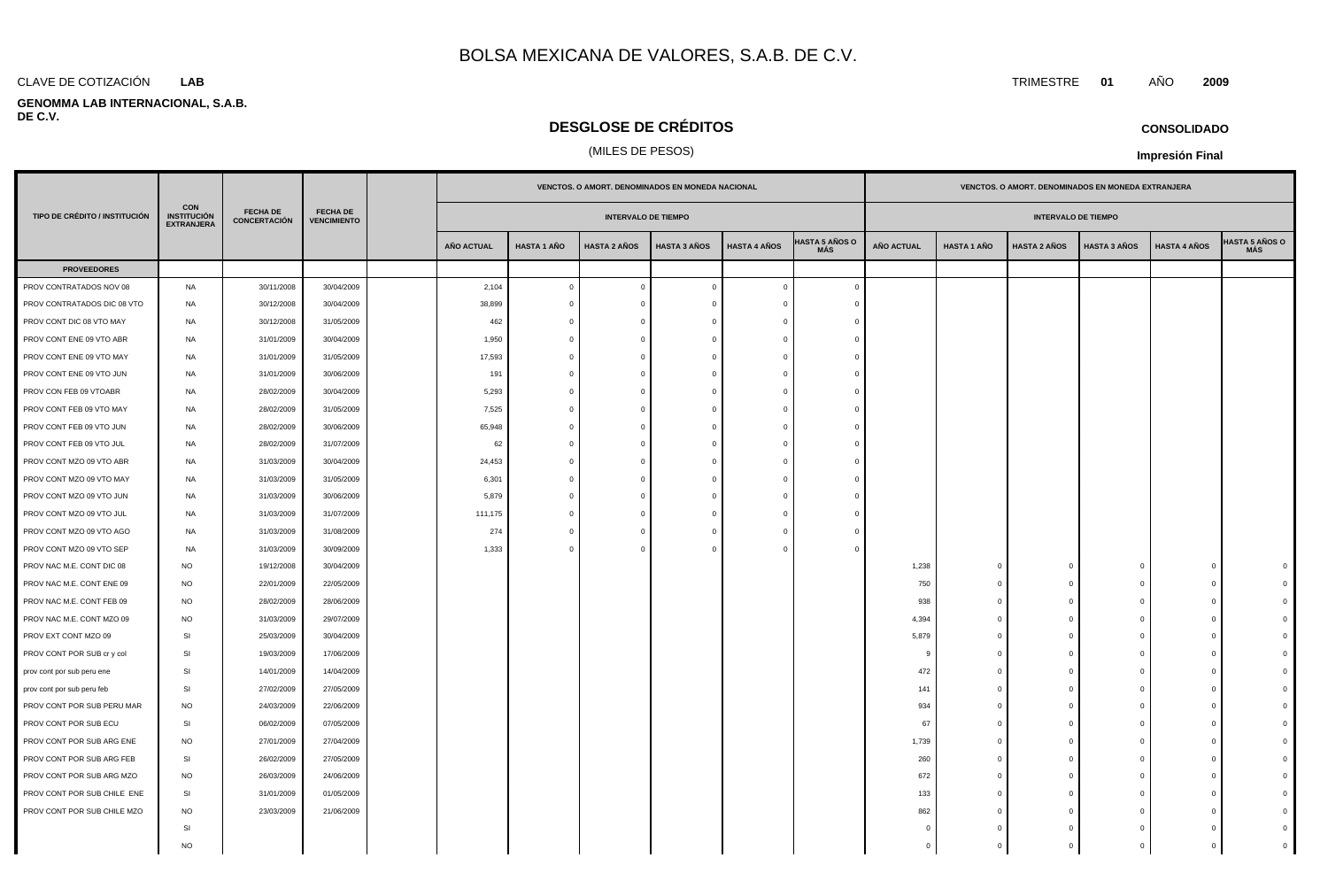### **LAB**

#### **GENOMMA LAB INTERNACIONAL, S.A.B. DE C.V.**

# **DESGLOSE DE CRÉDITOS**

### (MILES DE PESOS)

|                                                                       |                                                |                                 |                                       | VENCTOS. O AMORT. DENOMINADOS EN MONEDA NACIONAL         |                   |                    |                     |                     |                     | VENCTOS. O AMORT. DENOMINADOS EN MONEDA EXTRANJERA |                   |                    |                     |                |                     |                |
|-----------------------------------------------------------------------|------------------------------------------------|---------------------------------|---------------------------------------|----------------------------------------------------------|-------------------|--------------------|---------------------|---------------------|---------------------|----------------------------------------------------|-------------------|--------------------|---------------------|----------------|---------------------|----------------|
| TIPO DE CRÉDITO / INSTITUCIÓN                                         | <b>CON</b><br><b>INSTITUCIÓN</b><br>EXTRANJERA | FECHA DE<br><b>CONCERTACIÓN</b> | <b>FECHA DE</b><br><b>VENCIMIENTO</b> | <b>INTERVALO DE TIEMPO</b><br><b>INTERVALO DE TIEMPO</b> |                   |                    |                     |                     |                     |                                                    |                   |                    |                     |                |                     |                |
|                                                                       |                                                |                                 |                                       |                                                          | <b>AÑO ACTUAL</b> | <b>HASTA 1 AÑO</b> | <b>HASTA 2 AÑOS</b> | <b>HASTA 3 AÑOS</b> | <b>HASTA 4 AÑOS</b> | <b>HASTA 5 AÑOS O<br/>MÁS</b>                      | <b>AÑO ACTUAL</b> | <b>HASTA 1 AÑO</b> | <b>HASTA 2 AÑOS</b> | HASTA 3 AÑOS   | <b>HASTA 4 AÑOS</b> | HASTA 5 AÑOS O |
|                                                                       | SI                                             |                                 |                                       |                                                          |                   |                    |                     |                     |                     |                                                    | - 0               | $\mathbf{0}$       |                     | $\Omega$       |                     |                |
|                                                                       | <b>NO</b>                                      |                                 |                                       |                                                          |                   |                    |                     |                     |                     |                                                    |                   | $\Omega$           |                     |                |                     |                |
|                                                                       | SI                                             |                                 |                                       |                                                          |                   |                    |                     |                     |                     |                                                    |                   | $\Omega$           |                     |                |                     |                |
|                                                                       | <b>NO</b>                                      |                                 |                                       |                                                          |                   |                    |                     |                     |                     |                                                    |                   | $\Omega$           |                     |                |                     |                |
|                                                                       | <b>SI</b>                                      |                                 |                                       |                                                          |                   |                    |                     |                     |                     |                                                    | -C                | $\Omega$           |                     | $\Omega$       |                     |                |
| <b>TOTAL PROVEEDORES</b>                                              |                                                |                                 |                                       | 289,442                                                  | $\circ$           | $\overline{0}$     | $\Omega$            | $\mathbf{0}$        | $\overline{0}$      | 18,488                                             | $\Omega$          | $\Omega$           | $\overline{0}$      | $\mathbf{0}$   |                     |                |
|                                                                       |                                                |                                 |                                       |                                                          |                   |                    |                     |                     |                     |                                                    |                   |                    |                     |                |                     |                |
| OTROS CRÉDITOS CON COSTO A<br>CORTO Y LARGO PLAZO(S103 Y S30)         |                                                |                                 |                                       |                                                          |                   |                    |                     |                     |                     |                                                    |                   |                    |                     |                |                     |                |
|                                                                       | NA                                             |                                 |                                       | $\Omega$                                                 | $\Omega$          | $\overline{0}$     | $\Omega$            | $\overline{0}$      |                     |                                                    |                   |                    |                     |                |                     |                |
|                                                                       | <b>NO</b>                                      |                                 |                                       |                                                          |                   |                    |                     |                     |                     | $\Omega$                                           | $\Omega$          | $\mathbf{0}$       |                     | $\overline{0}$ |                     |                |
| <b>TOTAL OTROS CRÉDITOS CON</b><br><b>COSTO A CORTO Y LARGO PLAZO</b> |                                                |                                 |                                       | $\overline{0}$                                           | $\Omega$          | $\overline{0}$     | $\Omega$            | $\overline{0}$      | $\overline{0}$      | $\Omega$                                           | $\Omega$          | $\mathbf{0}$       | $\overline{0}$      | $\overline{0}$ |                     |                |
|                                                                       |                                                |                                 |                                       |                                                          |                   |                    |                     |                     |                     |                                                    |                   |                    |                     |                |                     |                |
| OTROS PASIVOS CIRCULANTES SIN<br><b>COSTO (S26)</b>                   |                                                |                                 |                                       |                                                          |                   |                    |                     |                     |                     |                                                    |                   |                    |                     |                |                     |                |
| provisiones y otras cuentas                                           | NA                                             |                                 |                                       | 104,032                                                  | $\Omega$          |                    |                     |                     |                     |                                                    |                   |                    |                     |                |                     |                |
| op.discontinua, provisionesy                                          |                                                |                                 |                                       |                                                          |                   |                    |                     |                     |                     | 52,176                                             | $\Omega$          |                    |                     |                |                     |                |
| <b>TOTAL OTROS PASIVOS</b><br><b>CIRCULANTES SIN COSTO</b>            |                                                |                                 |                                       | 104,032                                                  | $\Omega$          | $\overline{0}$     | $\Omega$            | $\mathbf{0}$        |                     | 52,176                                             |                   | $\Omega$           | $\Omega$            | $\overline{0}$ |                     |                |
|                                                                       |                                                |                                 |                                       |                                                          |                   |                    |                     |                     |                     |                                                    |                   |                    |                     |                |                     |                |
| <b>TOTAL GENERAL</b>                                                  |                                                |                                 |                                       | 393,474                                                  | $\mathbf{0}$      | $\mathbf{0}$       | $\mathbf{0}$        | $\mathbf 0$         | $\mathbf{0}$        | 70,664                                             | $\mathbf 0$       | $\mathbf{0}$       | $\mathbf{0}$        | $\mathbf{0}$   |                     |                |

### CLAVE DE COTIZACIÓN TRIMESTRE **01** AÑO **2009**

**CONSOLIDADO Impresión Final**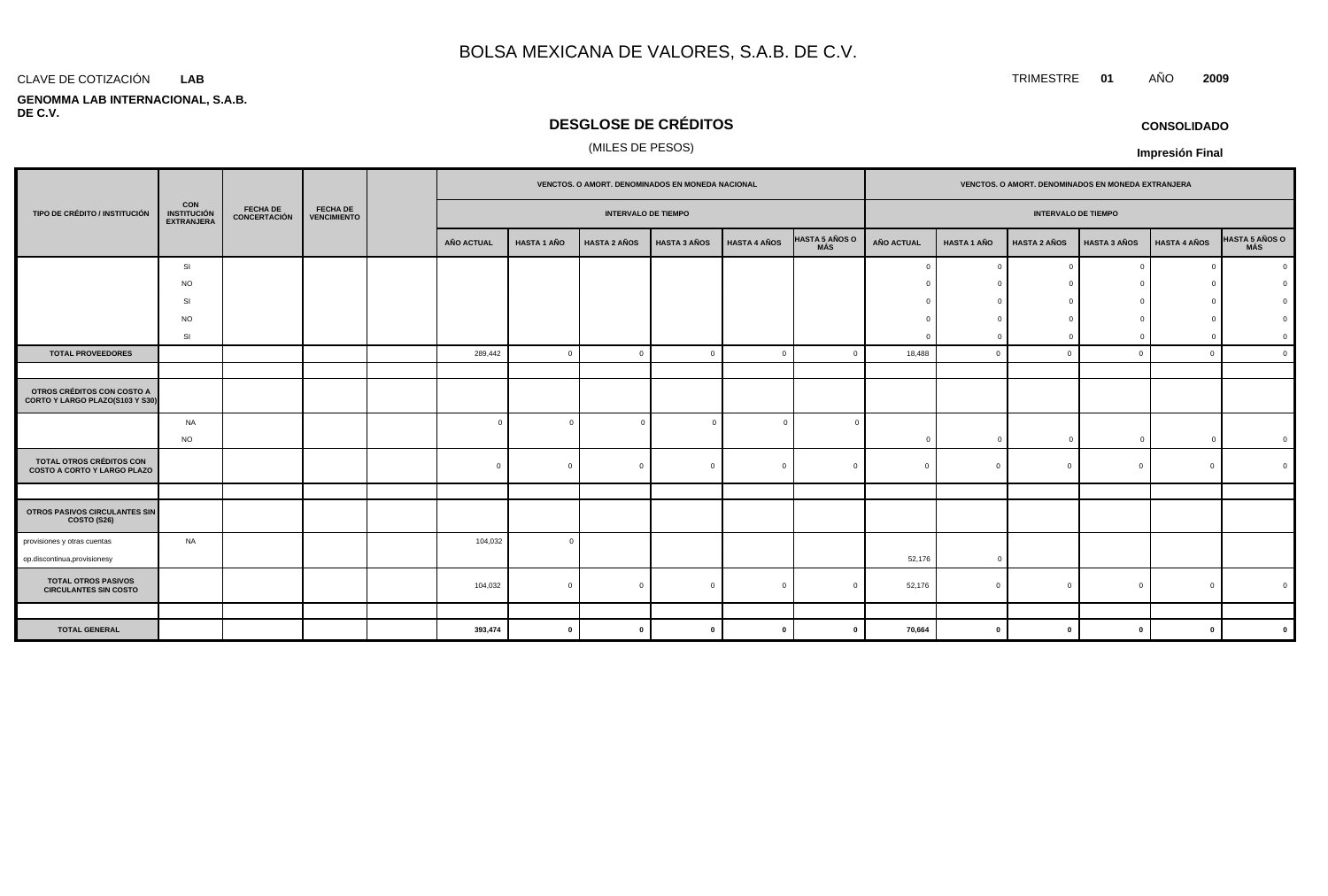### CLAVE DE COTIZACIÓN: **LAB GENOMMA LAB INTERNACIONAL, S.A.B. DE C.V.**

### **POSICIÓN MONETARIA EN MONEDA EXTRANJERA**

(MILES DE PESOS)

#### **CONSOLIDADO**

TRIMESTRE: **01** AÑO: **2009**

**Impresión Final**

|                               | <b>DÓLARES</b> |              | <b>OTRAS MONEDAS</b> |              | <b>TOTAL MILES DE</b> |  |
|-------------------------------|----------------|--------------|----------------------|--------------|-----------------------|--|
| POSICIÓN EN MONEDA EXTRANJERA | <b>DÓLARES</b> | <b>PESOS</b> | <b>DÓLARES</b>       | <b>PESOS</b> | <b>PESOS</b>          |  |
| <b>ACTIVO MONETARIO</b>       | 28,633         | 411,897      | 9,642                | 138,711      | 550,608               |  |
| <b>PASIVO</b>                 | 1,924          | 27,673       | 4,313                | 62,040       | 89,713                |  |
| CORTO PLAZO                   | 1,924          | 27,673       | 4,313                | 62,040       | 89,713                |  |
| <b>LARGO PLAZO</b>            | 0              | 0            | 0                    | 0            | 0                     |  |
| <b>SALDO NETO</b>             | 26,709         | 384,224      | 5,329                | 76,671       | 460,895               |  |

#### **OBSERVACIONES**

Los tipos de cambio utilizados son los siguientes:

Balance General:

País Moneda Registro Tipo de Cambio de Moneda Registro a Moneda Funcional (Dólar Estadounidense) Tipo de Cambio de Moneda Funcional a Moneda de Informe (Pesos Mexicanos) Argentina Peso argentino  $0.321800 \text{ }$ \$ 10.7919 Chile Peso chileno 0.001818 \$ 10.7919 Colombia Peso colombiano  $0.000469 \text{ }$ \$ 10.7919 Costa Rica Colón costarricense 0.001835 \$ 10.7919 Ecuador Dólar estadounidense 1.000000 \$ 10.7919 España Euro 1.444900 \$ 10.7919 Perú Sol  $\begin{array}{ccc} 0.338300 & 5 & 10.7919 \end{array}$ 

Estado de Resultados:

País Moneda Registro Tipo de Cambio de Moneda Registro a Moneda Funcional (Dólar Estadounidense) Tipo de Cambio de Moneda Funcional a Moneda de Informe (Pesos Mexicanos) Argentina Peso argentino  $0.322969$  \$ 10.7919 Chile Peso chileno 0.002077 \$ 10.5239 Colombia Peso colombiano  $0.000548 \xi$  10.5239 Costa Rica Colón costarricense 0.001976 \$ 10.5239 Ecuador Dólar estadounidense 1.000000 \$ 10.5239 España Euro Perú Sol (1.5239)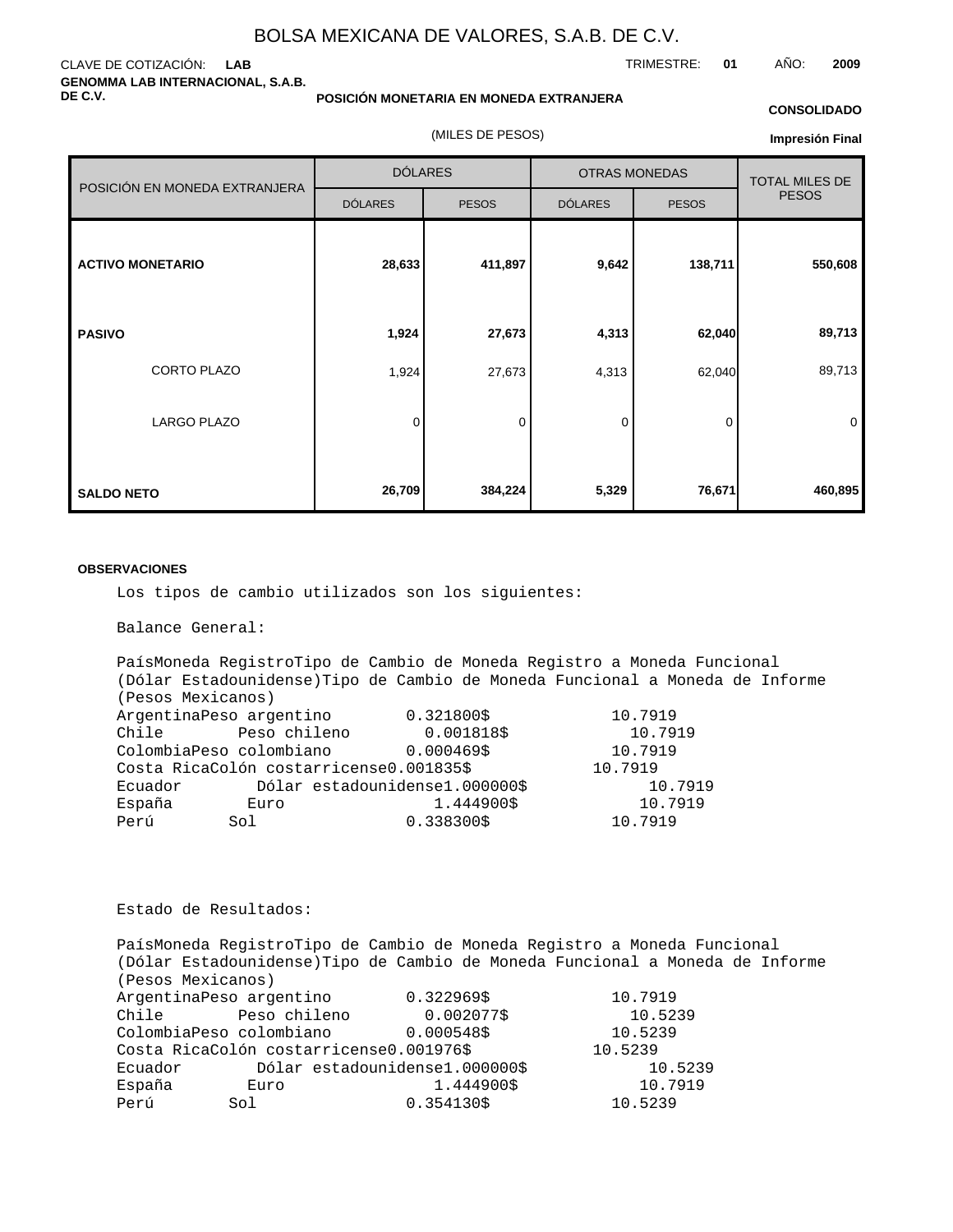TRIMESTRE: **01** AÑO: **2009**

CLAVE DE COTIZACIÓN: **LAB GENOMMA LAB INTERNACIONAL, S.A.B. DE C.V.**

### **CEDULA DE INTEGRACIÓN Y CÁLCULO DE RESULTADO POR POSICIÓN MONETARIA** (MILES DE PESOS)

**CONSOLIDADO**

**Impresión Final**

| <b>MES</b>              | <b>ACTIVOS</b><br><b>MONETARIOS</b> | <b>PASIVOS</b><br><b>MONETARIOS</b> | <b>POSICIÓN</b><br><b>MONETARIA</b><br>(ACTIVA) PASIVA | <b>INFLACIÓN</b><br><b>MENSUAL</b> | <b>EFECTO MENSUAL</b><br>(ACTIVO) PASIVO |
|-------------------------|-------------------------------------|-------------------------------------|--------------------------------------------------------|------------------------------------|------------------------------------------|
| <b>ENERO</b>            | 0                                   |                                     |                                                        |                                    |                                          |
| <b>FEBRERO</b>          |                                     |                                     |                                                        |                                    |                                          |
| MARZO                   |                                     |                                     |                                                        |                                    |                                          |
| ACTUALIZACIÓN           |                                     |                                     |                                                        |                                    | 0                                        |
| CAPITALIZACIÓN          |                                     |                                     |                                                        |                                    |                                          |
| <b>EMP. EXTRANJERAS</b> |                                     |                                     |                                                        |                                    | $-2,465$                                 |
| <b>OTROS</b>            |                                     |                                     |                                                        |                                    | 0                                        |
| <b>TOTAL</b>            |                                     |                                     |                                                        |                                    | $-2,465$                                 |

| DATOS INFORMATIVOS         |   |
|----------------------------|---|
| <b>REPOMO CAPITALIZADO</b> | 0 |

**OBSERVACIONES**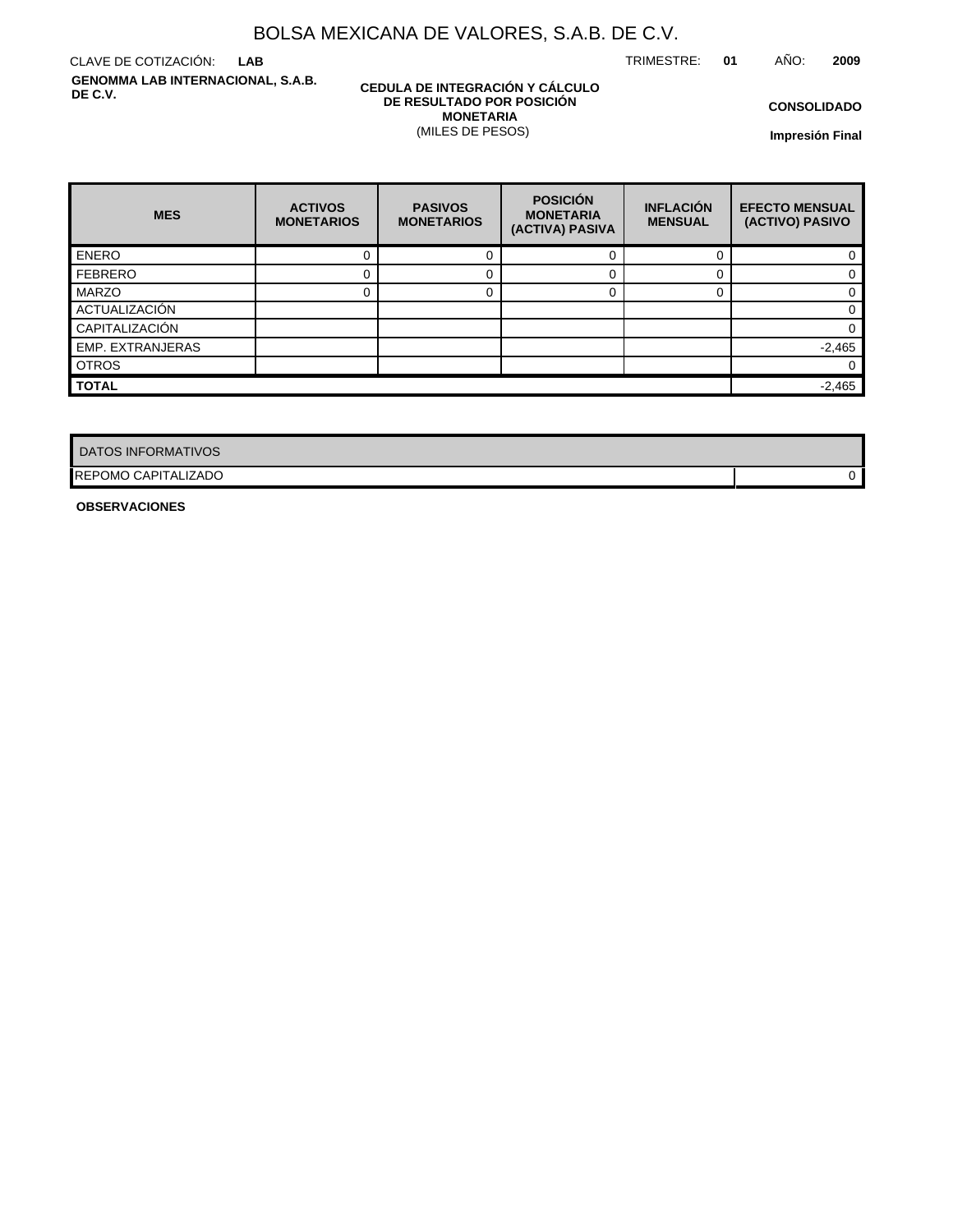|  | BOLSA MEXICANA DE VALORES, S.A.B. DE C.V. |  |
|--|-------------------------------------------|--|
|--|-------------------------------------------|--|

| CLAVE DE COTIZACIÓN:<br><b>LAB</b>                  |                              | TRIMESTRE: | 01 | AÑO:          | 2009                                         |
|-----------------------------------------------------|------------------------------|------------|----|---------------|----------------------------------------------|
| <b>GENOMMA LAB INTERNACIONAL, S.A.B.</b><br>DE C.V. | <b>INSTRUMENTOS DE DEUDA</b> |            |    | <b>PAGINA</b> | 1/2<br><b>CONSOLIDADO</b><br>Impresión Final |
|                                                     |                              |            |    |               |                                              |

LIMITACIONES FINANCIERAS SEGÚN ESCRITURAS DE LA EMISIÓN Y/O TITULO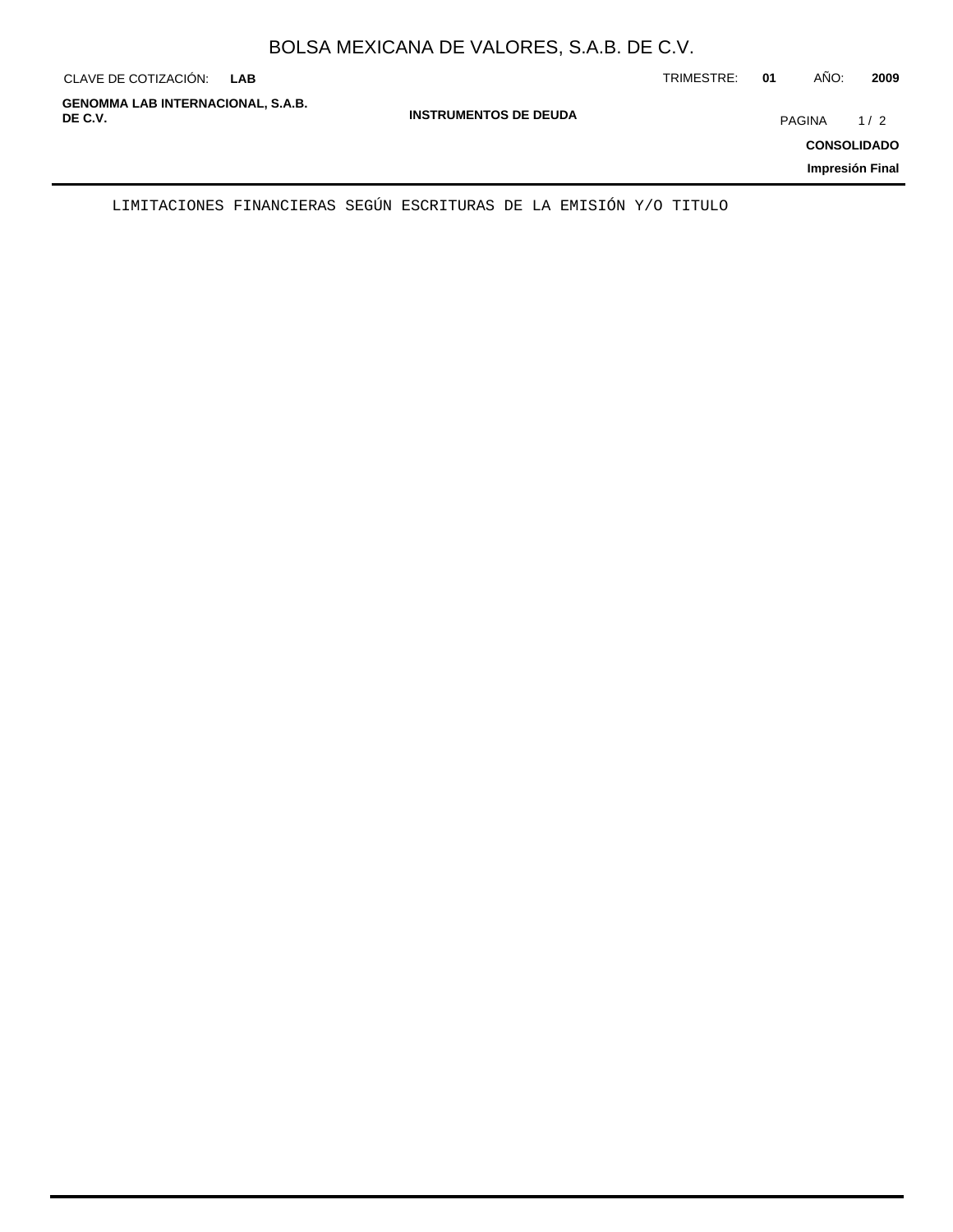| CLAVE DE COTIZACIÓN:                                | <b>LAB</b> |                              | TRIMESTRE: | 01     | AÑO: | 2009               |
|-----------------------------------------------------|------------|------------------------------|------------|--------|------|--------------------|
| <b>GENOMMA LAB INTERNACIONAL, S.A.B.</b><br>DE C.V. |            | <b>INSTRUMENTOS DE DEUDA</b> |            | PAGINA |      | 2/2                |
|                                                     |            |                              |            |        |      | <b>CONSOLIDADO</b> |
|                                                     |            |                              |            |        |      | Impresión Final    |
|                                                     |            |                              |            |        |      |                    |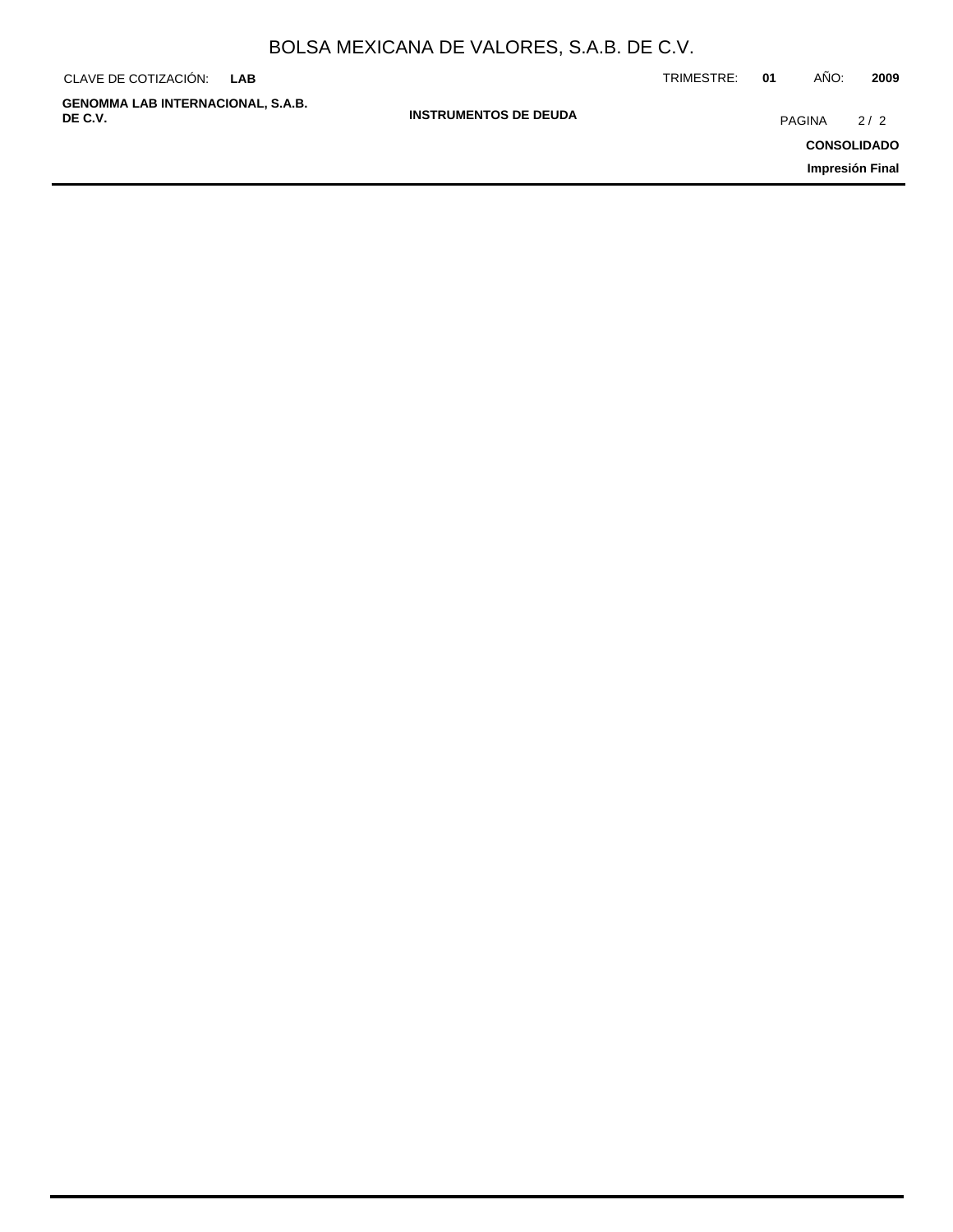CLAVE DE COTIZACIÓN: TRIMESTRE: **01** AÑO: **2009 LAB**

**GENOMMA LAB INTERNACIONAL, S.A.B. DE C.V.**

#### **PLANTAS, CENTROS COMERCIALES, DE DISTRIBUCIÓN Y/O SERVICIO**

**CONSOLIDADO**

**Impresión Final**

| <b>PLANTA O CENTRO</b>          | <b>ACTIVIDAD ECONOMICA</b> | <b>CAPACIDAD INSTALADA</b> | % DE UTIL. |
|---------------------------------|----------------------------|----------------------------|------------|
| I CENTRO DE DISTRIBUCION TOLUCA | ACOPIO Y DISTRIBUCION DE   | 21.570                     | 82.00      |
| CENTRO DE DISTRIBUCION LERMA    | ACOPIO Y DISTRIBUCION DE   | 10.000                     | 75.00      |

**OBSERVACIONES**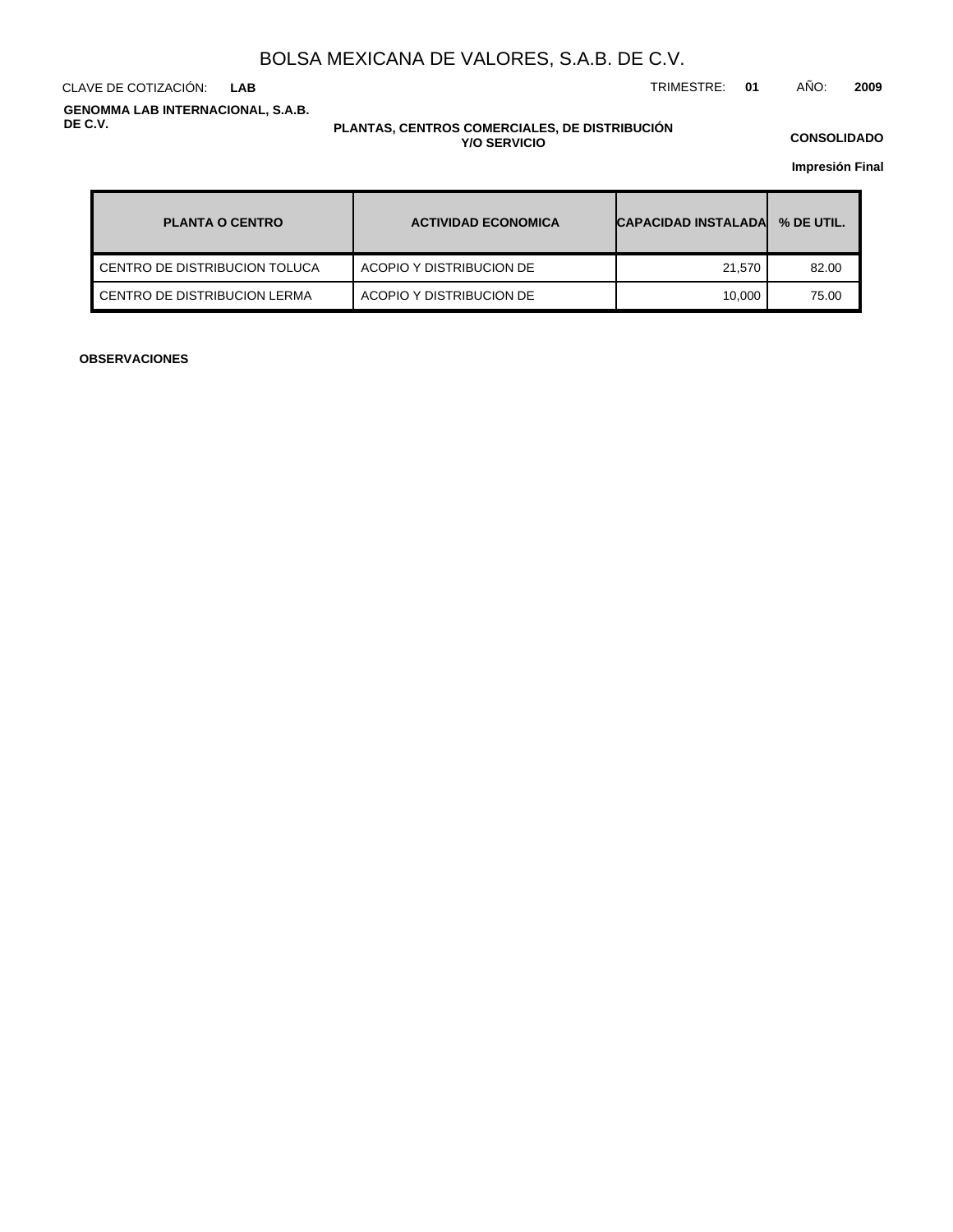CLAVE DE COTIZACIÓN **LAB GENOMMA LAB INTERNACIONAL, S.A.B. DE C.V.**

TRIMESTRE **01** AÑO **2009**

### **MATERIAS PRIMAS DIRECTAS**

## **CONSOLIDADO**

**Impresión Final**

| <b>MATERIAS PRIMAS</b> | <b>PRINCIPALES</b><br><b>PROVEEDORES</b> | <b>ORIGEN</b> | SUST.<br>NAL. | % COSTO<br><b>IPRODUCCION</b><br><b>TOTAL</b> |
|------------------------|------------------------------------------|---------------|---------------|-----------------------------------------------|
|                        |                                          |               |               |                                               |

**OBSERVACIONES**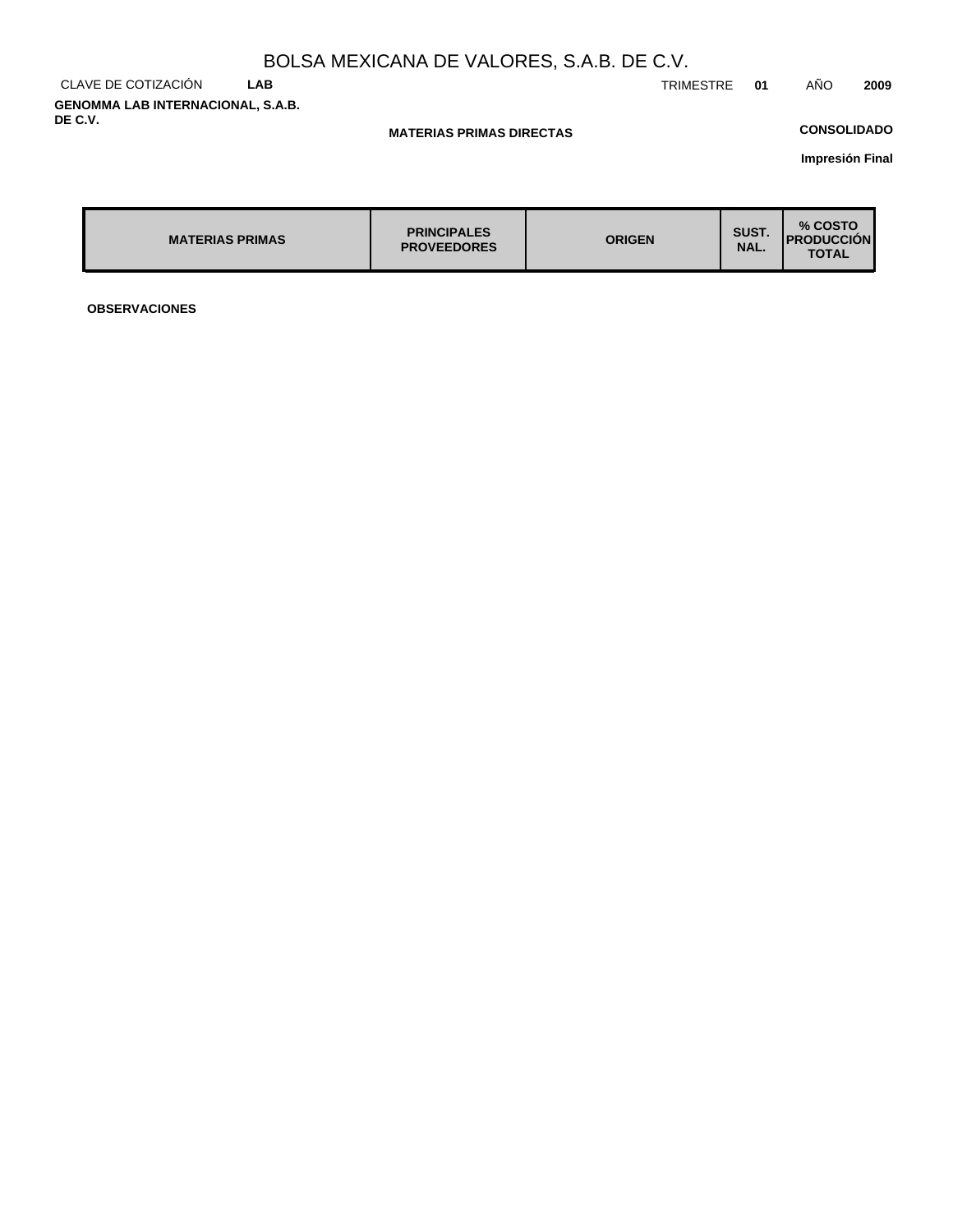CLAVE DE COTIZACIÓN TRIMESTRE **01** AÑO **2009 LAB**

**GENOMMA LAB INTERNACIONAL, S.A.B. DE C.V.**

### **CONSOLIDADO**

## VENTAS TOTALES

**DISTRIBUCIÓN DE VENTAS POR PRODUCTO**

### **Impresión Final**

| <b>PRINCIPALES</b> | <b>VENTAS</b>  |                | % DE PART. | <b>PRINCIPALES</b> |                 |
|--------------------|----------------|----------------|------------|--------------------|-----------------|
|                    | <b>VOLUMEN</b> | <b>IMPORTE</b> | MDO.       | <b>MARCAS</b>      | <b>CLIENTES</b> |
| <b>NACIONALES</b>  |                |                |            |                    |                 |
| <b>OTC</b>         | 5,348,351      | 303,212        | 35.00      | Varias             | Aut/may/farm    |
| PC                 | 8,647,109      | 230,453        | 47.00      | Varias             | Aut/may/farm    |
|                    | $\Omega$       | $\mathbf 0$    | 0.00       |                    |                 |
| <b>EXTRANJERAS</b> |                |                |            |                    |                 |
| Exportacion        | 0              | 115,427        | 18.00      | <b>VARIAS</b>      | AUT/MAY/FARM    |
| <b>TOTAL</b>       |                | 649,092        |            |                    |                 |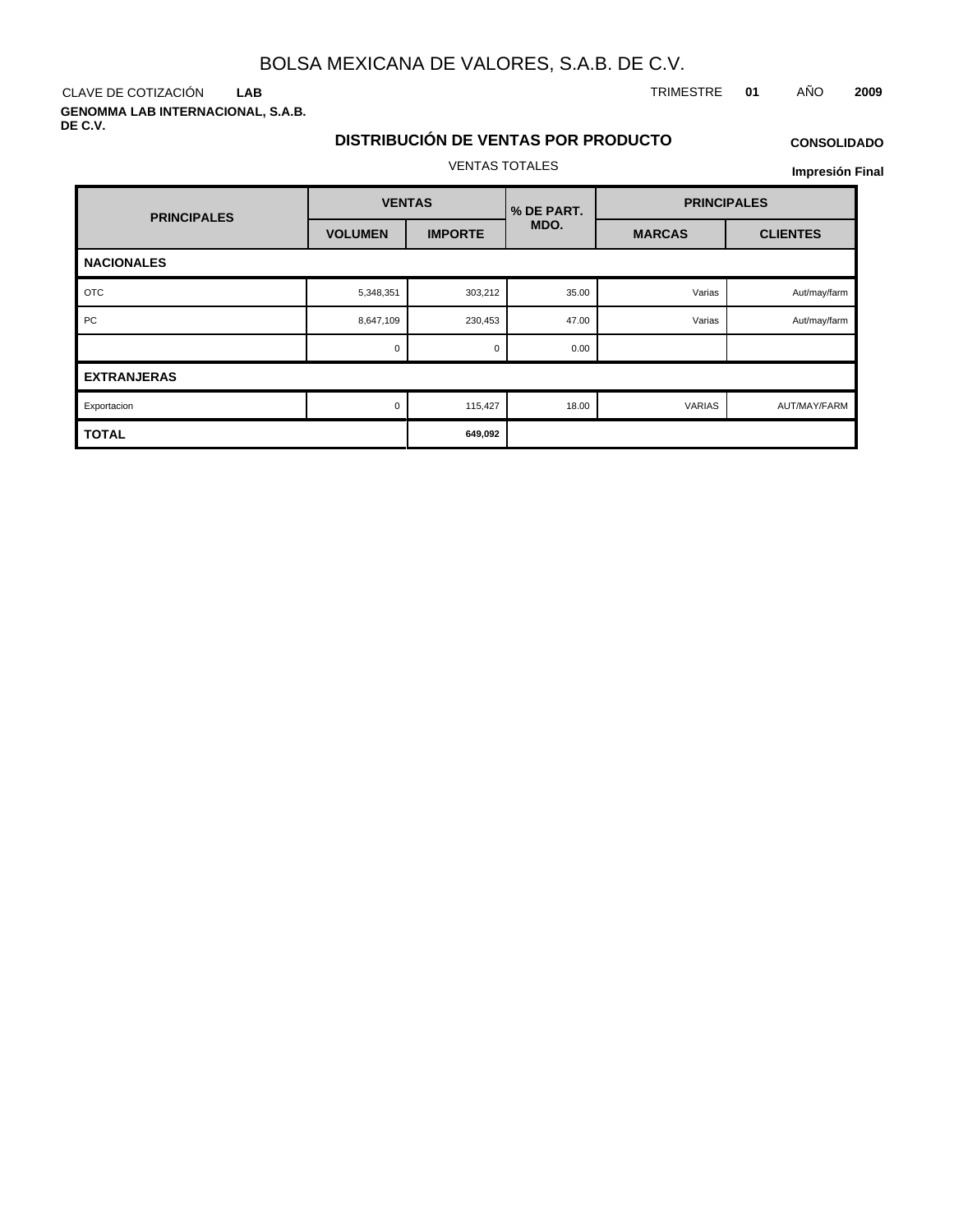CLAVE DE COTIZACIÓN TRIMESTRE **01** AÑO **2009 LAB**

**GENOMMA LAB INTERNACIONAL, S.A.B. DE C.V.**

## **DISTRIBUCIÓN DE VENTAS POR PRODUCTO**

# **CONSOLIDADO**

### VENTAS EXTRANJERAS

**Impresión Final**

| <b>PRINCIPALES</b> |                | <b>VENTAS</b>  | <b>DESTINO</b> | <b>PRINCIPALES</b> |                 |  |
|--------------------|----------------|----------------|----------------|--------------------|-----------------|--|
|                    | <b>VOLUMEN</b> | <b>IMPORTE</b> |                | <b>MARCAS</b>      | <b>CLIENTES</b> |  |
| <b>EXPORTACIÓN</b> |                |                |                |                    |                 |  |

| <b>SUBSIDIARIAS EN EL EXTRANJERO</b> |   |         |                   |        |         |  |
|--------------------------------------|---|---------|-------------------|--------|---------|--|
| <b>GENOMMA LAB ARG</b>               | 0 | 35,726  | ARGENTINA         | OTC/PC | Aut/May |  |
| <b>GENOMMA LAB PERU</b>              | O | 33,299  | PERU              | OTC/PC | Aut/May |  |
| <b>GENOMMA LAB COLOMBIA</b>          | 0 | 22,852  | <b>COLOMBIA</b>   | OTC/PC | Aut/May |  |
| <b>GENOMMA LAB ECUADOR</b>           | 0 | 21,892  | <b>ECUADOR</b>    | OTC/PC | Aut/May |  |
| <b>GENOMMA LAB COSTA RI</b>          |   | 1,657   | <b>COSTA RICA</b> | OTC/PC | Aut/May |  |
| <b>TOTAL</b>                         |   | 115,426 |                   |        |         |  |

**OBSERVACIONES**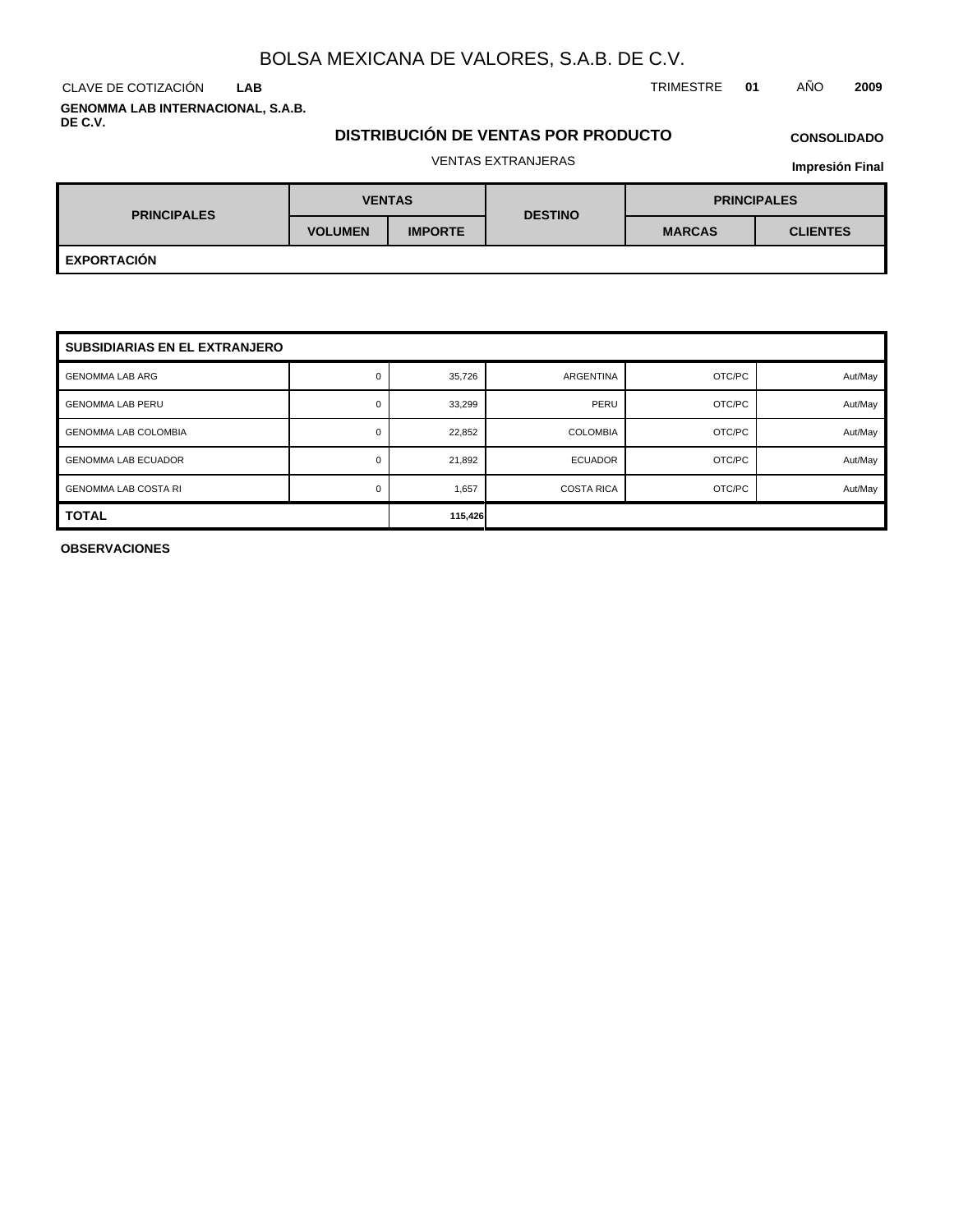| BOLSA MEXICANA DE VALORES, S.A.B. DE C.V. |  |  |  |
|-------------------------------------------|--|--|--|
|-------------------------------------------|--|--|--|

| CLAVE DE COTIZACIÓN:<br>LAB                  |                                                                                      | TRIMESTRE: | 01                 | AÑO:   | 2009            |
|----------------------------------------------|--------------------------------------------------------------------------------------|------------|--------------------|--------|-----------------|
| GENOMMA LAB INTERNACIONAL, S.A.B.<br>DE C.V. | <b>INFORMACIÓN DE PROYECTOS (Proyecto, Monto</b><br>Ejercido y Porcentaje de Avance) |            |                    | PAGINA | 1/1             |
|                                              |                                                                                      |            | <b>CONSOLIDADO</b> |        |                 |
|                                              |                                                                                      |            |                    |        | Impresión Final |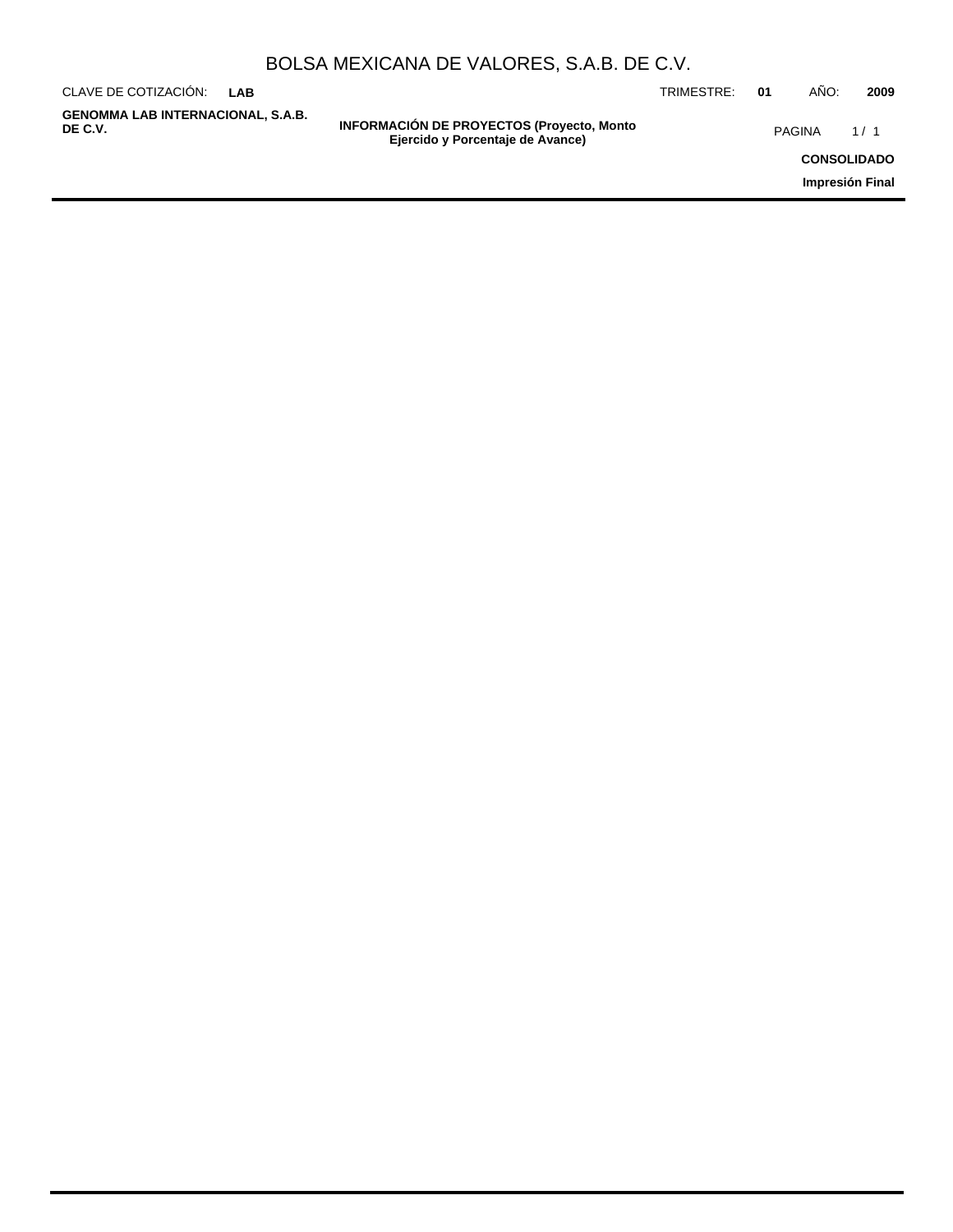**GENOMMA LAB INTERNACIONAL, S.A.B. DE C.V.**

**TRANSACCIONES EN MONEDA EXTRANJERA Y CONVERSIÓN DE ESTADOS FINANCIEROS DE OPERACIONES EXTRANJERAS (Información relacionada al Boletín B-15)**

CLAVE DE COTIZACIÓN: TRIMESTRE: **01** AÑO: **2009**

PAGINA 1/1

**CONSOLIDADO**

**Impresión Final**

Conversión de estados financieros de subsidiarias en moneda extranjera – Para consolidar los estados financieros de subsidiarias extranjeras, éstos se modifican en la moneda de registro para presentarse bajo NIF mexicanas, excepto por la aplicación de la NIF B-10 Efectos de la inflación cuando la entidad extranjera opera en un entorno inflacionario, ya que las normas de esta NIF se aplican a los estados financieros convertidos a moneda funcional. Los estados financieros se convierten a pesos mexicanos, considerando las siguientes metodologías:

- A partir de 2008, las operaciones extranjeras cuya moneda de registro y funcional es la misma, convierten sus estados financieros utilizando los siguientes tipos de cambio:1) de cierre para los activos y pasivos y 2) histórico para el capital contable, ingresos, costos y gastos.

- A partir de 2008, las operaciones extranjeras cuya moneda de registro y funcional es diferente, convierten sus estados financieros de la moneda de registro a la moneda funcional, utilizando los siguientes tipos de cambio: 1) de cierre para los activos y pasivos monetarios y 2) histórico para activos no monetarios, pasivos no monetarios, capital contable, y 3) el de la fecha de devengamiento para los ingresos, costos y gastos, excepto los que provienen de partidas no monetarias que se convierten al tipo de cambio histórico de la partida no monetaria; los efectos de conversión, se registran en el resultado integral de financiamiento. Posteriormente, para convertir los estados financieros de la moneda funcional al peso mexicano, se utilizan los siguientes tipos de cambio:1) de cierre para los activos y pasivos y 2) histórico para el capital contable, ingresos, costos y gastos. Los efectos de conversión se registran en el capital contable. En el caso de operaciones extranjeras que operan en un entorno económico inflacionario, primero reexpresan sus estados financieros en moneda de poder adquisitivo al cierre del ejercicio, utilizando el índice de precios del país de origen, y posteriormente los convierten utilizando el tipo de cambio de cierre para todas las partidas; los efectos de conversión, se registran en el capital contable.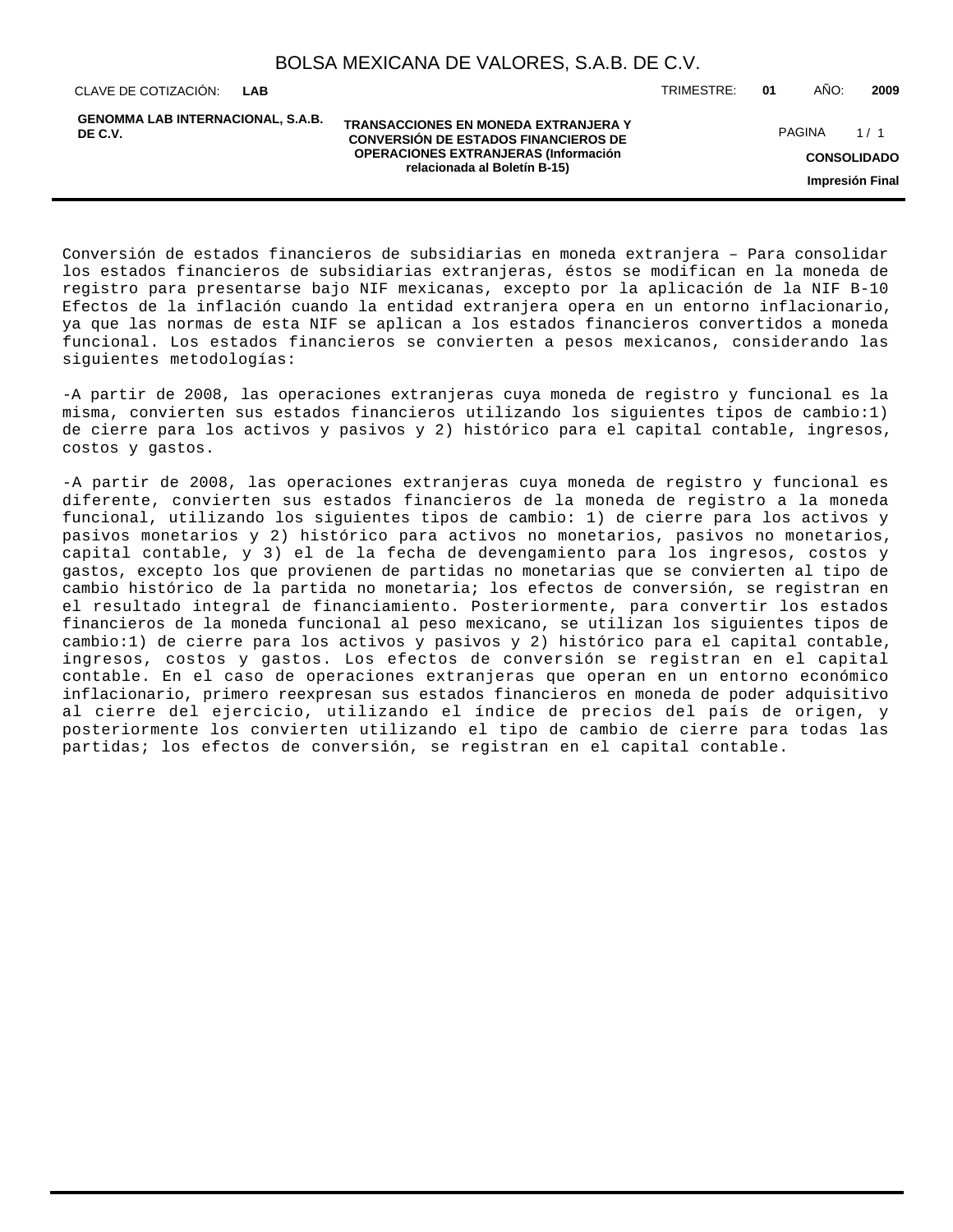TRIMESTRE **01** AÑO **2009**

**GENOMMA LAB INTERNACIONAL, S.A.B. DE C.V.** CLAVE DE COTIZACIÓN **LAB**

### **INTEGRACIÓN DEL CAPITAL SOCIAL PAGADO**

**CONSOLIDADO**

**Impresión Final**

| <b>SERIES</b> | VALOR NOMINAL(\$) VIGENTE | <b>CUPÓN</b> | <b>NUMERO DE ACCIONES</b> |                          |                  | <b>CAPITAL SOCIAL</b>    |             |                 |
|---------------|---------------------------|--------------|---------------------------|--------------------------|------------------|--------------------------|-------------|-----------------|
|               |                           |              | <b>PORCION FIJA</b>       | <b>PORCIÓN VARIABLEI</b> | <b>MEXICANOS</b> | <b>LIBRE SUSCRIPCION</b> | <b>FIJO</b> | <b>VARIABLE</b> |
| в             | 0.00000                   |              | 624,000                   | 527,267,113              | 274,026,391      | 255,214,322              | 150         | 265,211         |
| <b>TOTAL</b>  |                           |              | 624,000                   | 527,267,113              | 274.026.391      | 255,214,322              | 150         | 265,211         |

**TOTAL DE ACCIONES QUE REPRESENTAN EL CAPITAL SOCIAL PAGADO A LA FECHA DE ENVIO DE LA INFORMACIÓN:** 527,891,113

**OBSERVACIONES**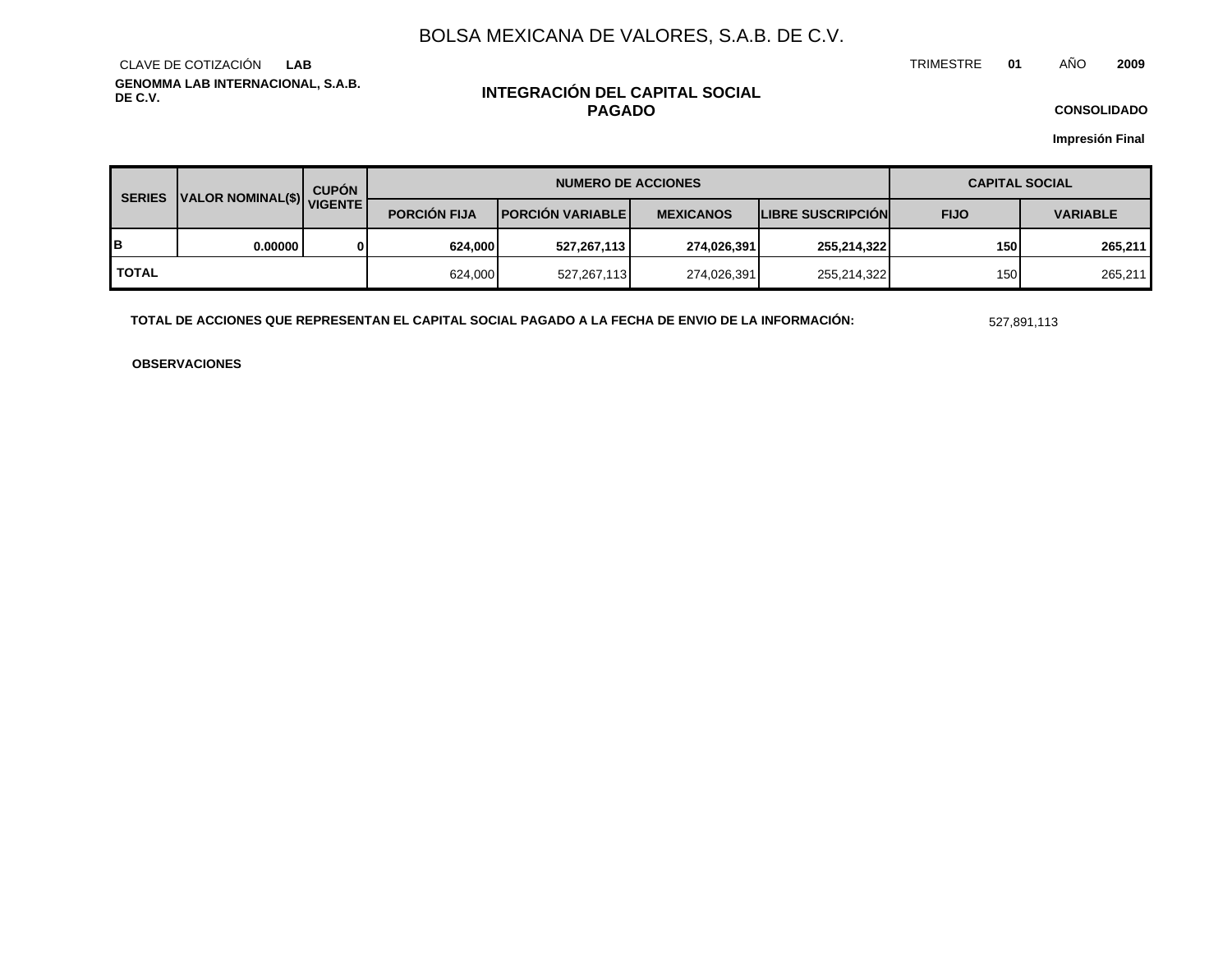CLAVE DE COTIZACIÓN: **LAB**

**INSTRUMENTOS FINANCIEROS DERIVADOS**

TRIMESTRE: **01** AÑO: **2009**

**GENOMMA LAB INTERNACIONAL, S.A.B. DE C.V. PAGINA 2020 20:20 20:20 20:20 20:20 20:20 20:20 20:20 20:20 20:20 20:20 20:20 20:20 20:20 20:20 20:20 20:20 20:20 20:20 20:20 20:20 20:20 20:20 20:20 20:20 20:20 20:20 20:20 20:20 20:20 20:20 20:20 20:20** 

 $1/2$ 

**CONSOLIDADO**

**Impresión Final**

GENOMMA LAB INTERNACIONAL, S. A. B. DE C. V. PASEO DE LA REFORMA NO. 122 3-A, COLONIA JUÁREZ, C. P. 06600, MÉXICO, D. F. R.F.C.: GLI-961030-TU5

MÉXICO, D. F. A 27 DE ABRIL DE 2009

ASUNTO: SE PRESENTA ESCRITO EN ATENCIÓN AL REQUERIMIENTO SEGÚN OFICIO NO. 151- 2/76211/2009 DE FECHA 20 DE ENERO DE 2009, MEDIANTE EL CUAL SE SOLICITA DE DIVERSA INFORMACIÓN Y DOCUMENTACIÓN RESPECTO A LAS OPERACIONES CON INSTRUMENTOS FINANCIEROS DERIVADOS EN LAS QUE PUDO HABER PARTICIPADO EN SU CASO LA EMPRESA: GENOMMA LAB INTERNACIONAL, S. A. B. DE C. V. R.F.C.: GLI-961030-TU5

VICEPRESIDENCIA DE SUPERVISIÓN BURSATIL. VICEPRESIDENCIA DE NORMATIVIDAD. DIRECCIÓN GENERAL DE SUEPRVISIÓN DE MERCADOS. DIRECCIÓN GENERAL DE AUTORIZACIONES.

#### PRESENTE

JOSÉ MANUEL CRUZ GARCÍA (R.F.C.: CUGM-670219-J94), EN REPRESENTACIÓN DE GENOMMA LAB INTERNACIONAL, S. A. B. DE C.V. (R.F.C.: GLI-961030-TU5), PERSONALIDAD QUE ACREDITO CON COPIA DEL INSTRUMENTO NOTARIAL QUE SE ACOMPAÑA AL PRESENTE COMO ANEXO 1 (SE INCLUYE ORIGINAL PARA COTEJO), CON DOMICILIO FISCAL EN PASEO DE LA REFORMA NO. 122-3-A, COLONIA JUÁREZ, C. P. 06600, MÉXICO, D. F., TEL.:5081-0000, Y SEÑALANDO EL MISMO DOMICILIO PARA OÍR Y RECIBIR TODA CLASE DE NOTIFICACIONES QUE A ESTE ASUNTO SE REFIERAN, ATENTAMENTE COMPAREZCO Y EXPONGO QUE:

1. MEDIANTE OFICIO NO. 151-2/76211/2009 DE FECHA 20 DE ENERO DE 2009, ASÍ COMO DEL ANEXO 1 QUE FORMA PARTE INTEGRANTE DE DICHO OFICIO, LA DIRECCIÓN GENERAL DE SUPERVISIÓN DE MERCADOS DE LA COMISIÓN NACIONAL BANCARIA Y DE VALORES, A EFECTO DE CONOCER LA PARTICIPACIÓN DE LAS EMPRESAS PÚBLICAS EN OPERACIONES CON INSTRUMENTOS FINANCIEROS DERIVADOS YA SEA PARA INCREMENTAR SU RENTABILIDAD O CONTAR CON DETERMINADA COBERTURA RESPECTO A ALGÚN RIESGO, REQUIERE QUE GENOMMA LAB INTERNACIONAL, S.A. B. DE C.V. (EN ADELANTE MI REPRESENTADA), DIVULGUE DE CONFORMIDAD CON EL CITADO OFICIO Y COMO COMPLEMENTO A SU REPORTE TRIMESTRAL, INFORMACIÓN CUALITATIVA Y CUANTITATIVA SOBRE LAS POSICIONES QUE EN SU CASO TUVO EN INSTRUMENTOS FINANCIEROS DERIVADOS, RECONOCIDOS O NO COMO ACTIVOS O PASIVOS EN EL ESTADO DE SITUACIÓN FINANCIERA O BALANCE GENERAL.

2. A FIN DE CUMPLIR CON EL REQUERIMIENTO DE INFORMACIÓN Y DOCUMENTACIÓN QUE SE SOLICITA SEGÚN EL OFICIO NO. 151-2/76211/2009 DE FECHA 20 DE ENERO DE 2009, SE HACE DEL CONOCIMIENTO DE ESA H. DIRECCIÓN GENERAL DE SUPERVISIÓN DE MERCADOS DE LA COMISIÓN NACIONAL BANCARIA Y DE VALORES, QUE MI REPRESENTADA A LA FECHA NO CUENTA CON LA INFORMACIÓN CUALITATIVA Y CUANTITATIVA RESPECTO A CUALQUIERA DE LOS ASPECTOS SOLICITADOS EN EL OFICIO 151-2/76211/2009, YA QUE NO HA CELEBRADO OPERACIONES QUE INVOLUCREN LA CONTRATACIÓN DE INSTRUMENTOS FINANCIEROS DERIVADOS DE ACUERDO A LO ESTABLECIDO EN EL BOLETÍN C-2 "INSTRUMENTOS FINANCIEROS" Y EL BOLETÍN C-10 "INSTRUMENTOS FINANCIEROS DERIVADOS Y OPERACIONES DE COBERTURA", DE LAS NORMAS DE INFORMACIÓN FINANCIERA.

ASIMISMO, SE MENCIONA A ESA H. DIRECCIÓN GENERAL DE SUPERVISIÓN DE MERCADOS DE LA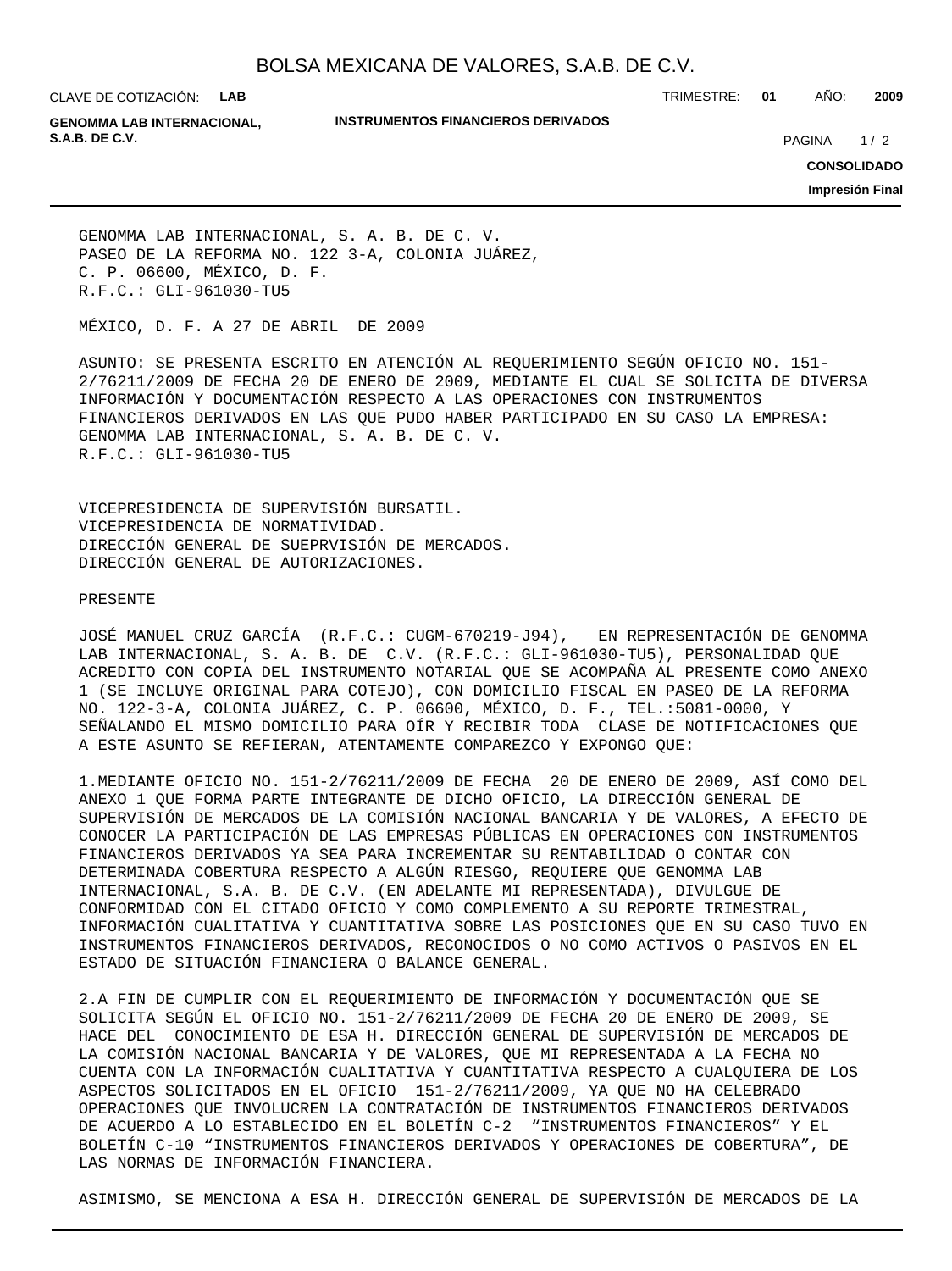CLAVE DE COTIZACIÓN: **LAB**

**GENOMMA LAB INTERNACIONAL, S.A.B. DE C.V.** 2/2

#### **INSTRUMENTOS FINANCIEROS DERIVADOS**

TRIMESTRE: **01** AÑO: **2009**

**CONSOLIDADO**

### **Impresión Final**

 $2/2$ 

COMISIÓN NACIONAL BANCARIA Y DE VALORES, QUE EN CASO DE QUE MI REPRESENTADA CELEBRE CUALQUIER OPERACIÓN QUE INVOLUCRE LA CONTRATACIÓN DE INSTRUMENTOS FINANCIEROS DERIVADOS DE LOS QUE SE MENCIONAN EN EL PÁRRAFO QUE ANTECEDE, ESTO SE HARÁ DE SU CONOCIMIENTO.

3. A FIN DE EVALUAR LA IMPORTANCIA QUE REPRESENTAN LOS INSTRUMENTOS FINANCIEROS DERIVADOS PARA LA POSICIÓN FINANCIERA Y RESULTADOS DE MI REPRESENTADA, INDEPENDIENTEMENTE QUE A LA FECHA NO SE TENGA CELEBRADA NINGUNA DE ESTAS OPERACIONES, LA ADMINISTRACIÓN DE GENOMMA LAB INTERNACIONAL, S. A. B. DE C. V., ESTÁ EN PROCESO DE DISCUSIÓN SOBRE LA IMPLEMENTACIÓN DE POLÍTICAS DE USO DE INSTRUMENTOS FINANCIEROS DERIVADOS, DESCRIBIENDO DE MANERA GENERAL LOS OBJETIVOS PARA CELEBRAR OPERACIONES CON DERIVADOS; INSTRUMENTOS UTILIZADOS; ESTRATEGIAS DE COBERTURA O NEGOCIACIÓN IMPLEMENTADAS; MERCADO DE NEGOCIACIÓN; CONTRAPARTES ELEGIBLES; POLÍTICAS DE MÁRGENES, COLATERALES Y LÍNEAS DE CRÉDITO; PROCESOS Y NIVELES DE AUTORIZACIÓN REQUERIDOS POR TIPO DE OPERACIÓN; PROCESOS DE CONTROL INTERNO PARA ADMINISTRAR LA EXPOSICIÓN A LOS RIESGOS DE MERCADO Y DE LIQUIDEZ EN LAS POSICIONES EN INSTRUMENTOS FINANCIEROS; LA EXISTENCIA DE UN TERCERO INDEPENDIENTE QUE REVISE DICHOS PROCEDIMIENTOS; ENTRE OTRAS COSAS.

POR TODO LO ANTERIOR EXPUESTO, SOLICITÓ A ESA H. DIRECCIÓN GENERAL DE SUPERVISIÓN DE MERCADOS, LO SIGUIENTE:

PRIMERO. SE TENGA POR RECONOCIDA MI PERSONALIDAD, ACREDITADA MEDIANTE EL PODER NOTARIAL SEÑALADO EN EL CUERPO DEL PRESENTE ESCRITO.

SEGUNDO. SE TENGA POR CUMPLIDO EN TIEMPO Y FORMA LEGALES EL REQUERIMIENTO DE INFORMACIÓN Y DOCUMENTACIÓN SOLICITADO A GENOMMA LAB INTERNACIONAL, S. A. B. DE C. V., POR ESA H. DIRECCIÓN GENERAL DE SUPERVISIÓN DE MERCADOS, SEGÚN LO QUE INDICA EL OFICIO NO. 151-2/76211/2009 DE FECHA 20 DE ENERO DE 2009.

TERCERO. QUE GENOMMA LAB INTERNACIONAL, S. A. B. DE C. V., TANTO AL 20 DE ENERO DE 2009, COMO A LA FECHA DEL PRESENTE ESCRITO, NO HA CELEBRA OPERACIONES QUE INVOLUCREN LA CONTRATACIÓN DE INSTRUMENTOS FINANCIEROS DERIVADOS, DE ACUERDO A LAS DEFINICIONES PREVISTAS EN EL BOLETÍN C-2 "INSTRUMENTOS FINANCIEROS" Y EL BOLETÍN C-10 "INSTRUMENTOS FINANCIEROS DERIVADOS Y OPERACIONES DE COBERTURA", DE LAS NORMAS DE INFORMACIÓN FINANCIERA.

ATENTAMENTE.

JOSÉ MANUEL CRUZ GARCÍA R.F.C.: CUGM-670219-J94